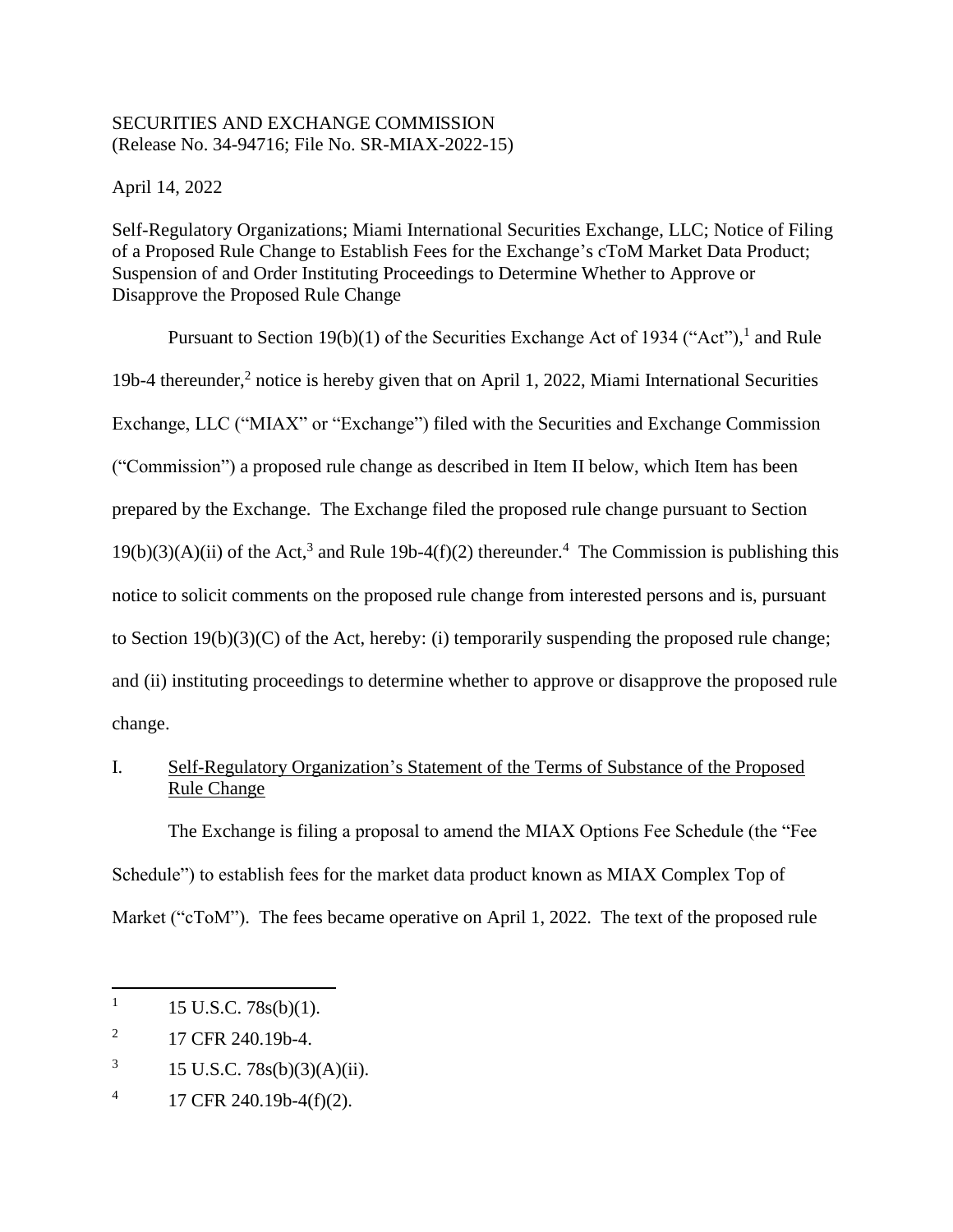change is available on the Exchange's website at [http://www.miaxoptions.com/rule-filings,](http://www.miaxoptions.com/rule-filings) at MIAX's principal office, and at the Commission's Public Reference Room.

## II. Self-Regulatory Organization's Description of the Proposed Rule Change

In its filing with the Commission, the Exchange included statements concerning the purpose of and basis for the proposed rule change and discussed any comments it received on the proposed rule change. The text of these statements may be examined at the places specified in Item IV [sic] below. The Exchange has prepared summaries, set forth in sections A, B, and C below, of the most significant aspects of such statements.

# A. Self-Regulatory Organization's Statement of the Purpose of, and Statutory Basis for, the Proposed Rule Change

<span id="page-1-0"></span>1**.** Purpose

The Exchange proposes to amend Section 6)a) of the Fee Schedule to establish fees for the cToM data product. The Exchange initially filed this proposal on June 30, 2021 with the proposed fees to be effective beginning July 1, 2021 ("First Proposed Rule Change").<sup>5</sup> The First Proposed Rule Change was published for comment in the Federal Register on July 15, 2021.<sup>6</sup> Although no comment letters were submitted, the Commission suspended the First Proposed Rule Change on August  $27, 2021$ .<sup>7</sup> The Exchange withdrew the First Proposed Rule Change on September 30,  $2021<sup>8</sup>$  and re-submitted the proposal, with the proposed fee changes being

 $\overline{a}$ 5 See Securities Exchange Act Release No. 92359 (July 9, 2021), 86 FR 37393 (July 15, 2021) (SR-MIAX-2021-28).

<sup>6</sup> Id.

<sup>7</sup> See Securities Exchange Act Release No. 92789 (August 27, 2021), 86 FR 49364 (September 2, 2021) (SR-MIAX-2021-28, SR-EMERALD-2021-21) (the "Suspension Order").

<sup>8</sup> See Securities Exchange Act Release No. 93471 (October 29, 2021), 86 FR 60947 (November 4, 2021).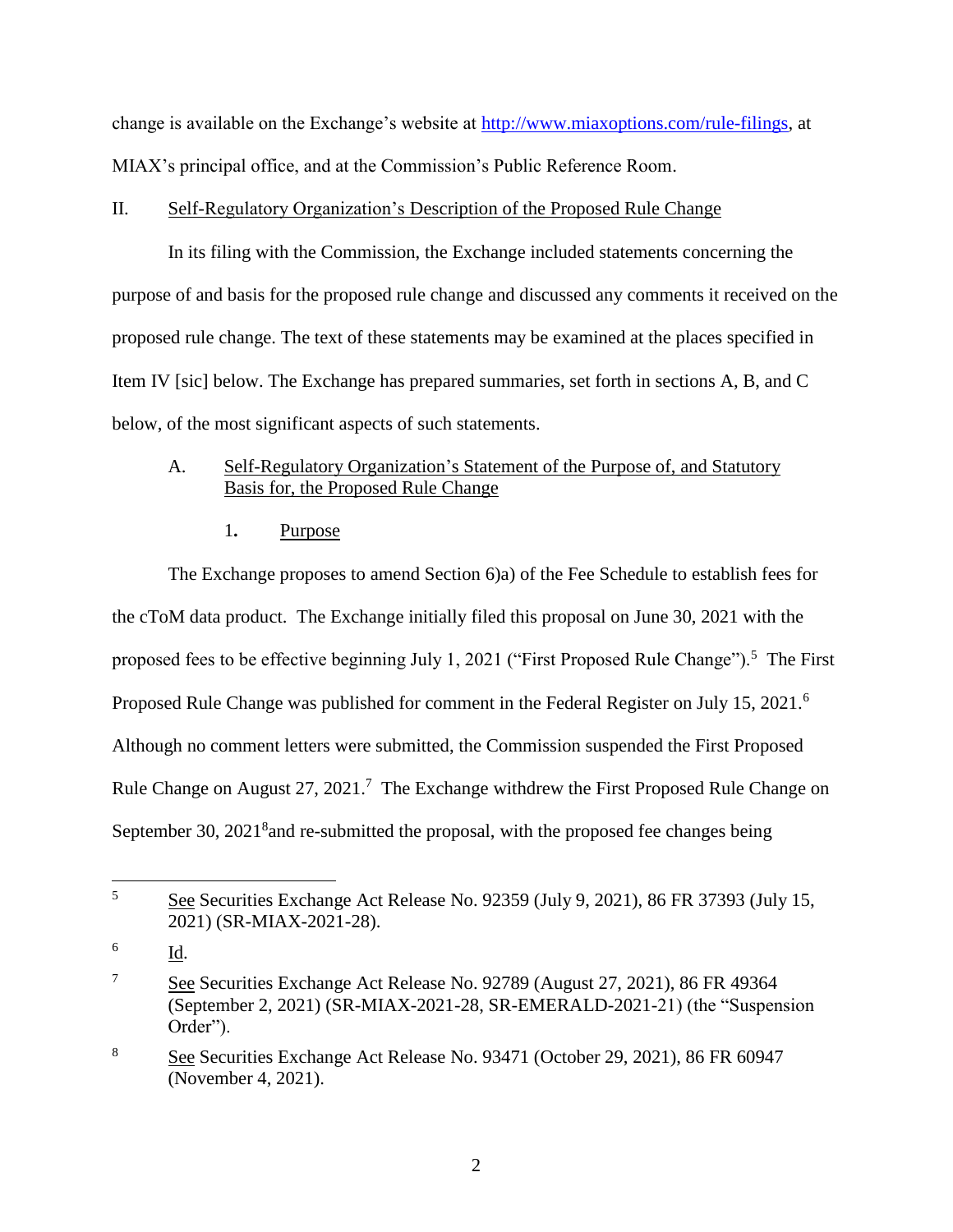immediately effective ("Second Proposed Rule Change").<sup>9</sup> The Second Proposed Rule Change provided additional justification for the proposed fee changes and addressed comments provided by the Commission Staff. On October 14, 2021, the Exchange withdrew the Second Proposed Rule Change and submitted a revised proposal to again provide additional justification for the proposed fee changes and address additional comments provided by the Commission Staff ("Third Proposed Rule Change").<sup>10</sup> The Third Proposed Rule Change was published for comment in the Federal Register on November 1,  $2021$ <sup>11</sup> Although the Commission did not again receive any comment letters on the Third Proposed Rule Change, the Exchange withdrew the Third Proposed Rule Change on December 10, 2021 and submitted a revised proposal for immediate effectiveness ("Fourth Proposed Rule Change").<sup>12</sup> The Fourth Proposed Rule Change was published for comment in the Federal Register on December 23, 2021.<sup>13</sup> Although the Commission did not again receive any comment letters on the Fourth Proposed Rule Change, the Exchange withdrew the Fourth Proposed Rule Change on February 7, 2022 and submitted a revised proposal for immediate effectiveness, which was noticed and immediately suspended by the Commission on February 15, 2022 ("Fifth Proposed Rule Change").<sup>14</sup> Although the

11 Id.

 $\overline{a}$ 

13 Id.

<sup>9</sup> See SR-MIAX-2021-44.

<sup>&</sup>lt;sup>10</sup> See Securities Exchange Act Release No. 93426 (October 26, 2021), 86 FR 60314 (November 1, 2021) (SR-MIAX-2021-50).

<sup>&</sup>lt;sup>12</sup> See Securities Exchange Act Release No. 93808 (December 17, 2021), 86 FR 73011 (December 23, 2021) (SR-MIAX-2021-62).

<sup>14</sup> See Securities Exchange Act Release No. 94262 (February 15, 2022), 87 FR 9733 (February 22, 2022) (SR-MIAX-2022-10) (Notice of Filing of a Proposed Rule Change To Establish Fees for the Exchange's cToM Market Data Product; Suspension of and Order Instituting Proceedings To Determine Whether To Approve or Disapprove the Proposed Rule Change).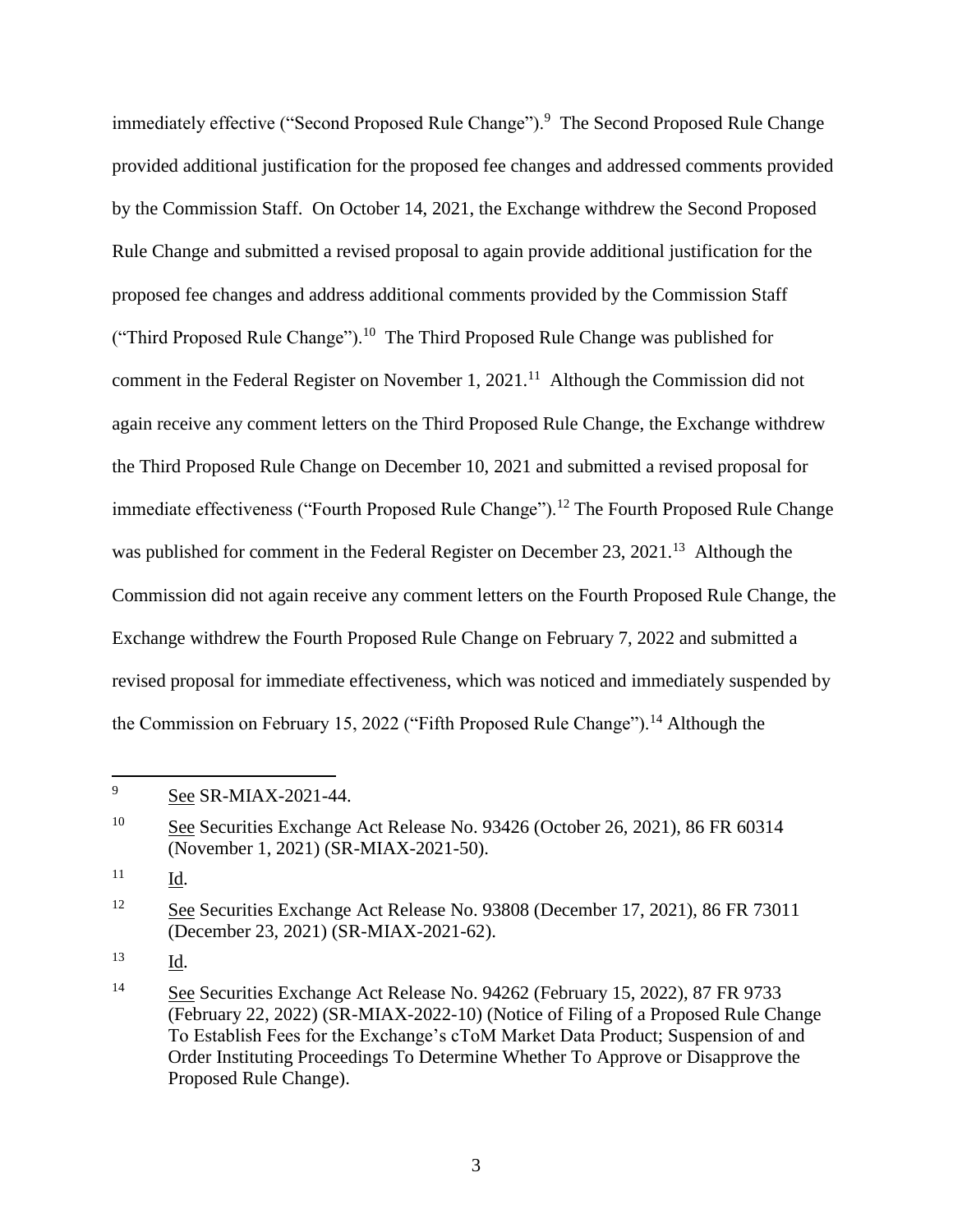Commission did not again receive any comment letters on the Fifth Proposed Rule Change, the Exchange withdrew the Fifth Proposed Rule Change on March 30, 2022 and submits this revised proposal to be effective April 1, 2022 ("Sixth Proposed Rule Change").

## Background

 $\overline{a}$ 

The Exchange previously adopted rules governing the trading of Complex Orders<sup>15</sup> on the MIAX System<sup>16</sup> in 2016.<sup>17</sup> At that time, the Exchange also adopted the market data product cToM and expressly waived fees for cToM to incentivize market participants to subscribe.<sup>18</sup> The Exchange provided cToM free of charge for nearly five years and absorbed all costs associated with producing the cToM data product.

In summary, cToM provides subscribers with the same information as the MIAX Top of Market ("ToM") data product as it relates to the Strategy Book,<sup>19</sup> *i.e.*, the Exchange's best bid and offer for a complex strategy, with aggregate size, based on displayable order and quoting interest in the complex strategy on the Exchange. However, cToM provides subscribers with the following additional information that is not included in ToM: (i) the identification of the complex strategies currently trading on the Exchange; (ii) complex strategy last sale information;

<sup>&</sup>lt;sup>15</sup> See Exchange Rule 518(a)(5) for the definition of Complex Orders.

<sup>&</sup>lt;sup>16</sup> The term "System" means the automated trading system used by the Exchange for the trading of securities. See Exchange Rule 100.

<sup>17</sup> See Securities Exchange Act Release No. 79072 (October 7, 2016), 81 FR 71131 (October 14, 2016) (SR-MIAX-2016-26) (Order Approving a Proposed Rule Change to Adopt New Rules to Govern the Trading of Complex Orders).

<sup>18</sup> See Securities Exchange Act Release No. 79146 (October 24, 2016), 81 FR 75171 (October 28, 2016) (SR-MIAX-2016-36) (providing a complete description of the cToM data feed).

<sup>&</sup>lt;sup>19</sup> The "Strategy Book" is the Exchange's electronic book of complex orders and complex quotes. See Exchange Rule 518(a)(17).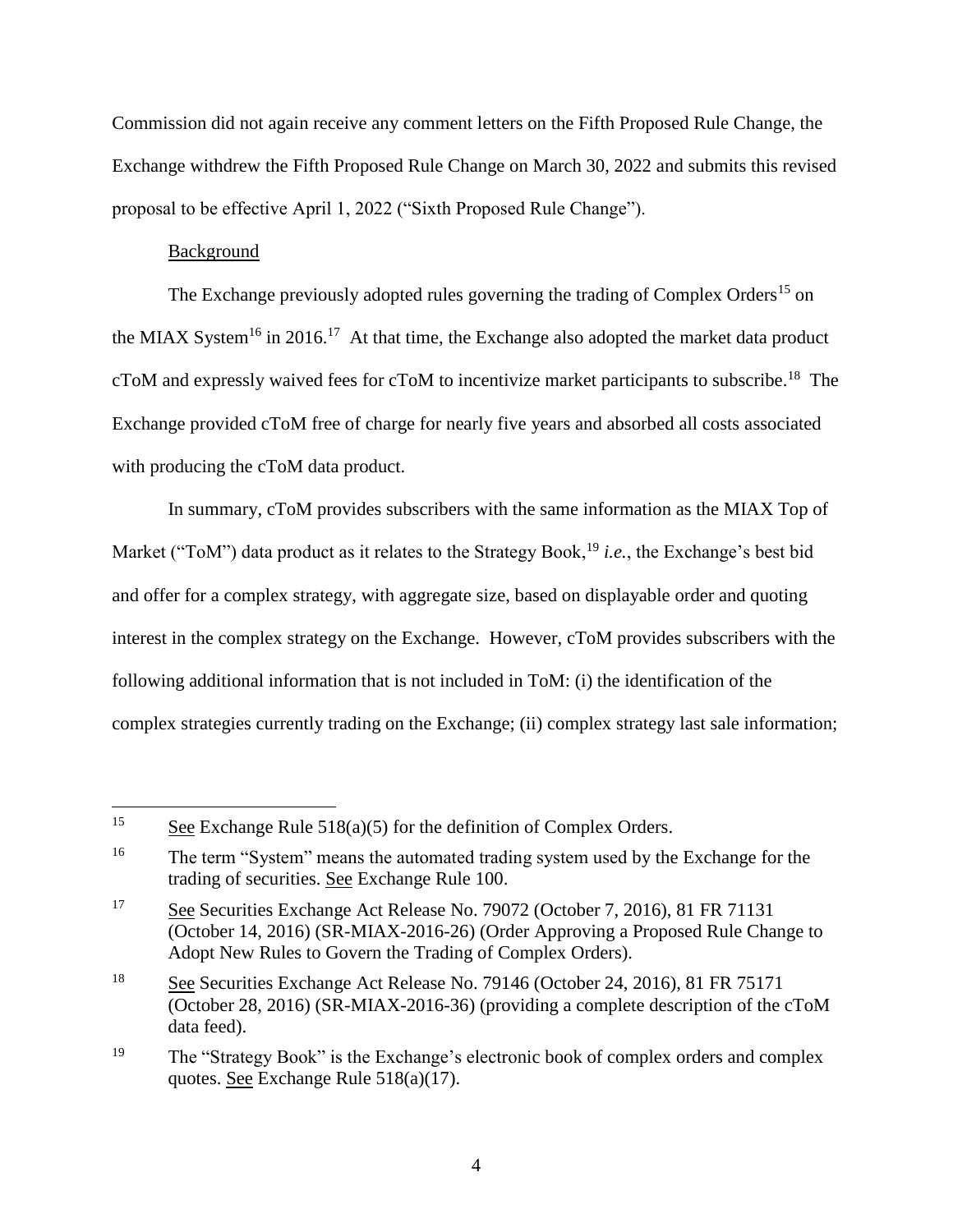and (iii) the status of securities underlying the complex strategy (e.g., halted, open, or resumed). cToM is therefore a distinct market data product from ToM in that it includes additional information that is not available to subscribers that receive only the ToM data feed. ToM subscribers are not required to subscribe to cToM, and cToM subscribers are not required to subscribe to  $\text{ToM}$ <sup>20</sup>

## **Proposal**

The Exchange now proposes to amend Section 6)a) of the Fee Schedule to charge monthly fees to Distributors<sup>21</sup> of cToM. Specifically, the Exchange proposes to assess Internal Distributors \$1,250 per month and External Distributors \$1,750 per month for the cToM data feed.<sup>22</sup> The Exchange notes that the proposed monthly cToM fees for Internal and External Distributors are identical to the prices the Exchange currently charges for its ToM data product and the prices the Exchange's affiliate, MIAX Emerald, charges for its ToM product, both of which were previously published by the Commission and remain in effect today.<sup>23</sup>

As it does today for ToM, the Exchange proposes to assess cToM fees on Internal and External Distributors in each month the Distributor is credentialed to use cToM in the production environment. Also, as the Exchange does today for ToM, market data fees for cToM will be

 $20$  See supra note 17.

<sup>&</sup>lt;sup>21</sup> A "Distributor" of MIAX Emerald [sic] data is any entity that receives a feed or file of data either directly from MIAX Emerald [sic] or indirectly through another entity and then distributes it either internally (within that entity) or externally (outside that entity). All Distributors are required to execute a MIAX Emerald [sic] Distributor Agreement. See Section 6)a) of the Fee Schedule.

<sup>&</sup>lt;sup>22</sup> The Exchange also proposes to make a minor related change to remove "(as applicable)" from the explanatory paragraph in Section 6)a) as it will not change fees for both the ToM and cToM data feeds.

<sup>23</sup> See Securities Exchange Act Release Nos. 91145 (February 17, 2021), 86 FR 11033 (February 23, 2021) (SR-EMERALD-2021-05); 73942 (December 24, 2014), 80 FR 71 (January 2, 2015) (SR-MIAX-2014-66).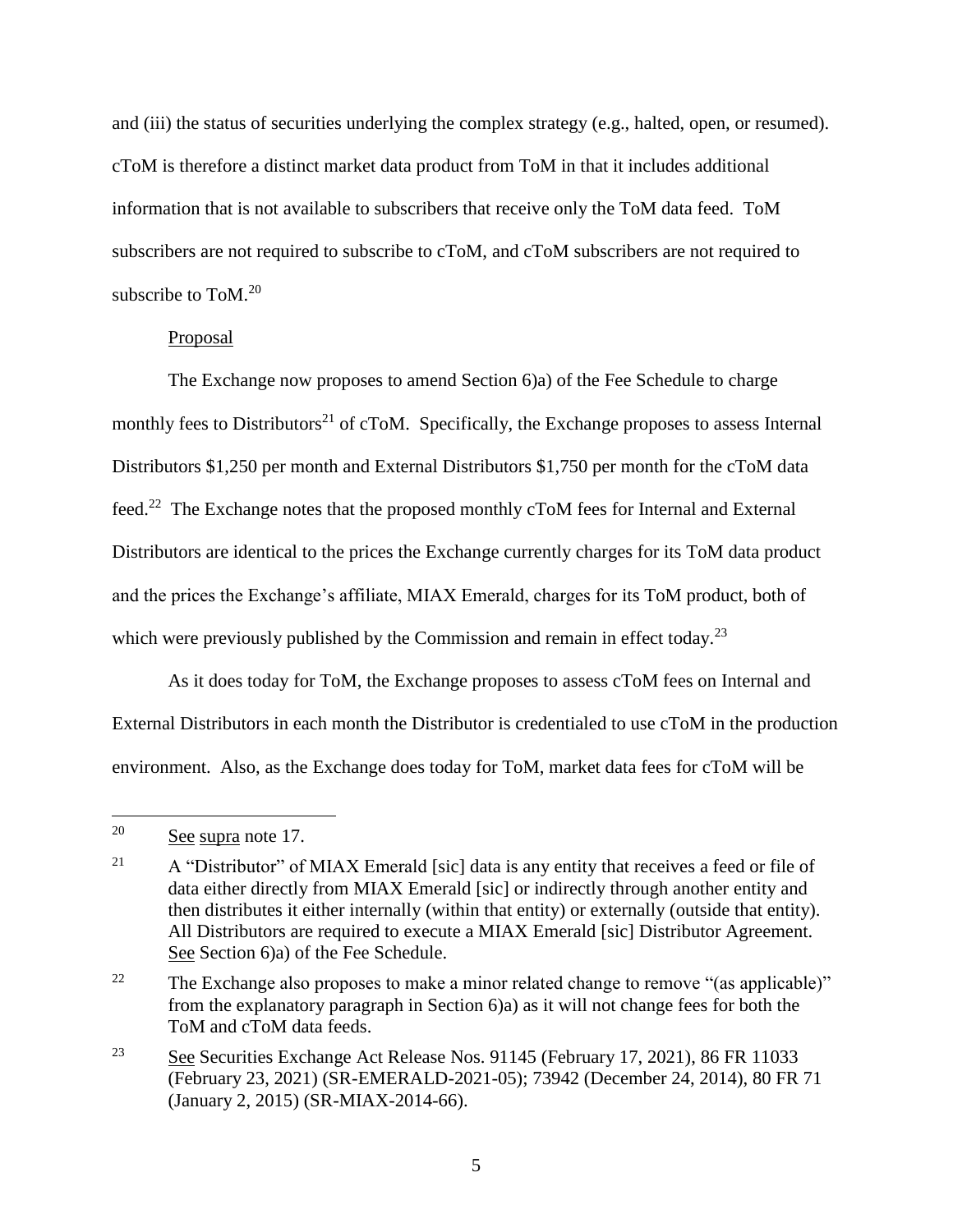reduced for new Distributors for the first month during which they subscribe to cToM, based on the number of trading days that have been held during the month prior to the date on which that subscriber has been credentialed to use cToM in the production environment. Such new Distributors will be assessed a pro-rata percentage of the fees in the table in Section 6)a) of the Fee Schedule, which is the percentage of the number of trading days remaining in the affected calendar month as of the date on which they have been credentialed to use cToM in the production environment, divided by the total number of trading days in the affected calendar month.

The Exchange believes that other exchanges' fees for complex market data are useful examples and provides the below table for comparison purposes only to show how the Exchange's proposed fees compare to fees currently charged by other options exchanges for similar complex market data. As shown by the below table, the Exchange's proposed fees for cToM are similar to or less than fees charged for similar data products provided by other options exchanges.

| <b>Exchange</b>                    | <b>Monthly Fee</b>                                                                                                                                               |
|------------------------------------|------------------------------------------------------------------------------------------------------------------------------------------------------------------|
| MIAX (as proposed)                 | $$1,250$ – Internal Distributor<br>$$1,750$ – External Distributor                                                                                               |
| NYSE American, LLC $("Amex")^{24}$ | $$1,500$ Access Fee<br>\$1,000 Redistribution Fee (this fee is in addition<br>to the Access Fee resulting in a \$2,500 monthly<br>fee for external distribution) |

 $\overline{a}$ <sup>24</sup> See NYSE American Options Proprietary Market Data Fees, American Options Complex Fees, at [https://www.nyse.com/publicdocs/nyse/data/NYSE\\_American\\_Options\\_Market\\_Data\\_Fe](https://www.nyse.com/publicdocs/nyse/data/NYSE_American_Options_Market_Data_Fee_Schedule.pdf) [e\\_Schedule.pdf.](https://www.nyse.com/publicdocs/nyse/data/NYSE_American_Options_Market_Data_Fee_Schedule.pdf)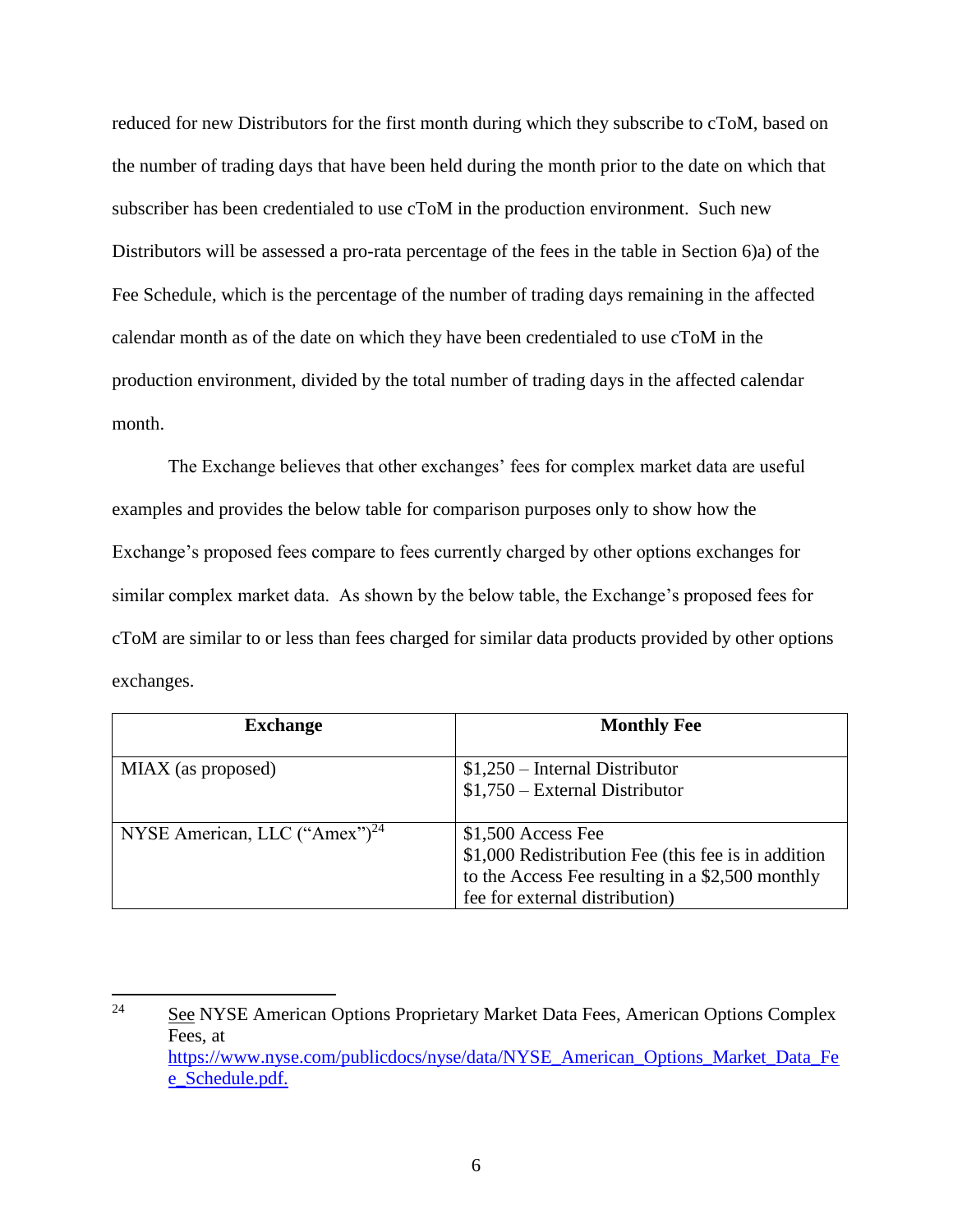| NYSE Arca, Inc. $("Area")^{25}$        | $$1,500$ Access Fee<br>\$1,000 Redistribution Fee (this fee is in addition<br>to the Access Fee resulting in a \$2,500 monthly<br>fee for external distribution) |
|----------------------------------------|------------------------------------------------------------------------------------------------------------------------------------------------------------------|
| NASDAQ PHLX LLC ("PHLX") <sup>26</sup> | $$3,000$ – Internal Distributor<br>$$3,500$ – External Distributor                                                                                               |

The Exchange also proposes to amend the paragraph below the table of fees for ToM and cToM in Section 6)a) of the Fee Schedule to make a minor, non-substantive correction by deleting the phrase "(as applicable)" in the first sentence following the table of fees for ToM and cToM. The purpose of this proposed change is to remove unnecessary text from the Fee Schedule.

# cToM Content is Available from Alternative Sources

 $\overline{a}$ 

cToM is also not the exclusive source for Complex Order information from the Exchange and market participants may choose to subscribe to the Exchange's other data products to receive such information. It is a business decision of market participants whether to subscribe to the cToM data product or not. Market participants that choose not to subscribe to cToM can derive much, if not all, of the same information provided in the cToM feed from other Exchange sources, including, for example, the MIAX Order Feed ("MOR").<sup>27</sup> The following cToM

 $25$  See NYSE Arca Options Proprietary Market Data Fees, Arca Options Complex Fees, at [https://www.nyse.com/publicdocs/nyse/data/NYSE\\_Arca\\_Options\\_Proprietary\\_Data\\_Fee](https://www.nyse.com/publicdocs/nyse/data/NYSE_Arca_Options_Proprietary_Data_Fee_Schedule.pdf) [\\_Schedule.pdf.](https://www.nyse.com/publicdocs/nyse/data/NYSE_Arca_Options_Proprietary_Data_Fee_Schedule.pdf)

<sup>&</sup>lt;sup>26</sup> See PHLX Price List – U.S. Derivatives Data, PHLX Orders Fees, at [http://www.nasdaqtrader.com/Trader.aspx?id=DPPriceListOptions#PHLX.](http://www.nasdaqtrader.com/Trader.aspx?id=DPPriceListOptions#PHLX)

<sup>&</sup>lt;sup>27</sup> See MIAX website, Market Data & Offerings, at [https://www.miaxoptions.com/market](https://www.miaxoptions.com/market-data-offerings)[data-offerings](https://www.miaxoptions.com/market-data-offerings) (last visited April 1, 2022). In general, MOR provides real-time ulta-low latency updates on the following information: new Simple Orders added to the MIAX Order Book; updates to Simple Orders resting on the MIAX Order Book; new Complex Orders added to the Strategy Book (i.e., the book of Complex Orders); updates to Complex Orders resting on the Strategy Book; MIAX listed series updates; MIAX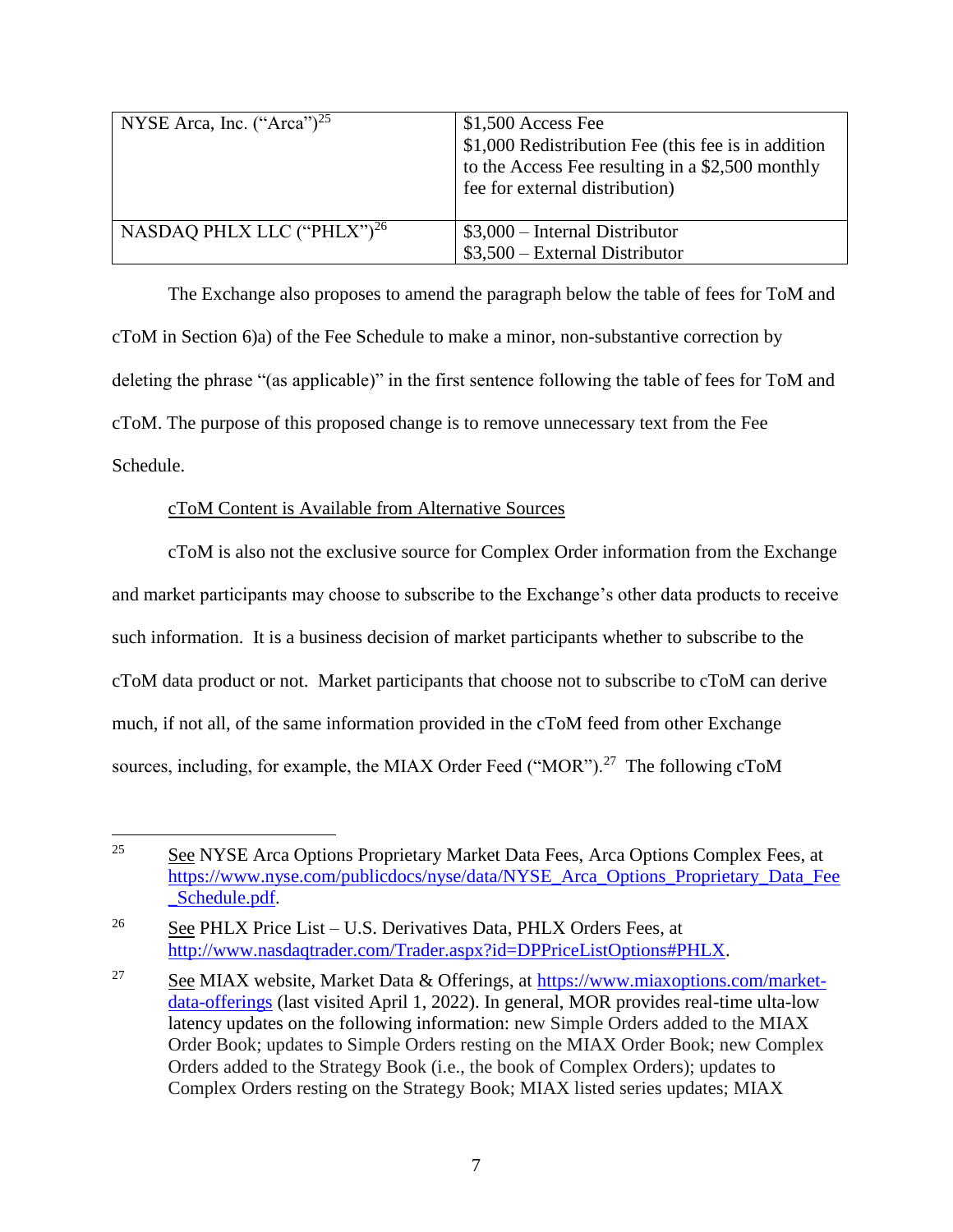information is provided to subscribers of MOR: the Exchange's best bid and offer for a complex strategy, with aggregate size, based on displayable order and quoting interest in the complex strategy on the Exchange; the identification of the complex strategies currently trading on the Exchange; and the status of securities underlying the complex strategy (e.g., halted, open, or resumed). In addition to the cToM information contained in MOR, complex strategy last sale information can be derived from the Exchange's ToM data feed. Specifically, market participants may deduce that last sale information for multiple trades in related options series that are disseminated via the ToM data feed with the same timestamp are likely part of a Complex Order transaction and last sale.

### Implementation

The proposed rule change will be effective April 1, 2022.

### 2. Statutory Basis

The Exchange believes that the proposed fees are consistent with Section 6(b) of the Act<sup>28</sup> in general, and furthers the objectives of Section  $6(b)(4)$  of the Act<sup>29</sup> in particular, in that it provides for the equitable allocation of reasonable dues, fees and other charges among Members and other persons using any facility or system which the Exchange operates or controls. The Exchange also believes the proposed fees further the objectives of Section  $6(b)(5)$  of the Act<sup>30</sup> in that they are designed to promote just and equitable principles of trade, remove impediments to and perfect the mechanism of a free and open market and a national market system, and, in

Complex Strategy definitions; the state of the MIAX System; and MIAX's underlying trading state.

 $^{28}$  15 U.S.C. 78f(b).

<sup>&</sup>lt;sup>29</sup> 15 U.S.C. 78 $f(b)(4)$ .

 $30 \qquad 15 \text{ U.S.C. } 78f(b)(5).$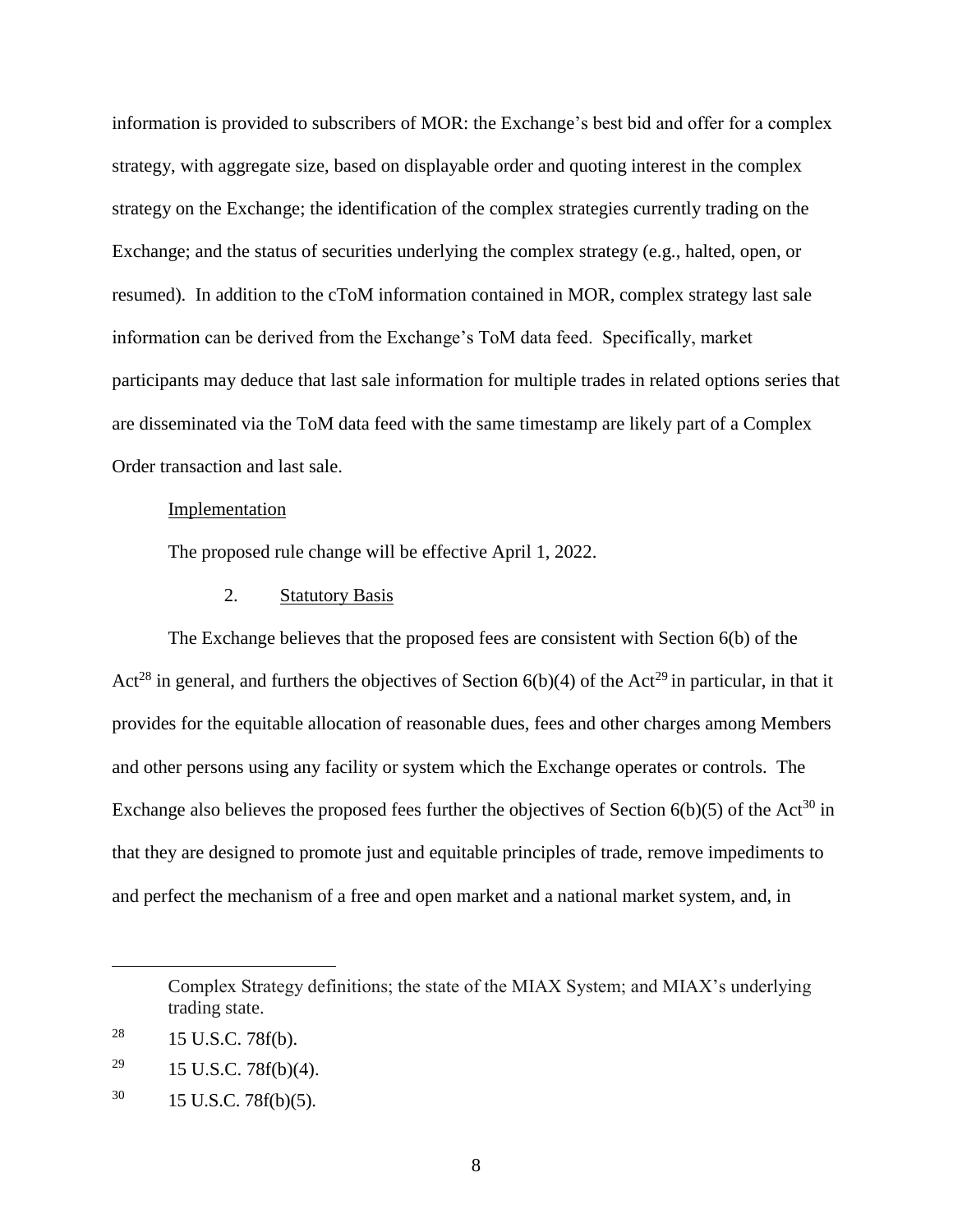general protect investors and the public interest and are not designed to permit unfair discrimination between customers, issuers, brokers and dealers.

The Exchange believes that the information provided to justify the proposed fees meets or exceeds the amount of detail required in respect of proposed fee changes as set forth in recent Commission and Commission Staff guidance. On March 29, 2019, the Commission issued an Order disapproving a proposed fee change by the BOX Market LLC Options Facility to establish connectivity fees for its BOX Network (the "BOX Order").<sup>31</sup> On May 21, 2019, the Commission Staff issued guidance "to assist the national securities exchanges and FINRA … in preparing Fee Filings that meet their burden to demonstrate that proposed fees are consistent with the requirements of the Securities Exchange Act."<sup>32</sup> Based on both the BOX Order and the Guidance, the Exchange believes that the proposed fees are consistent with the Act because they are: (i) reasonable, equitably allocated, not unfairly discriminatory, and not an undue burden on competition; (ii) comply with the BOX Order and the Guidance; (iii) supported by evidence (including comprehensive revenue and cost data and analysis) that they are fair and reasonable and will not result in excessive pricing or supra-competitive profit; and (iv) identical to the prices the Exchange currently charges for its ToM data product and the prices the Exchange's affiliate, MIAX, charges for its ToM product, both of which were previously published by the Commission and remain in effect today.<sup>33</sup>

<sup>31</sup> <sup>31</sup> See Securities Exchange Act Release No. 85459 (March 29, 2019), 84 FR 13363 (April 4, 2019) (SR-BOX-2018-24, SR-BOX-2018-37, and SR-BOX-2019-04) (Order Disapproving Proposed Rule Changes to Amend the Fee Schedule on the BOX Market LLC Options Facility to Establish BOX Connectivity Fees for Participants and Non-Participants Who Connect to the BOX Network).

 $32$  See Staff Guidance on SRO Rule Filings Relating to Fees (May 21, 2019), at <https://www.sec.gov/tm/staff-guidance-sro-rule-filings-fees> (the "Guidance").

<sup>33</sup> See supra note 23.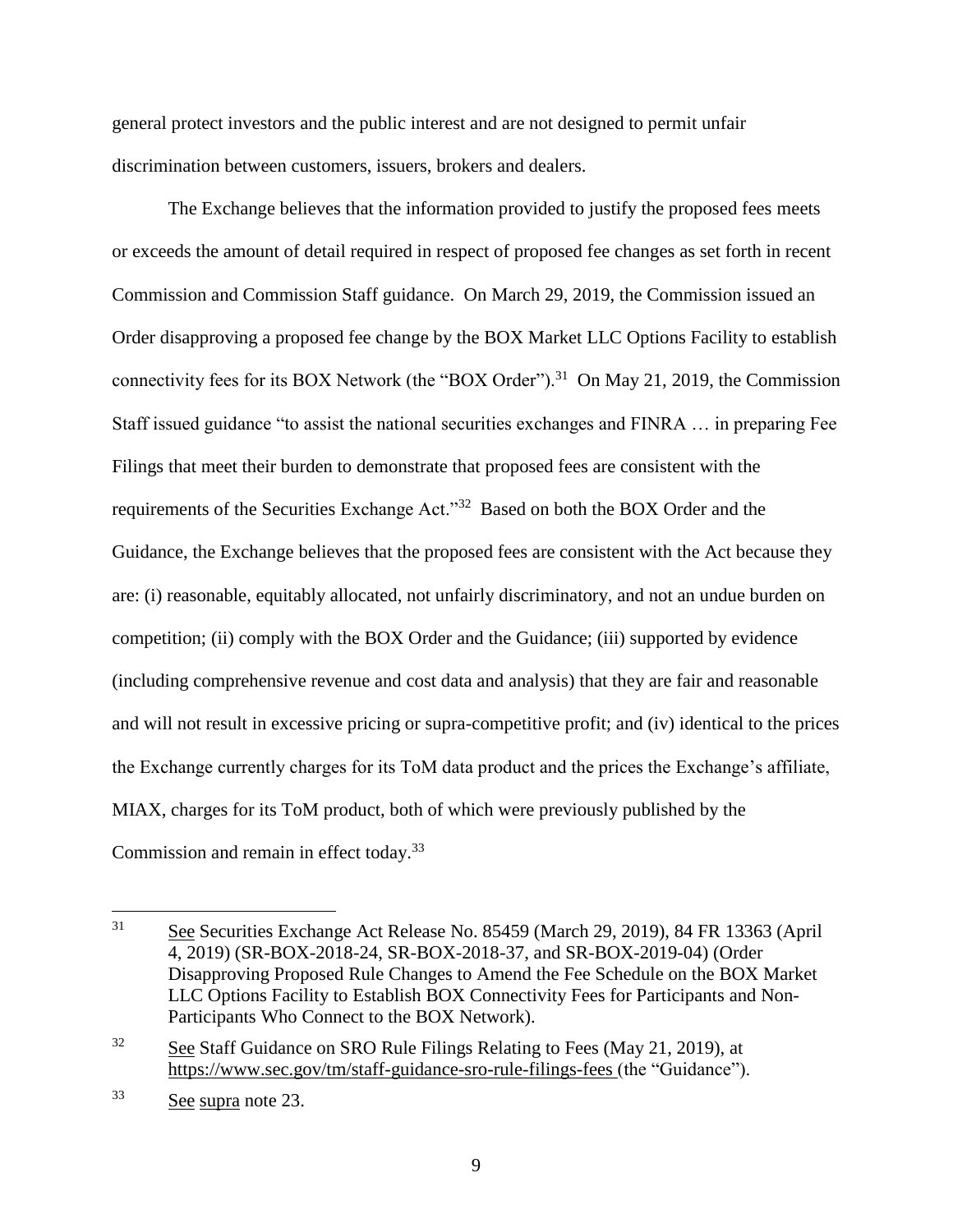In adopting Regulation NMS, the Commission granted self-regulatory organizations ("SROs") and broker-dealers increased authority and flexibility to offer new and unique market data to the public. It was believed that this authority would expand the amount of data available to consumers, and also spur innovation and competition for the provision of market data. Particularly, cToM further broadens the availability of U.S. option market data to investors consistent with the principles of Regulation NMS. The data product also promotes increased transparency through the dissemination of cToM. Particularly**,** cToM provides subscribers with the same information as ToM, but includes the following additional information: (i) the identification of the complex strategies currently trading on the Exchange; (ii) complex strategy last sale information; and (iii) the status of securities underlying the complex strategy (e.g., halted, open, or resumed). The Exchange believes cToM provides a valuable tool that subscribers can use to gain substantial insight into the trading activity in Complex Orders, but also emphasizes such data is not necessary for trading. Moreover, other exchanges offer similar data products.<sup>34</sup>

### **The Proposed Fees will not Result in a Supra-Competitive Profit**

The Exchange believes that exchanges, in setting fees of all types, should meet very high standards of transparency to demonstrate why each new fee or fee amendment meets the requirements of the Act that fees be reasonable, equitably allocated, not unfairly discriminatory, and not create an undue burden on competition among market participants. The Exchange believes this high standard is especially important when an exchange imposes various fees for market participants to access an exchange's marketplace.

See supra notes 24 through 26.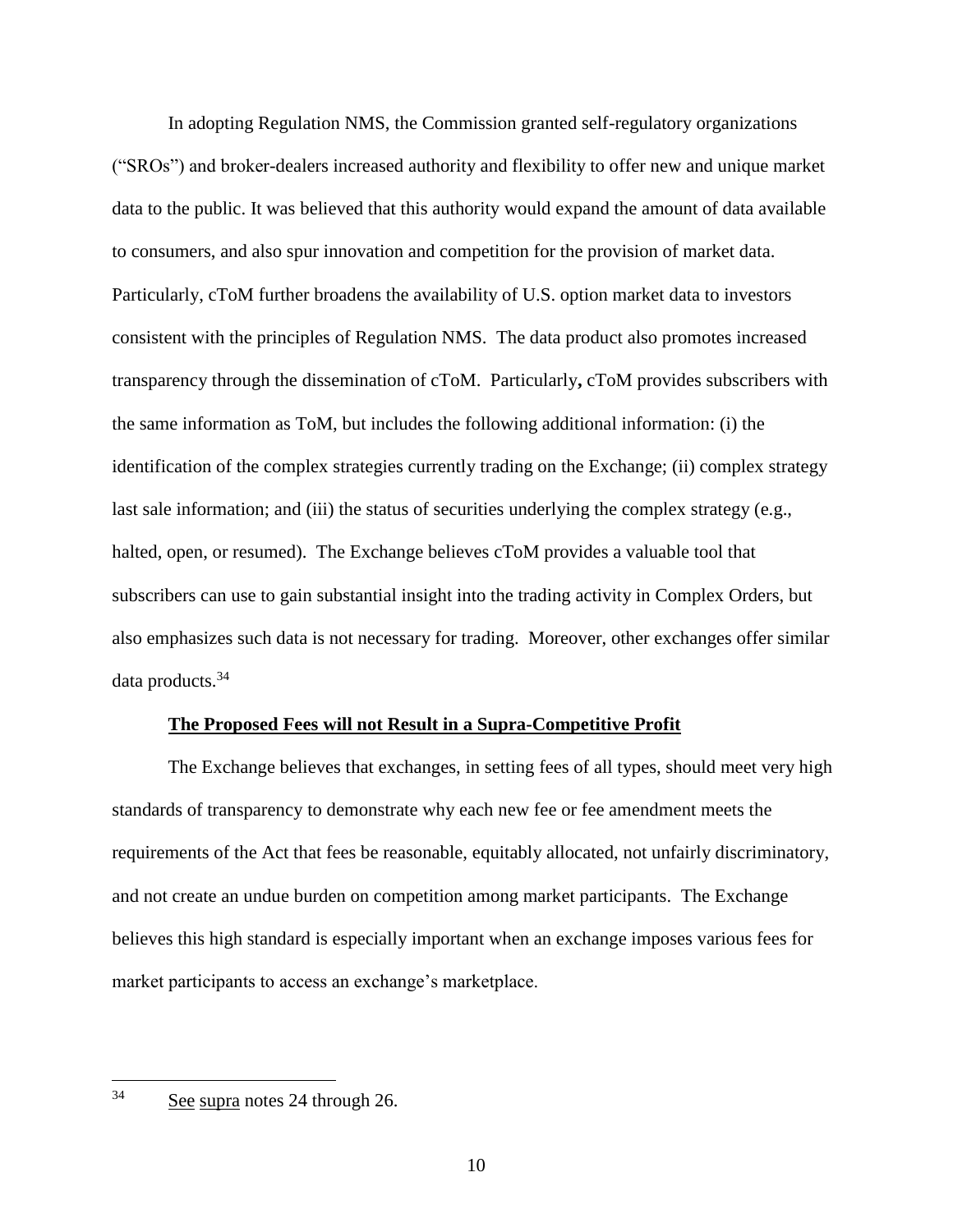In the Guidance, the Commission Staff states that, "[a]s an initial step in assessing the reasonableness of a fee, staff considers whether the fee is constrained by significant competitive forces."<sup>35</sup> The Guidance further states that, "... even where an SRO cannot demonstrate, or does not assert, that significant competitive forces constrain the fee at issue, a cost-based discussion may be an alternative basis upon which to show consistency with the Exchange Act."<sup>36</sup> In the Guidance, the Commission Staff further states that, "[i]f an SRO seeks to support its claims that a proposed fee is fair and reasonable because it will permit recovery of the SRO's costs, or will not result in excessive pricing or supra-competitive profit, specific information, including quantitative information, should be provided to support that argument."<sup>37</sup> The Exchange does not assert that the proposed fees are constrained by competitive forces. Rather, the Exchange asserts that the proposed fees are reasonable because they will permit recovery of the Exchange's costs in providing cToM data and will not result in the Exchange generating a supra-competitive profit.

The Guidance defines "supra-competitive profit" as "profits that exceed the profits that can be obtained in a competitive market."<sup>38</sup> The Commission Staff further states in the Guidance that "the SRO should provide an analysis of the SRO's baseline revenues, costs, and profitability (before the proposed fee change) and the SRO's expected revenues, costs, and profitability (following the proposed fee change) for the product or service in question.<sup>39</sup> The Exchange provides this analysis below.

- <sup>35</sup> See Guidance, supra note 32.
- <sup>36</sup> Id.

- <sup>37</sup> Id.
- $\frac{38}{\underline{Id}}$ .
- <sup>39</sup> Id.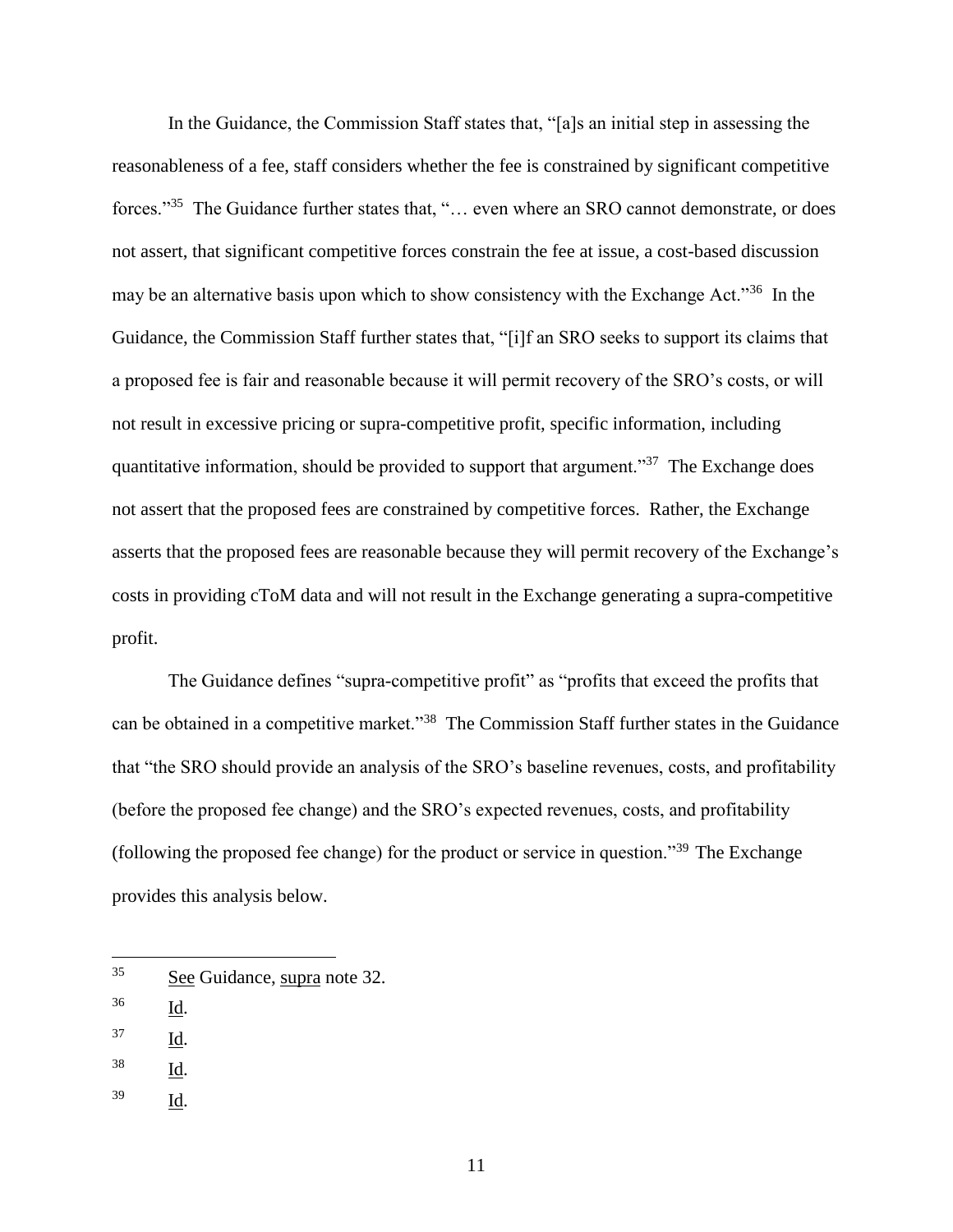The proposed fees are based on a cost-plus model. The Exchange believes that it is important to demonstrate that the proposed fees are based on its costs and reasonable business needs and believes the proposed fees will allow the Exchange to begin to offset expenses. However, as discussed more fully below, such fees may also result in the Exchange recouping less than all of its costs of providing the cToM data feed because of the uncertainty of forecasting subscriber decision making with respect to firms' market data needs. The Exchange believes that the proposed fees will not result in excessive pricing or supra-competitive profit based on the total expenses the Exchange incurs versus the total revenue the Exchange projects to collect, and therefore meets the standards in the Act as interpreted by the Commission and the Commission Staff in the BOX Order and the Guidance.

The Exchange conducted an extensive cost review in which the Exchange analyzed nearly every expense item in the Exchange's general expense ledger to determine whether each such expense relates to the cToM data feed, and, if such expense did so relate, what portion (or percentage) of such expense actually supports t [sic] providing the cToM data feed. In determining what portion (or percentage) to allocate to access services, each Exchange department head, in coordination with other Exchange personnel, determined the expenses that support access services and System Networks associated with the cToM data feed. This included numerous meetings between the Exchange's Chief Information Officer, Chief Financial Officer, Head of Strategic Planning and Operations, Chief Technology Officer, various members of the Legal Department, and other group leaders. The analysis also included each department head meeting with the divisions of teams within each department to determine the amount of time and resources allocated by employees within each division towards the access services and System Networks associated with the cToM data feed. The Exchange reviewed each individual expense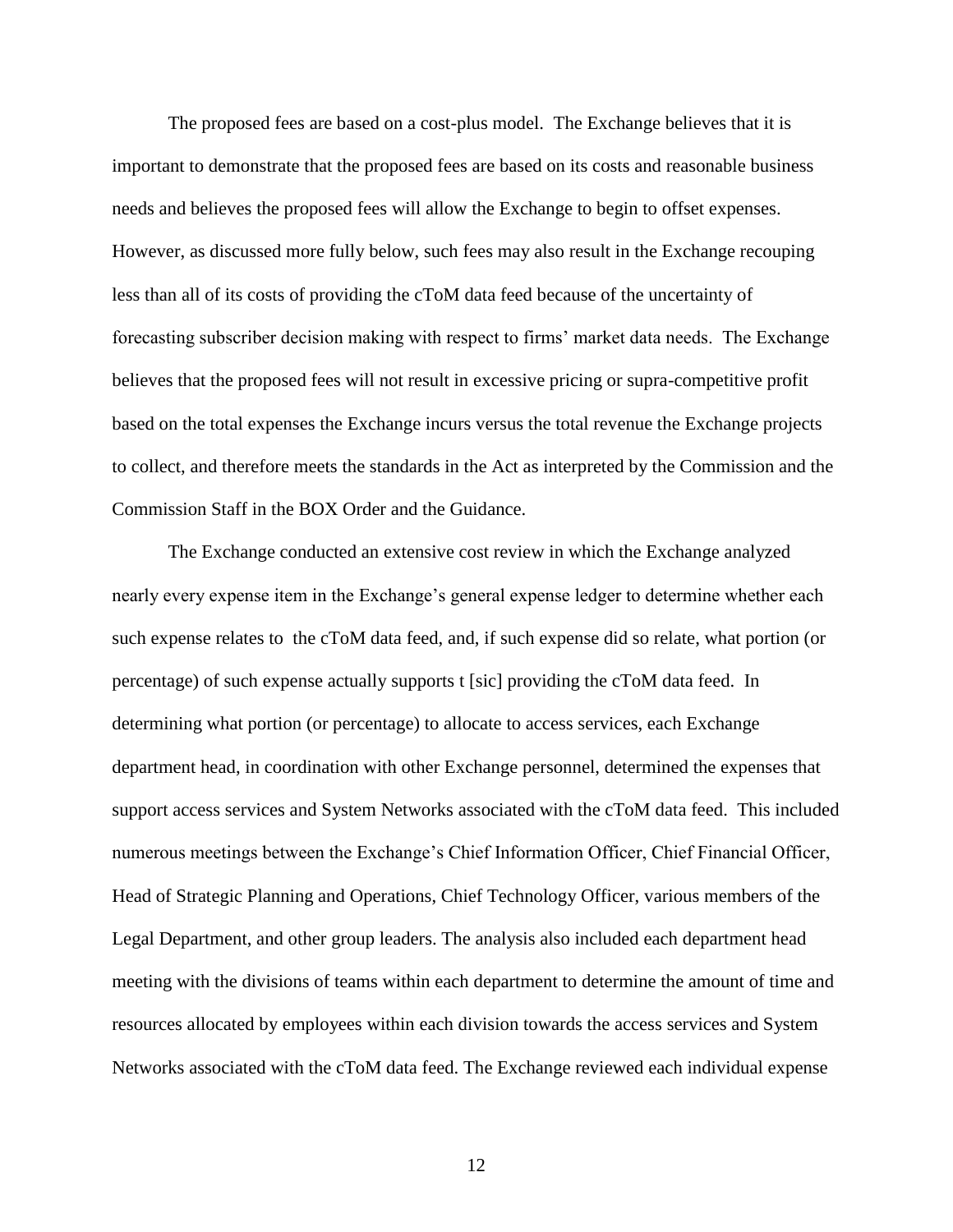to determine if such expense was related to providing the cToM data feed. Once the expenses were identified, the Exchange department heads, with the assistance of our internal finance department, reviewed such expenses holistically on an Exchange-wide level to determine what portion of that expense supports providing access services and the System Networks. The sum of all such portions of expenses represents the total cost to the Exchange to provide access services associated with the cToM market data feed. For the avoidance of doubt, no expense amount is allocated twice. In the Suspension Order, the Commission questioned whether further explanation of the Exchange's cost analysis was necessary. The Exchange provides further details concerning its cost analysis in response to this question.

The analysis conducted by the Exchange is a proprietary process that is designed to make a fair and reasonable assessment of costs and resources allocated to support the provision of access services associated with the cToM data feed. The Exchange acknowledges that this assessment can only capture a moment in time and that costs and resource allocations may change. That is why the Exchange historically, and on an ongoing annual basis, will continue to review its costs and resource allocations to ensure it appropriately allocates resources to properly provide services to the Exchange's constituents.

The Exchange believes exchanges, like all businesses, should be provided flexibility when developing and applying a methodology to allocate costs and resources they deem necessary to operate their business, including providing market data and access services. The Exchange notes that costs and resource allocations may vary from business to business and, likewise, costs and resource allocations may differ from exchange to exchange when it comes to providing market data and access services. It is a business decision that must be evaluated by each exchange as to how to allocate internal resources and what costs to incur internally or via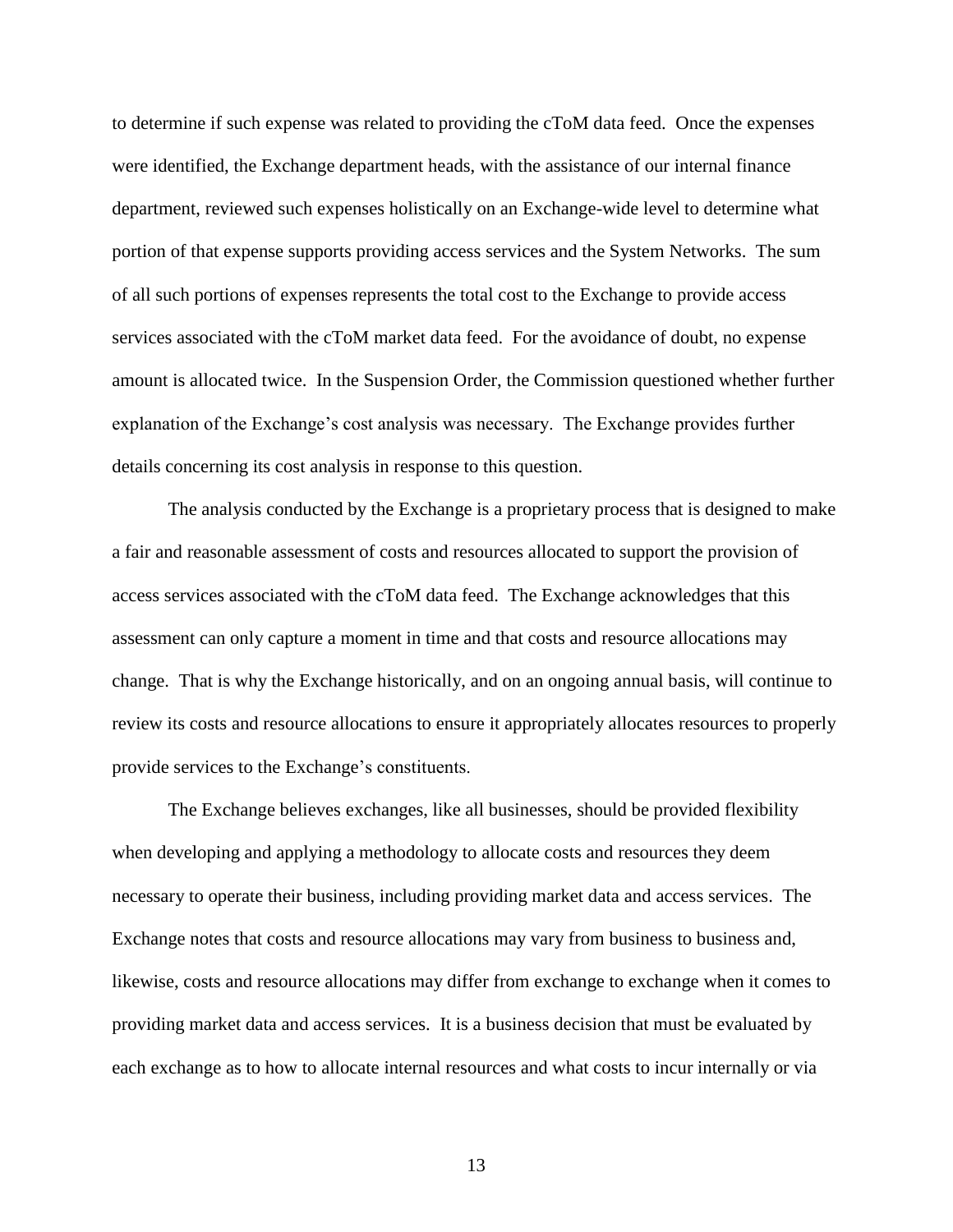third parties that it may deem necessary to support its business and its provision of market data and access services to market participants.

The Exchange notes that there are material costs associated with providing the infrastructure and headcount to fully support access to the cToM data feed. The Exchange incurs technology expense related to establishing and maintaining Information Security services, enhanced network monitoring and customer reporting, as well as Regulation SCI-mandated processes associated with its network technology. Both fixed and variable expenses have significant impact on the Exchange's overall costs to provide the cToM data feed. For example, to accommodate new Members, the Exchange may need to purchase additional hardware to support those Members and provide the cToM data feed. Further, as the total number of Members increases, the Exchange and its affiliates may need to increase their data center footprint and consume more power, resulting in increased costs charged by their third-party data center provider. Accordingly, the cost to the Exchange and its affiliates to provide access to its Members is not fixed. The Exchange believes the cToM market data feed is a reasonable attempt to offset a portion of those costs associated with providing access to and maintaining its System Networks' infrastructure.

The Exchange estimated its total annual expense to provide the cToM data feed based on the following general expense categories: (1) external expenses, which include fees paid to third parties for certain products and services; (2) internal expenses relating to the internal costs to provide the services associated with the cToM data feed; and (3) general shared expenses.<sup>40</sup> The

 $^{40}$  The percentage allocations used in this proposed rule change may differ from past filings from the Exchange or its affiliates due to, among other things, changes in expenses charged by third parties, adjustments to internal resource allocations, and different system architecture of the Exchange as compared to its affiliates.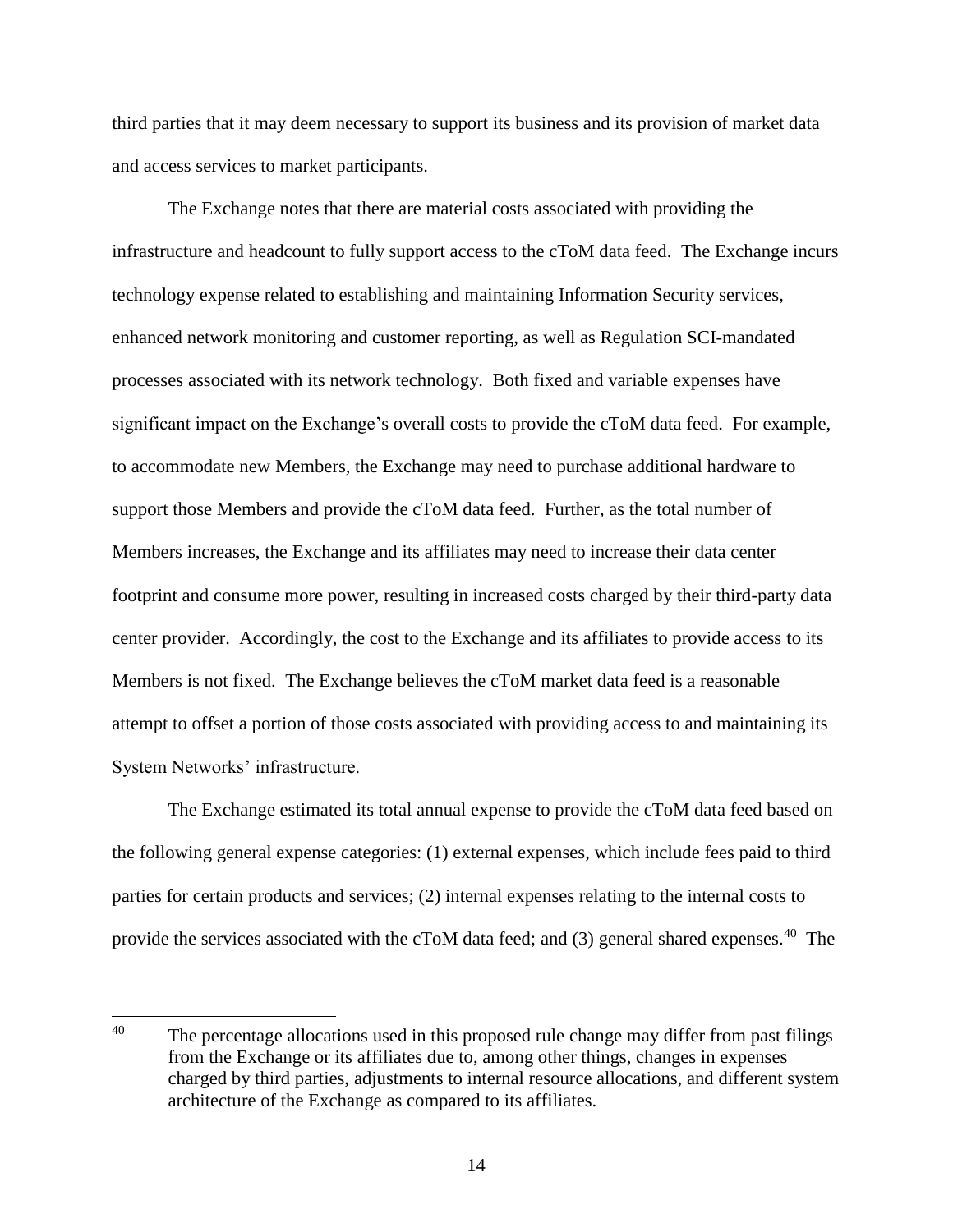Guidance does not include any information regarding the methodology that an exchange should use to determine its cost associated with a proposed fee change. The Exchange utilized a methodology in this proposed fee change that it believes is reasonable because the Exchange analyzed its entire cost structure, allocated a percentage of each cost attributable to providing the cToM data feed, then divided those costs according to the cost methodology outlined below.

For 2022, the total annual expense for providing the access services associated with providing the cToM data feed is estimated to be \$299,228, or \$24,935 per month. The Exchange believes it is more appropriate to analyze the cToM market data feed utilizing its estimated 2022 revenue and costs, which utilize the same presentation methodology as set forth in the Exchange's previously-issued Audited Unconsolidated Financial Statements.<sup>41</sup> The \$299,228 estimated total annual expense is directly related to the access to the cToM data feed, and not any other product or service offered by the Exchange. For example, it does not include general costs of operating matching engines and other trading technology. No expense amount was allocated twice. Each of the categories of expenses are set forth in the following table and details of the individual line-item costs considered by the Exchange for each category are described further below.

 $41$ For example, the Exchange previously noted that all third-party expense described in its prior fee filing was contained in the information technology and communication costs line item under the section titled "Operating Expenses Incurred Directly or Allocated From Parent," in the Exchange's 2019 Form 1 Amendment containing its financial statements for 2018. See Securities Exchange Act Release No. 87877 (December 31, 2019), 85 FR 738 (January 7, 2020) (SR-EMERALD-2019-39). Accordingly, the thirdparty expense described in this filing is attributed to the same line item for the Exchange's 2022 Form 1 Amendment, which will be filed in 2023. In its Suspension Order, the Commission also asked should the Exchange to use cost estimates or actual costs estimated for 2021 in a filing made in 2022, or make cost estimates for 2022. The Exchange utilized expenses from its most recent audited financial statement as those numbers are more reliable than more recent unaudited numbers, which may be subject to change.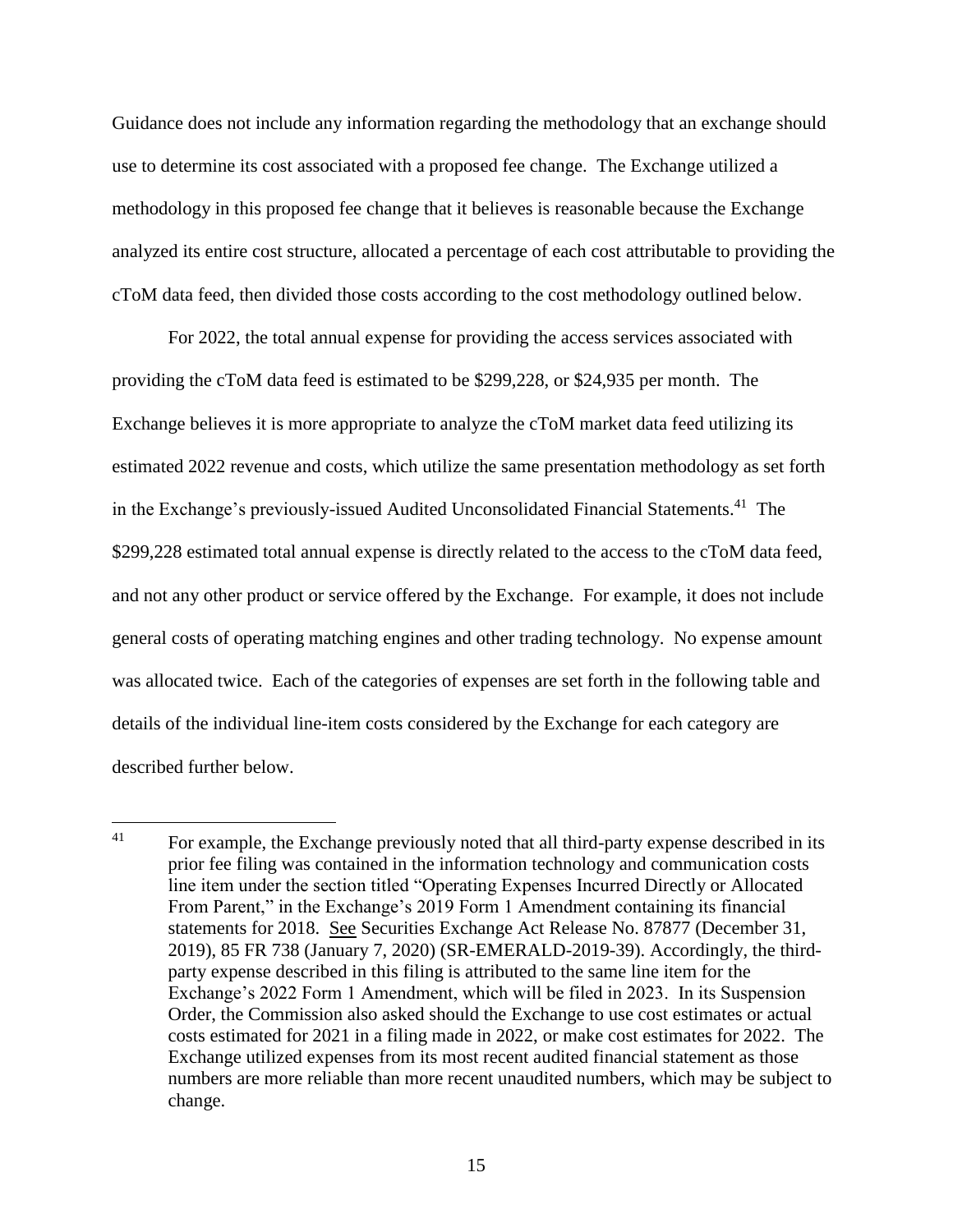| <b>External Expenses</b>                                                                                                            |                                                               |  |
|-------------------------------------------------------------------------------------------------------------------------------------|---------------------------------------------------------------|--|
| Category                                                                                                                            | <b>Percentage of Total Expense Amount</b><br><b>Allocated</b> |  |
| Data Center Provider                                                                                                                | 0.20%                                                         |  |
| <b>Fiber Connectivity Provider</b>                                                                                                  | 0.20%                                                         |  |
| <b>Security Financial Transaction</b><br>Infrastructure ("SFTI"), and Other<br><b>Connectivity and Content Service</b><br>Providers | 0%                                                            |  |
| Hardware and Software Providers                                                                                                     | 0.20%                                                         |  |
| <b>Total of External Expenses</b>                                                                                                   | $$5,379^{42}$                                                 |  |
| <b>Internal Expenses</b>                                                                                                            |                                                               |  |
| Category                                                                                                                            | <b>Expense Amount Allocated</b>                               |  |
| <b>Employee Compensation</b>                                                                                                        | \$270,825                                                     |  |
| Depreciation and Amortization                                                                                                       | \$3,830                                                       |  |
| Occupancy                                                                                                                           | \$13,925                                                      |  |
| <b>Total of Internal Expenses</b>                                                                                                   | \$288,580                                                     |  |
| <b>Allocated Shared Expenses</b>                                                                                                    | \$5,268                                                       |  |

In its Suspension Order, the Commission solicited commenters' views on whether the Exchange has provided sufficient detail on the identity and nature of services provided by third parties. The Commission further solicited commenters' views on whether the Exchange has provided sufficient detail on the elements that go into connectivity costs, including how shared

 $42$ The Exchange does not believe it is appropriate to disclose the actual amount it pays to each individual third-party provider as those fee arrangements are competitive or the Exchange is contractually prohibited from disclosing that number.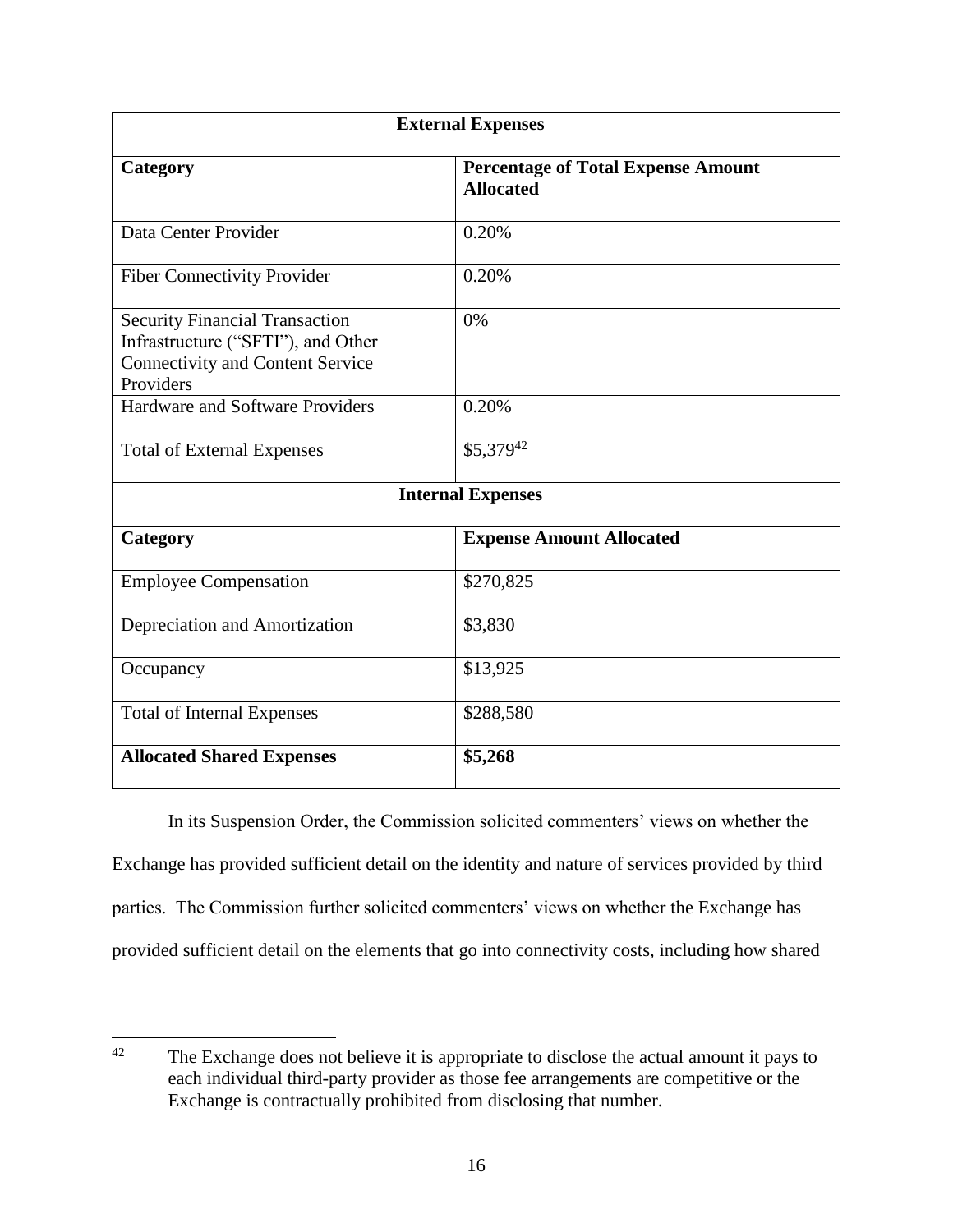costs are allocated and attributed to connectivity expenses, to permit an independent review and assessment of the reasonableness of purported cost-based fees and the corresponding profit margin thereon. Based on the below analysis, the Exchange believes that the cToM data fees are fair and reasonable and that the Exchange has provided sufficient detail surrounding the Commission's questions. In accordance with the Guidance, the Exchange has provided sufficient detail to support a finding that the proposed fees are consistent with the Exchange Act. The proposal includes a detailed description of the Exchange's costs and how the Exchange determined to allocate those costs related to the proposed fees. The Exchange notes that it only has a single source of revenue, distribution fees, to recover those costs associated with providing the cToM data feed. The Exchange notes that, without the specific third-party and internal expense items, the Exchange would not be able to provide and maintain the System Networks and access to the System Networks. Each of these expense items, including physical hardware, software, employee compensation and benefits, occupancy costs, and the depreciation and amortization of equipment, has been identified through a line-by-line item analysis to be integral to providing the cToM data feed.

For clarity, the Exchange took a conservative approach in determining the expense and the percentage of that expense to be allocated to providing the cToM data feed. The Exchange describes the analysis conducted for each expense and the resources or determinations that were considered when determining the amount necessary to allocate to each expense. Only a portion of all fees paid to such third-parties is included in the third-party expenses described herein, and no expense amount is allocated twice. Accordingly, the Exchange does not allocate its entire information technology and communication costs to providing the cToM data feed. This may result in the Exchange under allocating an expense to provide the cToM data feed, and such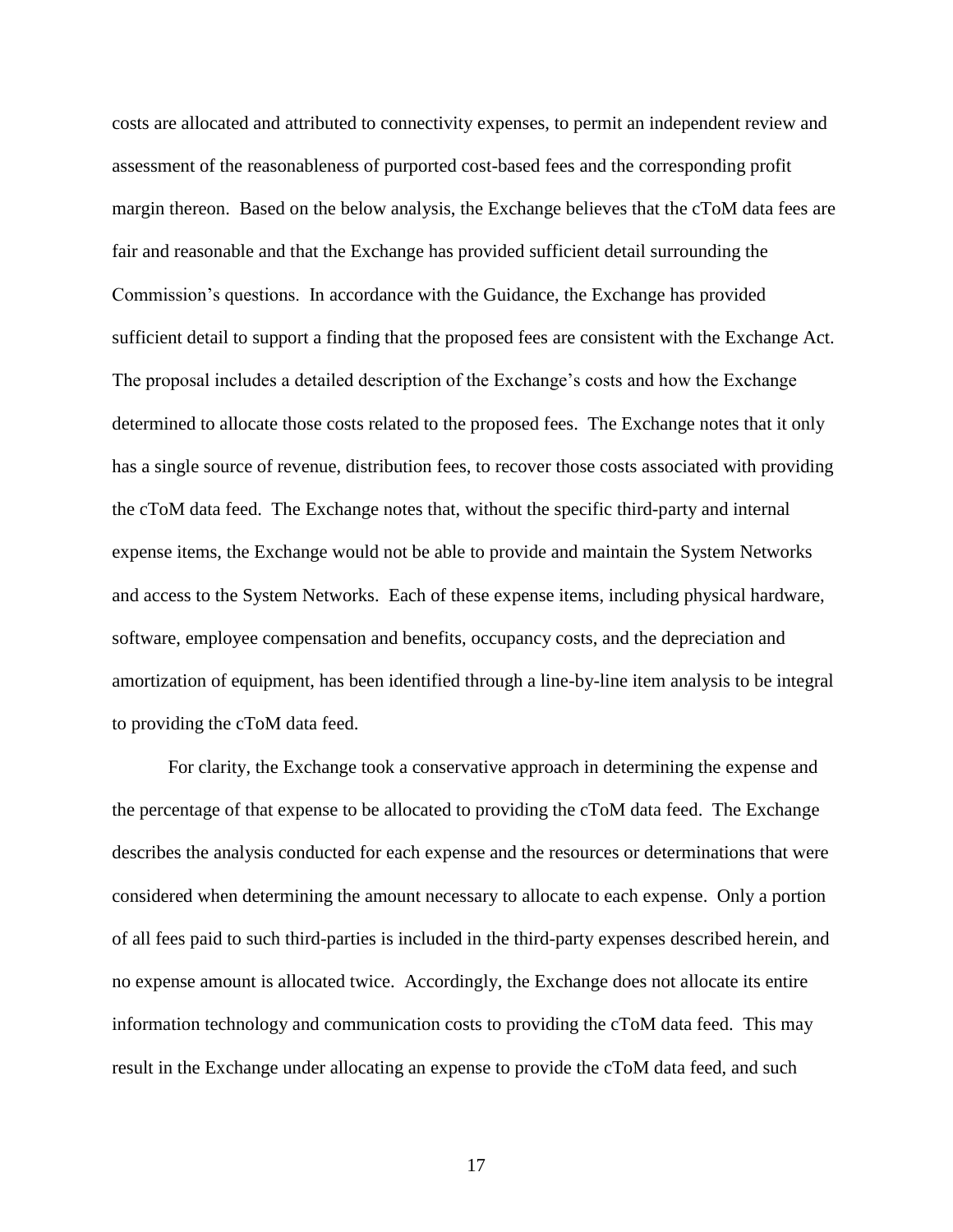expenses may actually be higher than what the Exchange allocated as part of this proposal. The Exchange notes that expenses associated with its affiliates, MIAX Emerald and MIAX Pearl (the options and equities markets), are accounted for separately and are not included within the scope of this filing.

Further, as part its ongoing assessment of costs and expenses, the Exchange recently conducted a periodic thorough review of its expenses and resource allocations, which resulted in revised percentage allocations in this filing. The revised percentages are, among other things, the result of the shuffling of internal resources in response to business objectives and changes to fees charged and services provided by third parties. Therefore, the percentage allocations used in this proposed rule change may differ from past filings from the Exchange or its affiliates due to, among other things, changes in expenses charged by third parties, adjustments to internal resource allocations, and different system architecture of the Exchange as compared to its affiliates.

#### *External Expense Allocations*

For 2022, expenses relating to fees paid by the Exchange to third parties for products and services necessary to provide the cToM data feed are estimated to be \$5,379. This includes, but is not limited to, a portion of the fees paid to: (1) a third party data center provider, including for the primary, secondary, and disaster recovery locations of the Exchange's trading system infrastructure; (2) a fiber connectivity provider for network services (fiber and bandwidth products and services) linking the Exchange's and its affiliates' office locations in Princeton, New Jersey and Miami, Florida, to all data center locations; (3) various other content and connectivity service providers, which provide content, connectivity services, and infrastructure services for critical components of options connectivity and network services; and (4) various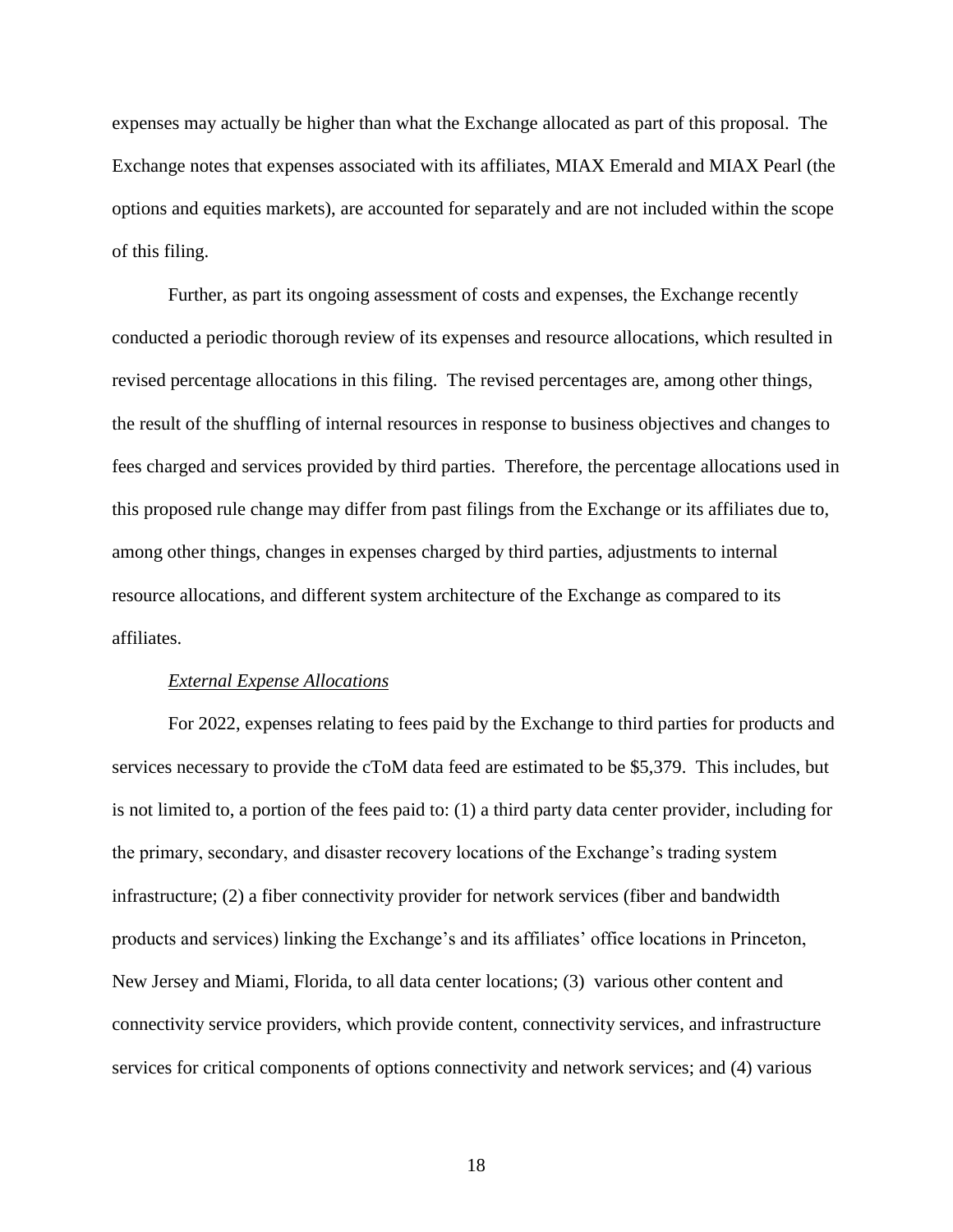other hardware and software providers which support the production environment in which Members and non-Members connect to the network to trade and receive market data.

### *Data Center Space and Operations Provider*

The Exchange does not own the primary data center or the secondary data center, but instead leases space in data centers operated by third parties where the Exchange houses servers, switches and related equipment. Data center costs include an allocation of the costs the Exchange incurs to provide physical connectivity in the third party data centers where it maintains its equipment as well as related costs. The data center provider operates the data centers (primary, secondary, and disaster recovery) that host the Exchange's network infrastructure. Without the retention of a third party data center, the Exchange would not be able to operate its systems and provide a trading platform for market participants. The Exchange does not employ a separate fee to cover its data center expense and recoups that expense, in part, by charging for the cToM data feed.

The Exchange reviewed its data center footprint, including its total rack space, cage usage, number of servers, switches, cabling within the data center, heating and cooling of physical space, storage space, and monitoring and divided its data center expenses among providing transaction services, market data, and connectivity. Based on this review, the Exchange determined that 0.20% of the total applicable data center provider expense is applicable to providing the cToM data feed. The Exchange believes this allocation is reasonable because it represents the costs associated with the Exchange's servers and internal cabling dedicated to processing and disseminating market data. The Exchange excluded from this allocation portion of the Exchange's data center expense that is due to providing and maintaining connectivity to the Exchange's System Networks, including providing cabling within the data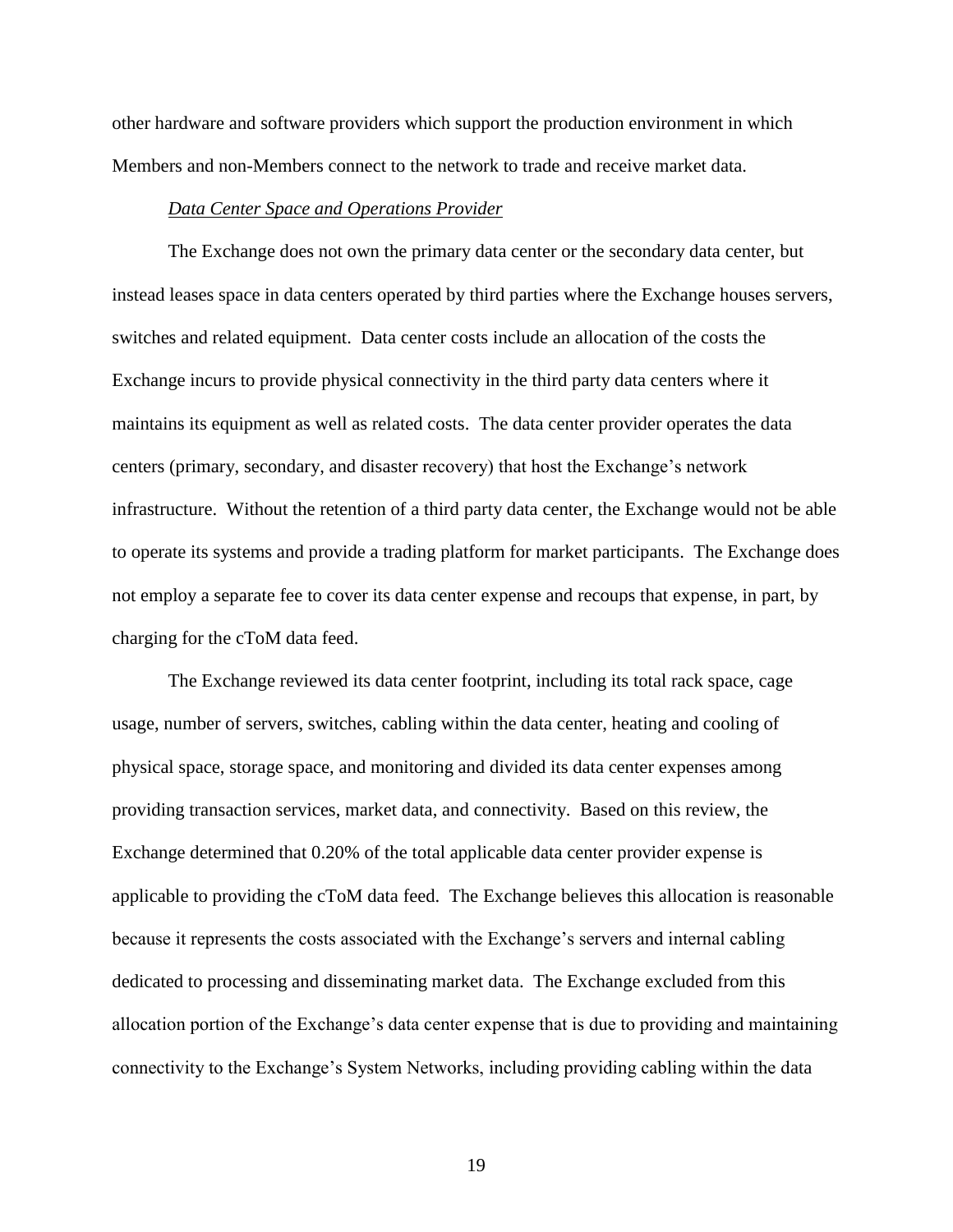center between market participants and the Exchange. The Exchange also did not allocate the remainder of the data center expense because it pertains to other areas of the Exchange's operations, such as ports and transaction services.

### *Fiber Connectivity Provider*

The Exchange engages a third-party service provider that provides the internet, fiber and bandwidth connections between the Exchange's networks, primary and secondary data center, and office locations in Princeton and Miami. Fiber connectivity is necessary for the Exchange to switch to its secondary data center in the case of an outage in its primary data center. Fiber connectivity also allows the Exchange's National Operations & Control Center ("NOCC") and Security Operations Center ("SOC") in Princeton to communicate with the Exchange's primary and secondary data centers. As such, all trade data, including the billions of messages each day, flow through this third-party provider's infrastructure over the Exchange's network. Without these services, the Exchange would not be able to operate and support the network and provide the cToM data feed. Without the retention of a third party fiber connectivity provider, they Exchange would not be able to communicate between its data centers and office locations. The Exchange does not employ a separate fee to cover its fiber connectivity expense and recoups that expense, in part, by charging for cToM data feeds.

The Exchange reviewed it costs to retain fiber connectivity from a third party, including the ongoing costs to support fiber connectivity, ensuring adequate bandwidth and infrastructure maintenance to support exchange operations, and ongoing network monitoring and maintenance and determined that 0.20% of the total fiber connectivity expense was applicable to providing the cToM data feed. The Exchange believes this allocation is reasonable because it reflects the portion of the fiber connectivity expense that relates to maintaining and providing the cToM data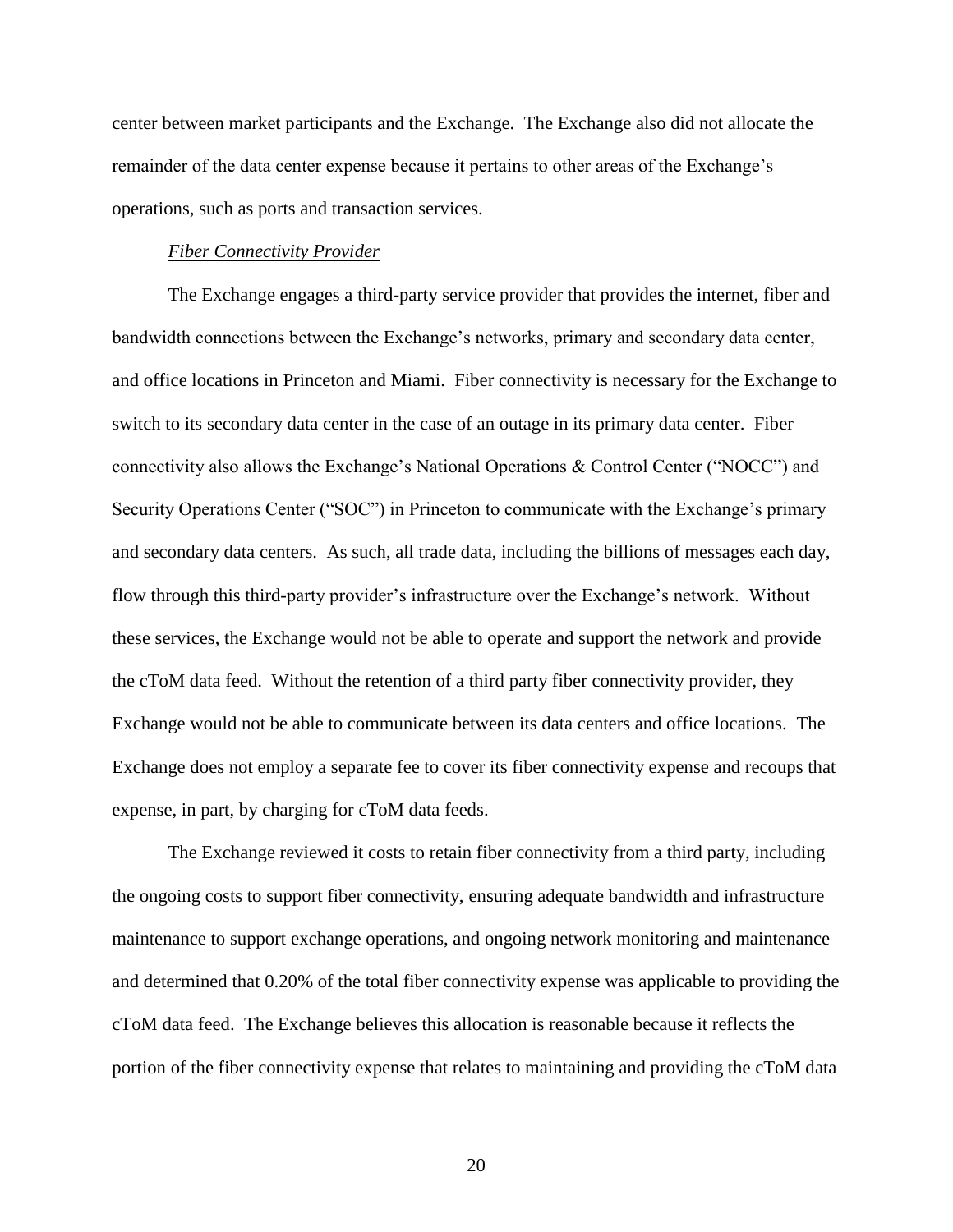feed. The Exchange excluded a large portion of the Exchange's fiber connectivity expense that is due to providing and maintaining connectivity between the Exchange's System Networks, data centers, and office locations and is core to the daily operation of the Exchange. Fiber connectivity is a necessary integral means to disseminate information from the Exchange's primary data center to other Exchange locations. The Exchange excluded from this allocation fiber connectivity usage related to system connectivity or other business lines. The Exchange also did not allocate the remainder of this expense because it pertains to other areas of the Exchange's operations and does not directly relate to providing the cToM data feed. The Exchange believes this allocation is reasonable because it represents the Exchange's actual cost to provide the cToM data feed.

### *Connectivity and Content Services Provided by SFTI and Other Providers*

The Exchange did not allocate any expense associated with the proposed fees towards SFTI and various other service providers' because the Exchange's architecture takes advantage of an advance in design to eliminate the need for a market data distribution gateway layer. The computation and dissemination via an API is done solely within the match engine environment and is then delivered via the Member and non-Member connectivity infrastructure. This architecture delivers a market data system that is more efficient both in cost and performance. Accordingly, the Exchange determined not to allocate any expense associated with SFTI and various other service providers.

#### *Hardware and Software Providers*

The Exchange relies on dozens of third-party hardware and software providers for equipment necessary to operate is System Networks. This includes either the purchase or licensing of physical equipment, such as servers, switches, cabling, and monitoring devices. It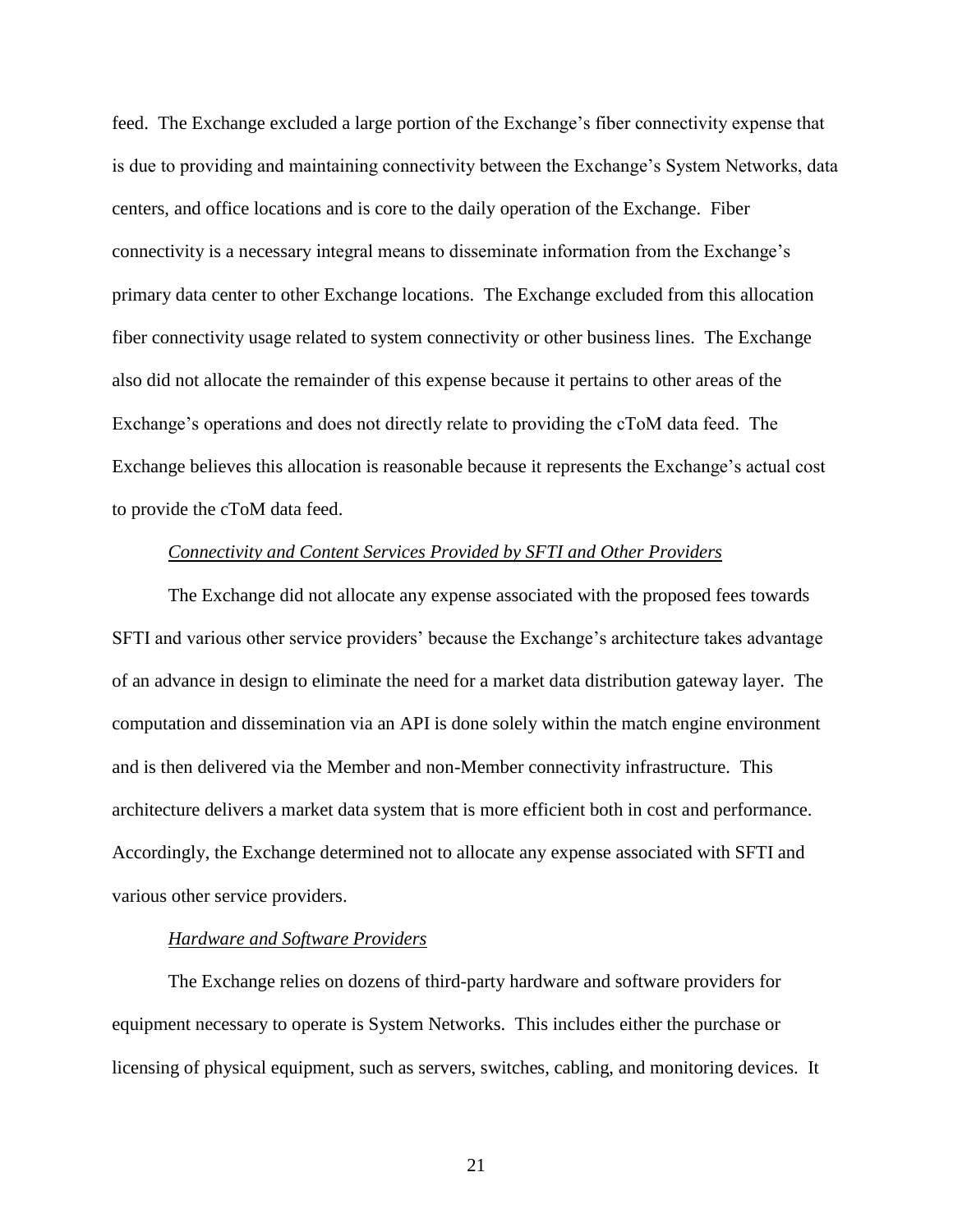also includes the purchase or license of software necessary for security monitoring, data analysis and Exchange operations. Hardware and software providers are necessary to maintain its System Networks and provide the cToM data feed. Hardware and software equipment and licenses for that equipment are also necessary to operate and monitor physical assets necessary to offer the cToM data feed. Hardware and software equipment and licenses are key to the operation of the Exchange and without them the Exchange would not be able to operate and support the cToM data feed. The Exchange does not employ a separate fee to cover its hardware and software expense and recoups that expense, in part, by charging for cToM data feed dissemination.

The Exchange reviewed its hardware and software related costs, including software patch management, vulnerability management, administrative activities related to equipment and software management, professional services for selection, installation and configuration of equipment and software supporting exchange operations and determined that 0.20% of the total applicable hardware and software expense is allocated to providing the cToM data feed. Hardware and software equipment and licenses are key to the operation of the Exchange and its System Networks. Without them, the Exchange would not be able to develop and market participants would not be able to purchase the cToM data feed. The Exchange only allocated the portion of this expense to the hardware and software that is related to the cToM data feed, such as operating servers and equipment necessary to produce the cToM data feed. The Exchange, therefore, did not allocate portions of its hardware and software expense that related to other areas of the Exchange's business, such as hardware and software used for connectivity or unrelated administrative services. The Exchange also did not allocate the remainder of this expense because it pertains to other areas of the Exchange's operations, such as ports or transaction services, and does not directly relate to providing the cToM data feed. The Exchange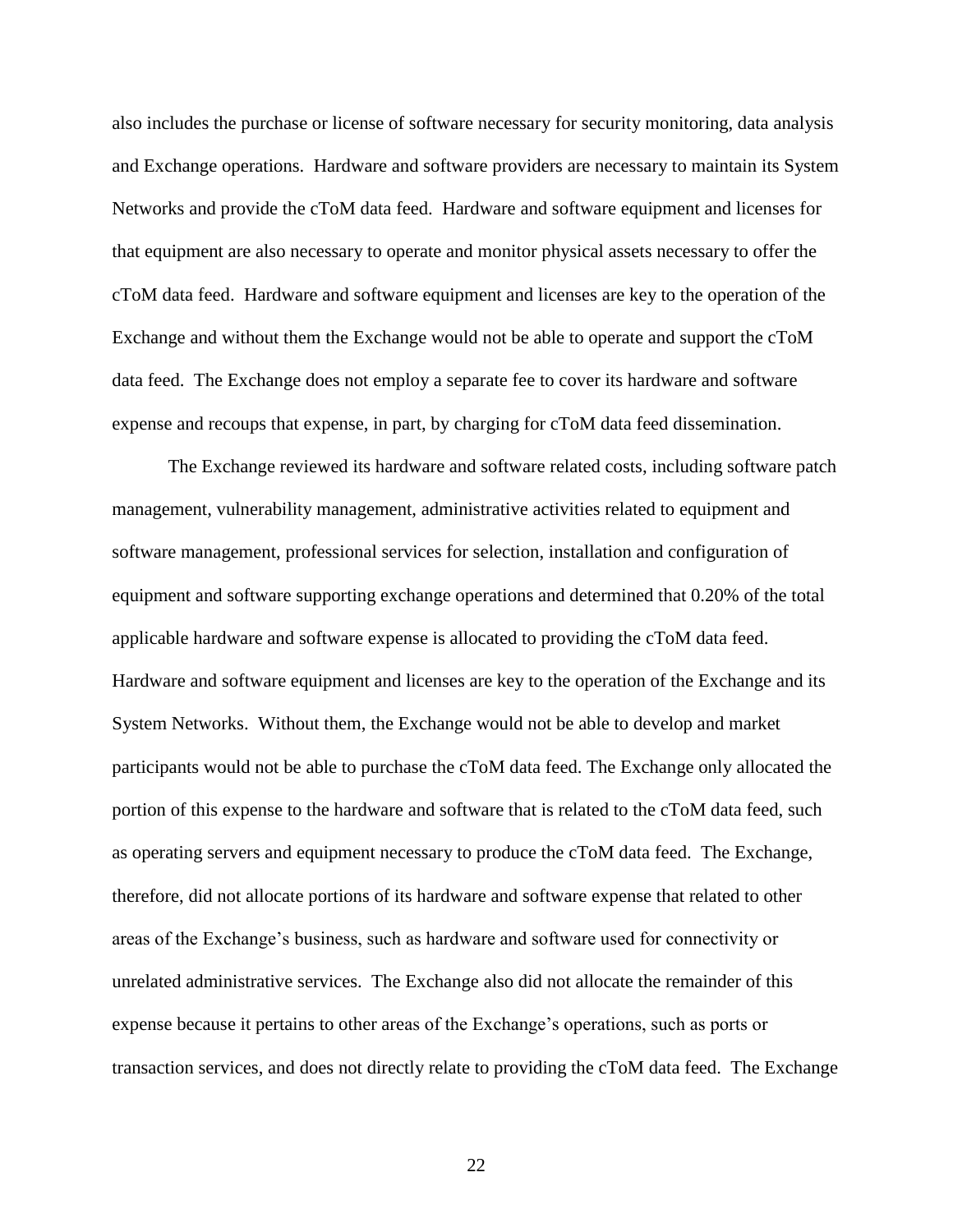believes this allocation is reasonable because it represents the Exchange's cost to the cToM data feed, and not any other service, as supported by its cost review.

## *Internal Expense Allocations*

For 2022, total internal expenses relating to the Exchange providing and maintaining its System Networks and access to its System Networks for cToM data feeds are estimated to be \$288,580. This includes, but is not limited to, costs associated with: (1) employee compensation and benefits for full-time employees that support the System Networks and access to System Networks, including staff in network operations, trading operations, development, system operations, business, as well as staff in general corporate departments (such as legal, regulatory, and finance) that support those employees and functions as well as important system upgrades; (2) depreciation and amortization of hardware and software used to provide and maintain access services and System Networks associated with the cToM data feed, including equipment, servers, cabling, purchased software and internally developed software used in the production environment to support the network for trading; and (3) occupancy costs for leased office space for staff that provide the cToM data feed. The breakdown of these costs is more fully described below.

### *Employee Compensation and Benefits*

Human personnel are key to exchange operations and supporting the Exchange's ongoing provision the cToM data feed. The Exchange's reviewed its employee compensation and benefits expense and the portion of that expense allocated to providing the cToM data feed. As part of this review, the Exchange considered employees whose functions include providing and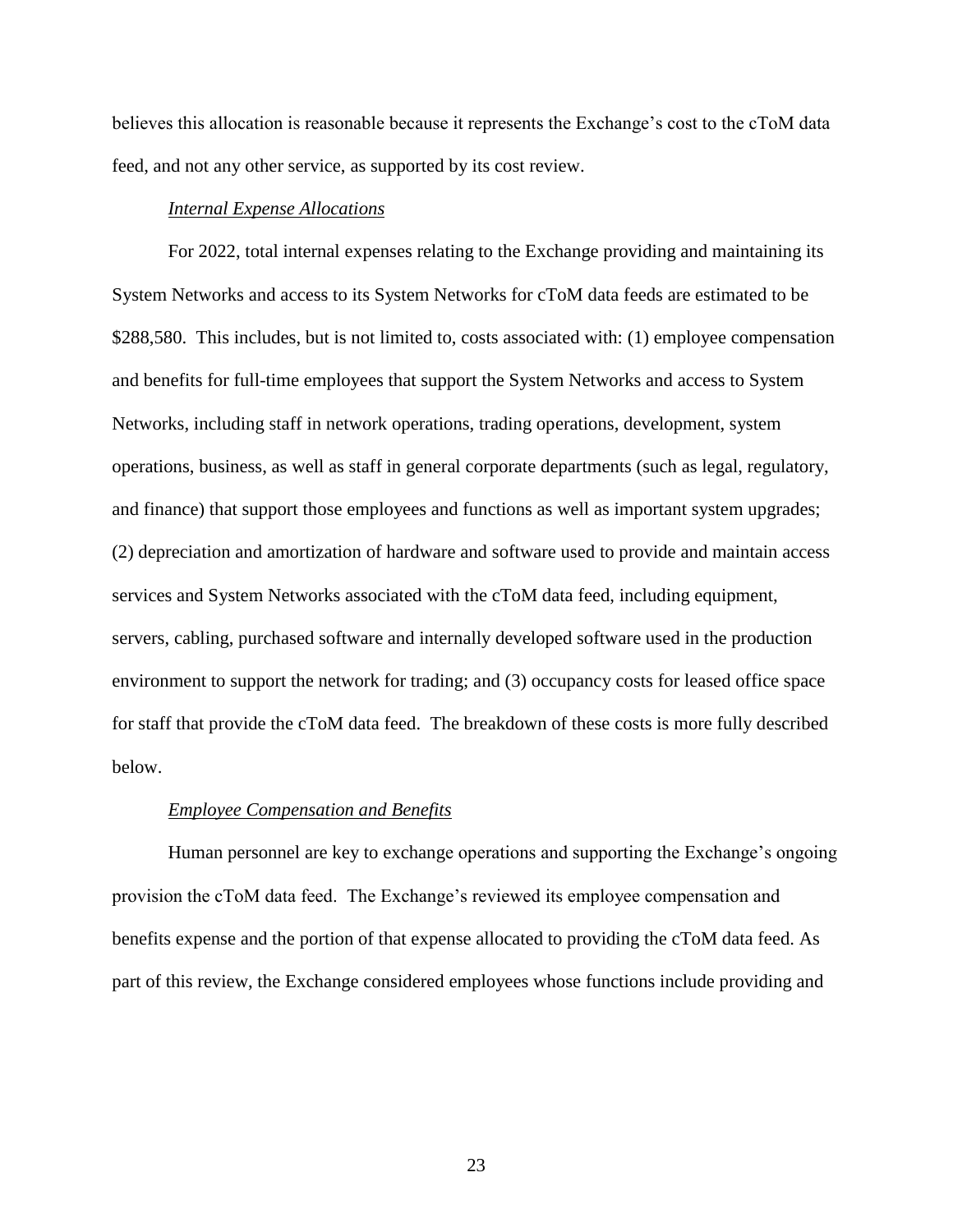maintaining the cToM data feed and used a blended rate of compensation reflecting salary, stock and bonus compensation, bonuses, benefits, payroll taxes, and 401K matching contributions.<sup>43</sup>

Based on this review, the Exchange determined to allocate \$270,825 in employee compensation and benefits expense to providing the cToM data feeds. To determine the appropriate allocation the Exchange reviewed the time employees allocated to supporting the cToM data feeds. Senior staff also reviewed these time allocations with department heads and team leaders to determine whether those allocations were appropriate. These employees are critical to the Exchange to provide the cToM data feed. The Exchange determined the above allocation based on the personnel whose work focused on functions necessary to provide and maintain the cToM data feeds. The Exchange does not charge a separate fee regarding employees who support the cToM data feeds and the Exchange seeks to recoup that expense, in part, by charging for the cToM data feed.

## *Depreciation and Amortization*

 $\overline{a}$ 

A key expense incurred by the Exchange relates to the depreciation and amortization of equipment that the Exchange procured to provide and maintain the cToM data feeds. The Exchange reviewed all of its physical assets and software, owned and leased, and determined whether each asset is related to providing and maintaining the cToM data feeds, and added up the depreciation of those assets. All physical assets and software, which includes assets used for

<sup>43</sup> For purposes of this allocation, the Exchange did not consider expenses related to supporting employees who support cToM data feeds, such as office space and supplies. The Exchange determined cost allocation for employees who perform work in support of offering access services and System Networks to arrive at a full time equivalent ("FTE") of 0.8 FTEs across all the identified personnel. The Exchange then multiplied the FTE times a blended compensation rate for all relevant Exchange personnel to determine the personnel costs associated with providing the access services and System Networks associated with the cToM data feeds.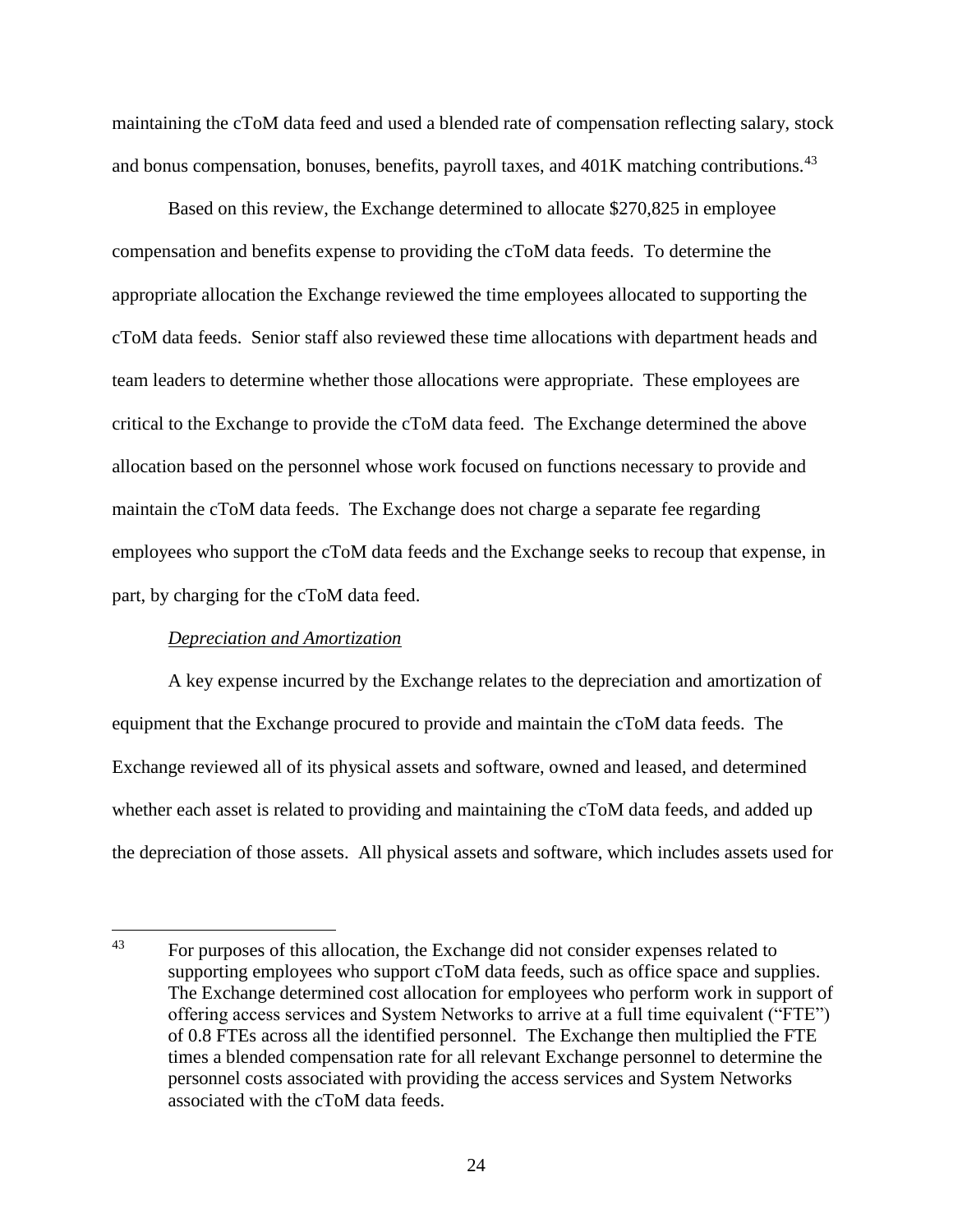testing and monitoring of Exchange infrastructure, were valued at cost, depreciated or leased over periods ranging from three to five years. In determining the amount of depreciation and amortization to apply to providing the cToM data feeds, the Exchange considered the depreciation of hardware and software that are key to the operation of the Exchange and its provision of the cToM data feeds. This includes servers, computers, laptops, monitors, information security appliances and storage, and network switching infrastructure equipment, including switches and taps, that were previously purchased to maintain and provide the cToM data feeds. Without them, market participants would not be able to receive the cToM data feeds. The Exchange seeks to recoup a portion of its depreciation expense by charging for the cToM data feeds.

Based on this review, the Exchange determined to allocate \$3,830 in depreciation and amortization expense to providing the cToM data feeds. The Exchange only allocated the portion of this depreciation expense to the hardware and software related to providing the cToM data feeds. The Exchange, therefore, did not allocate portions of depreciation expense that relates to other areas of the Exchange's business, such as the depreciation of hardware and software used for connectivity or unrelated administrative services.<sup>44</sup>

#### *Occupancy*

 $\overline{a}$ 

The Exchange rents and maintains multiple physical locations to house staff and equipment necessary to support access services, System Networks, and exchange operations.

<sup>&</sup>lt;sup>44</sup> All of the expenses outlined in this proposed fee change refer to the operating expenses of the Exchange. The Exchange did not included any future capital expenditures within these costs. Depreciation and amortization represent the expense of previously purchased hardware and internally developed software spread over the useful life of the assets. Due to the fact that the Exchange has only included operating expense and historical purchases, there is no double counting of expenses in the Exchange's cost estimates.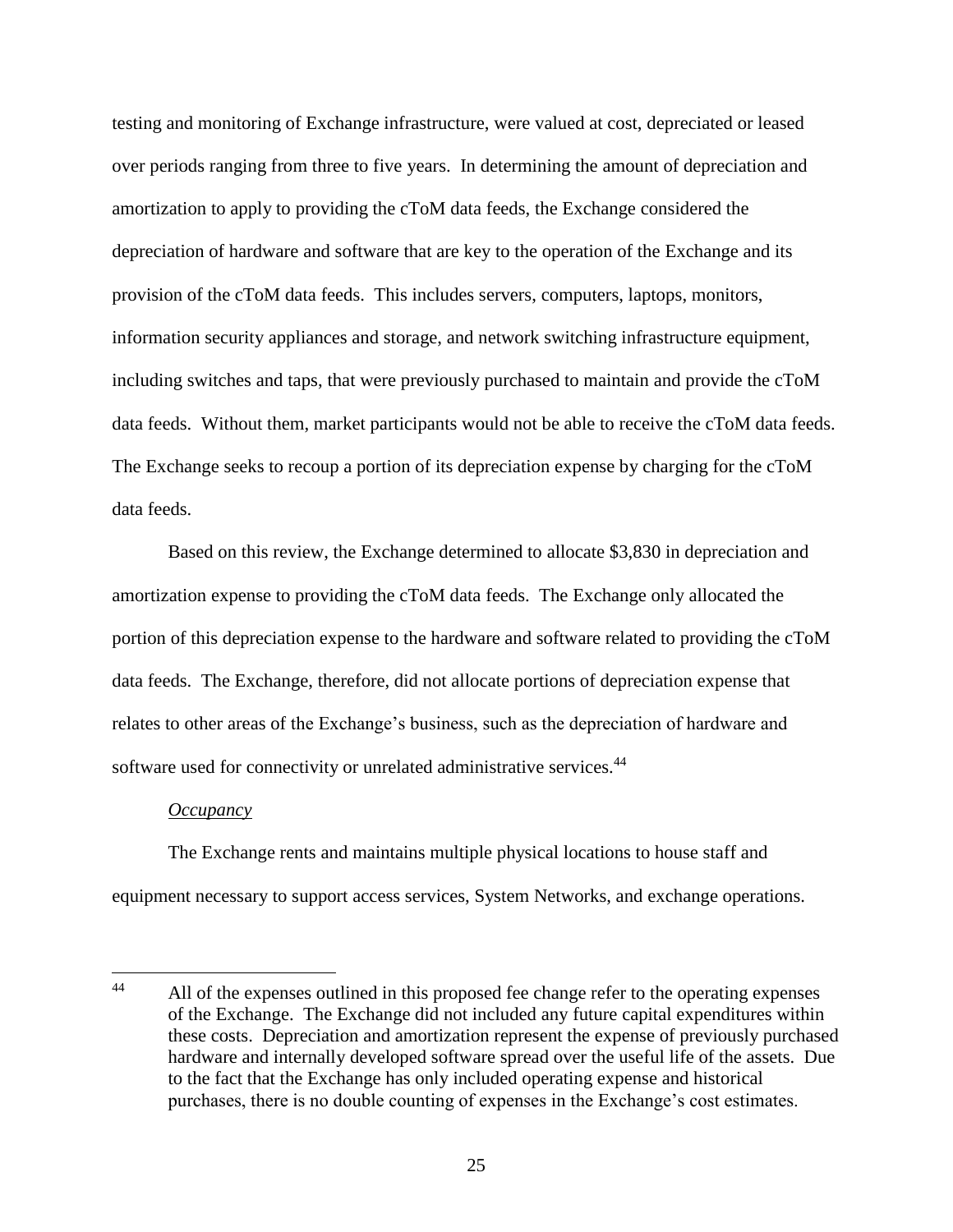The Exchange's occupancy expense is not limited to the housing of personnel and includes locations used to store equipment necessary for Exchange operations. In determining the amount of its occupancy related expense, the Exchange considered actual physical space used to house employees whose functions include providing and maintaining the cToM data feeds. Similarly, the Exchange also considered the actual physical space used to house hardware and other equipment necessary to provide and maintain the cToM data feeds. This equipment includes computers, servers, and accessories necessary to support the System Networks and cToM data feeds. Based on this review, the Exchange determined to allocate \$13,925 of its occupancy expense to provide and maintain the cToM data feeds. The Exchange believes this allocation is reasonable because it represents the Exchange's cost to rent and maintain a physical location for the Exchange's staff who operate and support the cToM data feeds. The Exchange considered the rent paid for the Exchange's Princeton and Miami offices, as well as various related costs, such as physical security, property management fees, property taxes, and utilities at each of those locations. The Exchange did not include occupancy expenses related to housing employees and equipment related to other Exchange operations, such as transaction and administrative services.

## *Allocated Shared Expense*

Finally, a limited portion of general shared expenses was allocated to overall cToM data feed costs as without these general shared costs, the Exchange would not be able to operate in the manner that it does and provide the cToM data feeds. The costs included in general shared expenses include recruiting and training, marketing and advertising costs, professional fees for legal, tax and accounting services, and telecommunications costs. For 2022, the Exchange's general shared expense allocated to the cToM data feeds is estimated to be \$5,268. The Exchange used the weighted average of the above allocations to determine the amount of general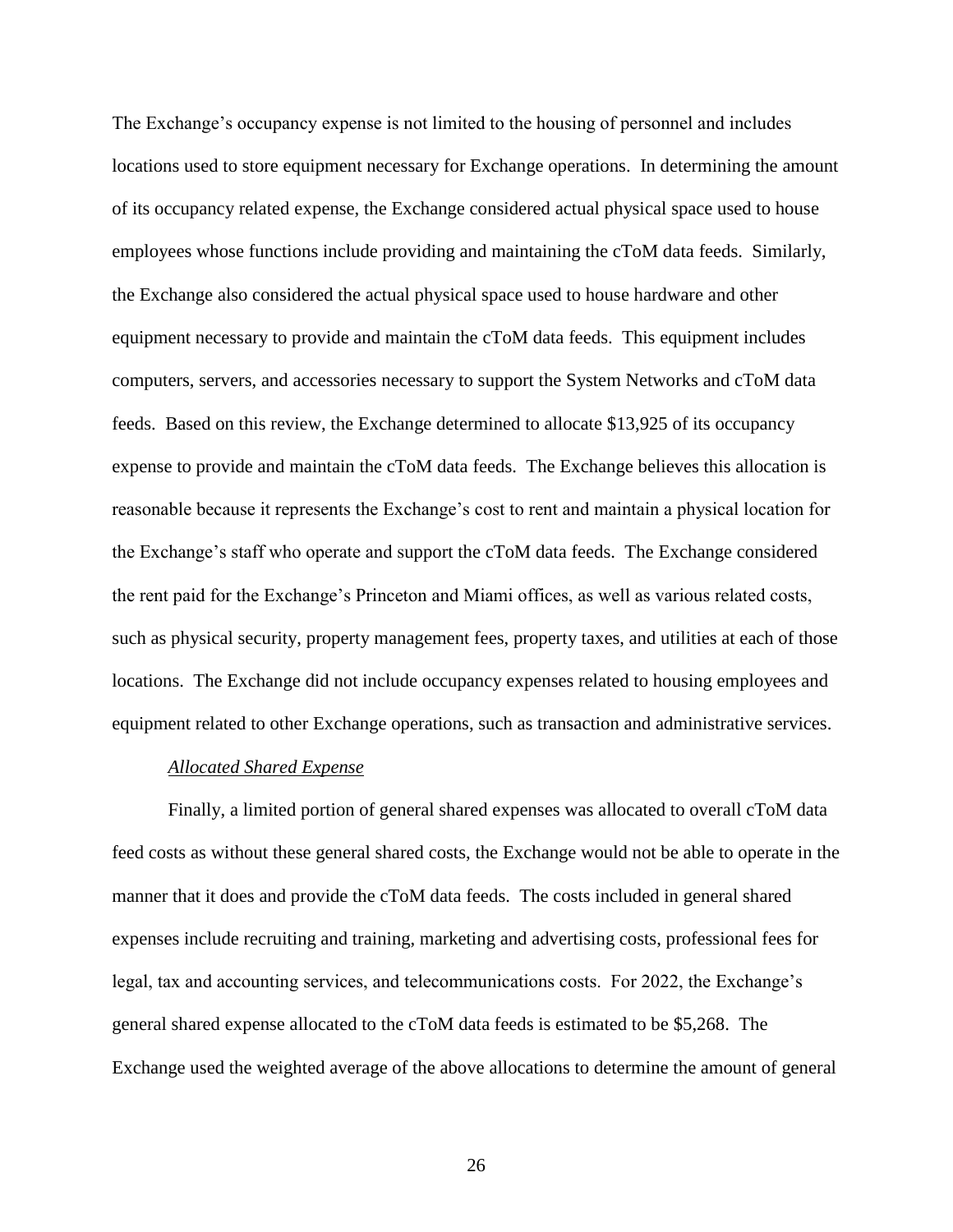shared expenses to allocate to the Exchange. Next, based on additional management and expense analysis, these fees are allocated to the proposal.

## *Revenue and Estimated Profit Margin*

The Exchange only has four primary sources of revenue and cost recovery mechanisms to fund all of its operations: transaction fees, access fees, regulatory fees, and market data fees. Accordingly, the Exchange must cover all of its expenses from these four primary sources of revenue and cost recovery mechanisms.

To determine the Exchange's estimated revenue associated with the cToM data feed, the Exchange analyzed the number of Members and non-Members currently receiving the cToM data feed and used a recent monthly billing cycle representative of current monthly revenue. The Exchange also provided its baseline by analyzing March 2022, the monthly billing cycle prior to the proposed cToM data fee, and compared this to its expenses for that month. As discussed below, the Exchange does not believe it is appropriate to factor into its analysis future revenue growth or decline into its estimates for purposes of these calculations, given the uncertainty of such estimates due to the continually changing access needs of market participants and potential changes in internal and third party expenses.

For March 2022, prior to the proposed the cToM data fee, Members and non-Members purchased a total of 13 cToM data feeds, for which the Exchange anticipates charging \$0. This will result in a loss of \$24,935 for that month. For April 2022, the Exchange anticipates Members and non-Members purchasing a total of 13 cToM data feeds. Assuming the Exchange charges its proposed fees for Distributors, the Exchange would generate revenue of \$16,250 for that month. This would result in a loss of \$8,685 (\$16,250 minus \$24,935) for that month (a negative 53% margin from March 2022 to April 2022).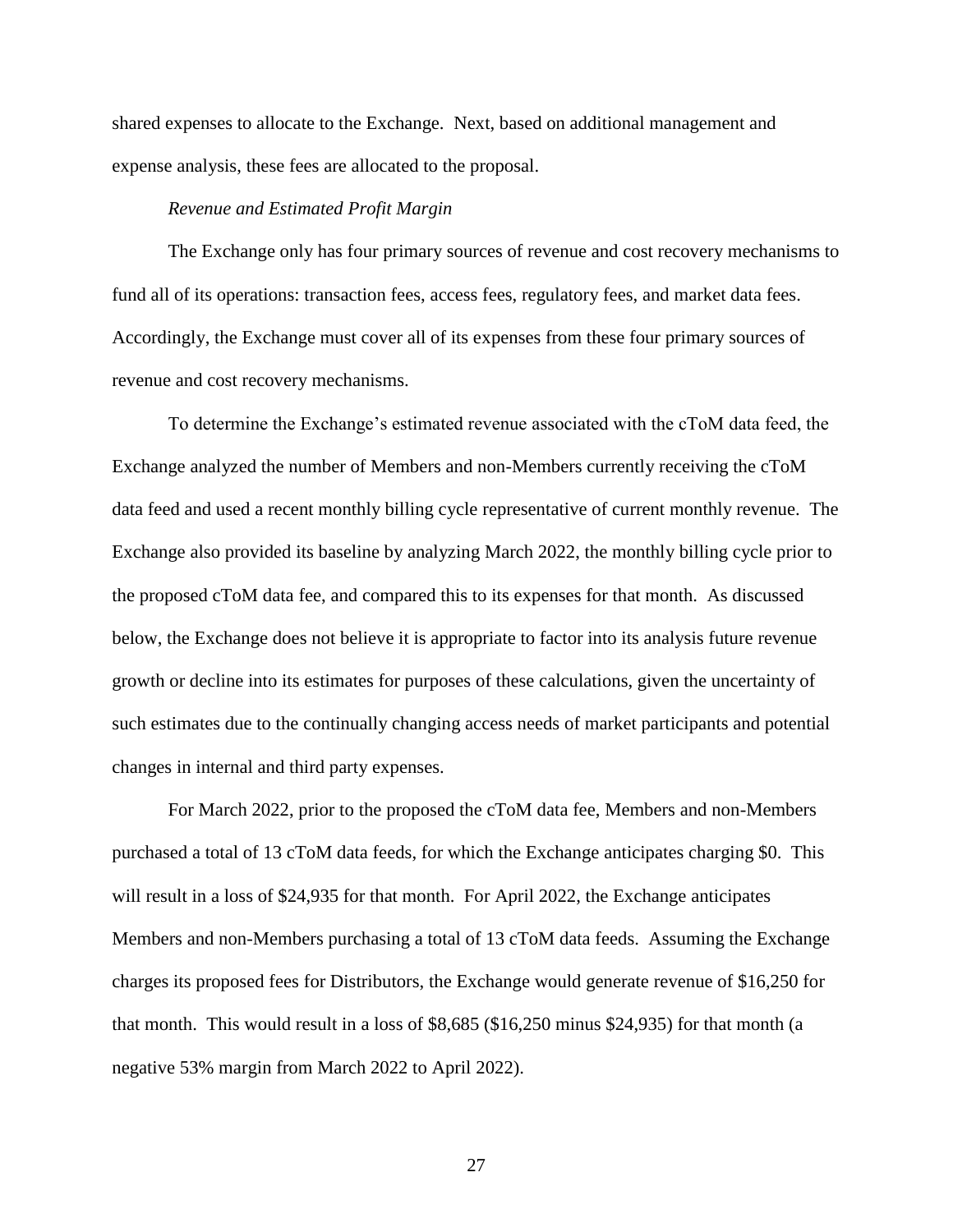The Exchange believes that conducting the above analysis on a per month basis is reasonable as the revenue generated from access services subject to the proposed fee generally remains static from month to month. The Exchange also conducted the above analysis on a per month basis to comply with the Commission Staff's Guidance, which requires a baseline analysis to assist in determining whether the proposal generates a supra-competitive profit. The Exchange cautions that this profit margin may also fluctuate from month to month based on the uncertainty of predicting how many connections may be purchased from month to month as Members and non-Members are free to add and drop connections at any time based on their own business decisions.

The Exchange believes the proposed margin is reasonable and will not result in a "supracompetitive" profit. The Guidance defines "supra-competitive profit" as "profits that exceed the profits that can be obtained in a competitive market."<sup>45</sup> Until recently, the Exchange has operated at a cumulative net annual loss since it launched operations in 2008.<sup>46</sup> The Exchange has operated at a net loss due to a number of factors, one of which is choosing to forgo revenue by offering certain products, such as market data, at lower rates than other options exchanges to attract order flow and encourage market participants to experience the high determinism, low latency, and resiliency of the Exchange's trading systems. The Exchange previously provided the cToM data feed free of charge and absorbed all costs associated with providing the cToM data feed to market participants. In this proposal, the Exchange would continue to offer the

<sup>45</sup> See supra note 32.

<sup>&</sup>lt;sup>46</sup> The Exchange has incurred a cumulative loss of \$175 million since its inception in 2008 to 2020, the last year for which the Exchange's Form 1 data is available. See Exchange's Form 1/A, Application for Registration or Exemption from Registration as a National Securities Exchange, filed July 28, 2021, available at [https://www.sec.gov/Archives/edgar/vprr/2100/21000460.pdf.](https://www.sec.gov/Archives/edgar/vprr/2100/21000460.pdf)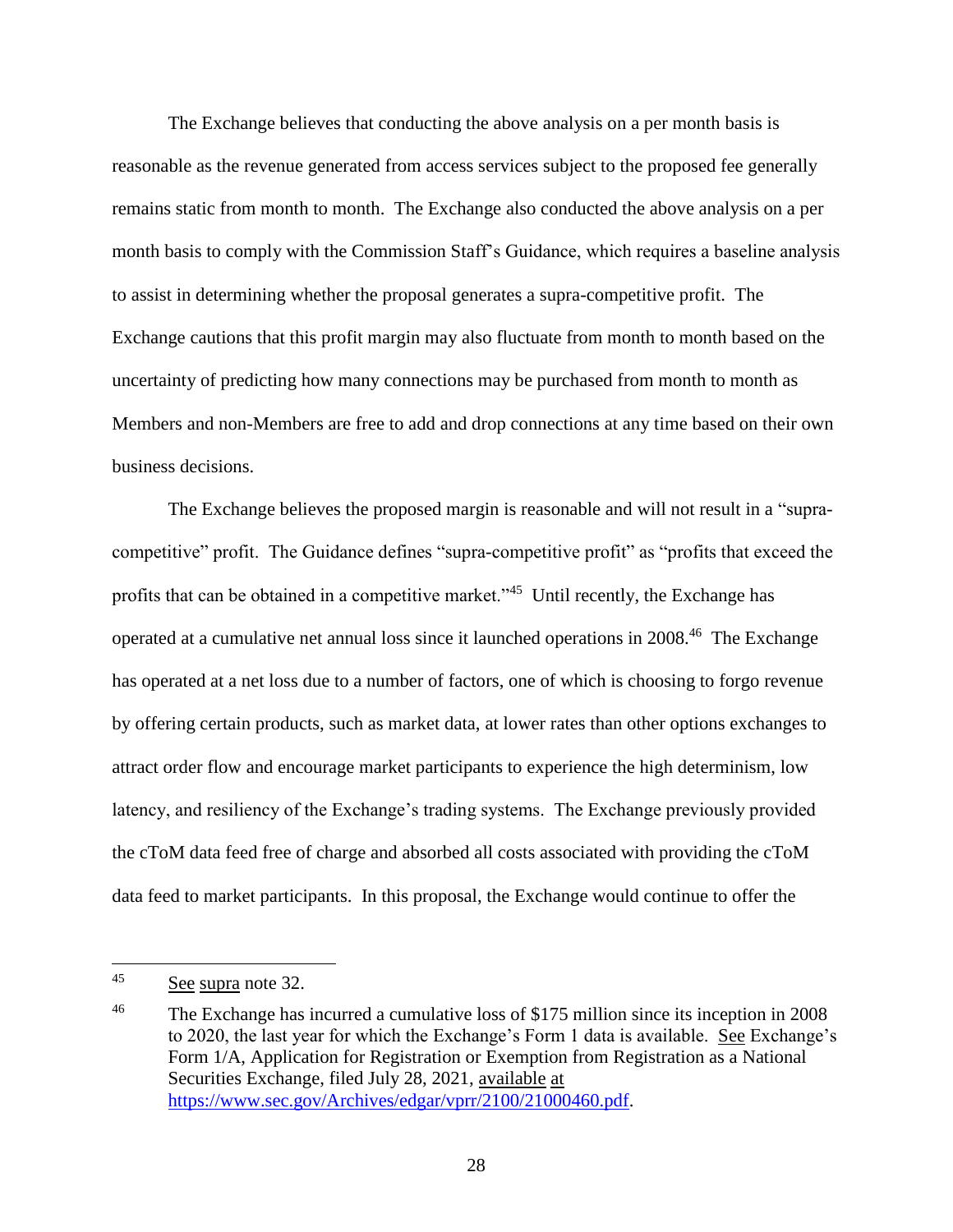cToM data feed for a fee that that still falls short of covering the Exchange's expenses. The Exchange is not generating a profit, and therefore, cannot be deemed to be generating a "supracompetitive" profit by now charging for the cToM data feed. The Exchange should not now be penalized for now seeking to raise it fees to at least cover a portion of its costs after offering the cToM data feed free of charge.

The Exchange notes that its revenue estimate are based on projections and will only be realized to the extent such revenue actually produces the revenue estimated. As a generally new entrant to the hyper-competitive exchange environment, and an exchange focused on driving competition, the Exchange does not yet know whether such expectations will be realized. For instance, in order to generate the revenue expected from the cToM data feed, the Exchange will have to be successful in retaining existing clients that wish to receive the cToM data feed or obtaining new clients that will purchase such data. To the extent the Exchange is successful in encouraging new clients to receive the cToM data feed, the Exchange does not believe it should be penalized for such success. The Exchange, like other exchanges, is, after all, a for-profit business. While the Exchange believes in transparency around costs and potential margins, the Exchange does not believe that these estimates should form the sole basis of whether or not a proposed fee is reasonable or can be adopted. Instead, the Exchange believes that the information should be used solely to confirm that an Exchange is not earning supra-competitive profits, and the Exchange believes its cost analysis and related estimates demonstrate this fact.

## **The Proposed Fees are Reasonable when Compared to The Fees of other Options Exchanges with Similar Market Share**

The Exchange does not have visibility into other equities exchanges' costs to provide market data or their fee markup over those costs, and therefore cannot use other exchange's market data fees as a benchmark to determine a reasonable markup over the costs of providing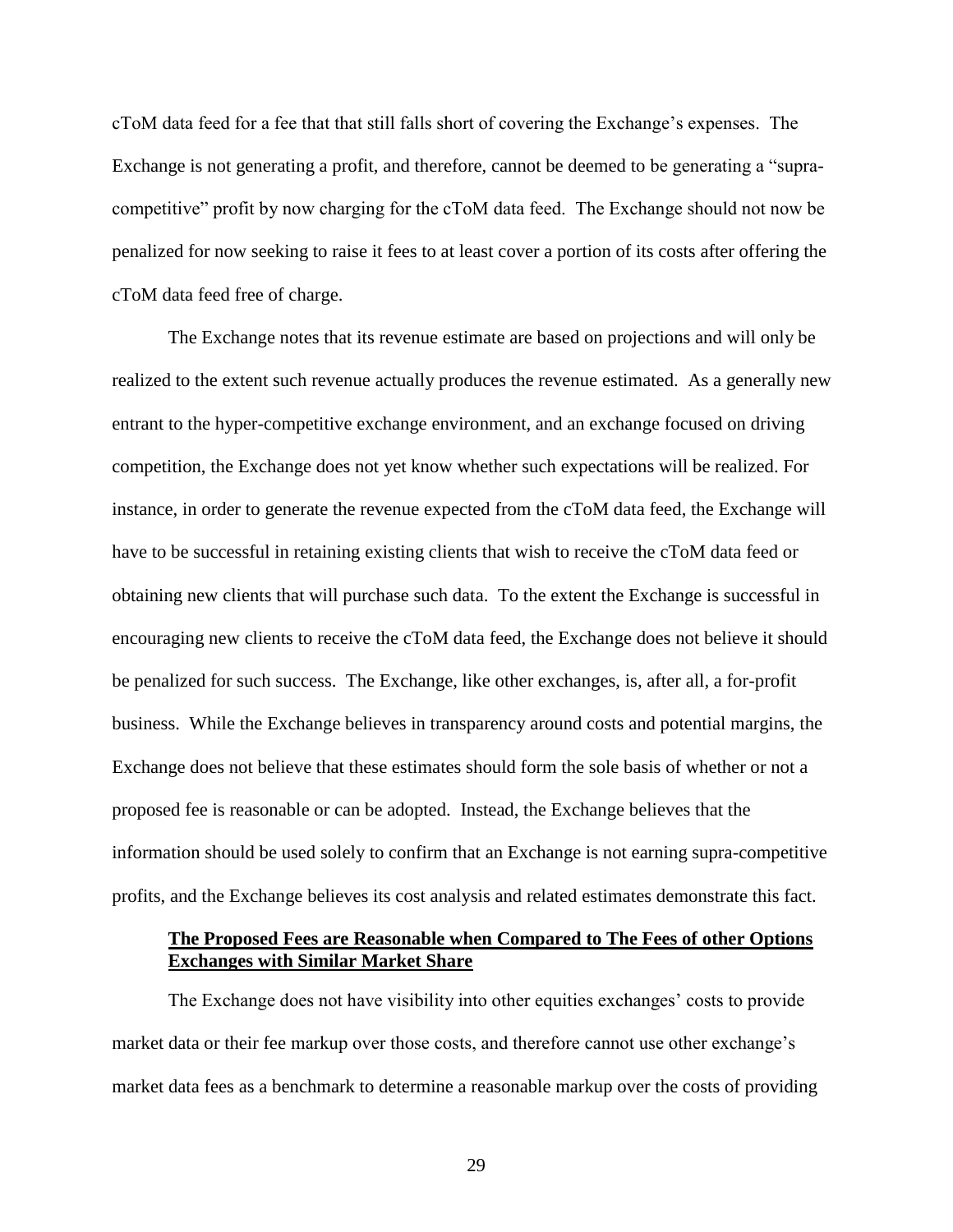market data. Nevertheless, the Exchange believes the other exchanges' market data fees are a useful example of alternative approaches to providing and charging for connectivity notwithstanding that the competing exchanges may have different system architectures that may result in different cost structures for the provision of market data. To that end, the Exchange believes the proposed cToM market data fees are reasonable because the proposed fees are still less than fees charged for similar connectivity provided by other options exchanges with comparable market shares.

As described in the below table, the Exchange's proposed fee remains less than fees charged for similar market data products provided by other options exchanges with similar market share. In the each of the above cases, the Exchange's proposed fees are still significantly lower than that of competing options exchanges with similar market share. Each of the market data rates in place at competing options exchanges were filed with the Commission for immediate effectiveness and remain in place today.

| <b>Exchange</b>                           | <b>Monthly Fee</b>                                  |
|-------------------------------------------|-----------------------------------------------------|
| MIAX (as proposed)                        | $$1,250$ – Internal Distributor                     |
|                                           | $$1,750$ – External Distributor                     |
| NYSE American, LLC ("Amex") <sup>47</sup> | $$1,500$ Access Fee                                 |
|                                           | \$1,000 Redistribution Fee (this fee is in addition |
|                                           | to the Access Fee resulting in a \$2,500 monthly    |
|                                           | fee for external distribution)                      |
| NYSE Arca, Inc. $("Area")^{48}$           | $$1,500$ Access Fee                                 |

<sup>47</sup> See NYSE American Options Proprietary Market Data Fees, American Options Complex Fees, at [https://www.nyse.com/publicdocs/nyse/data/NYSE\\_American\\_Options\\_Market\\_Data\\_Fe](https://www.nyse.com/publicdocs/nyse/data/NYSE_American_Options_Market_Data_Fee_Schedule.pdf) [e\\_Schedule.pdf.](https://www.nyse.com/publicdocs/nyse/data/NYSE_American_Options_Market_Data_Fee_Schedule.pdf)

<sup>&</sup>lt;sup>48</sup> See NYSE Arca Options Proprietary Market Data Fees, Arca Options Complex Fees, at [https://www.nyse.com/publicdocs/nyse/data/NYSE\\_Arca\\_Options\\_Proprietary\\_Data\\_Fee](https://www.nyse.com/publicdocs/nyse/data/NYSE_Arca_Options_Proprietary_Data_Fee_Schedule.pdf) Schedule.pdf.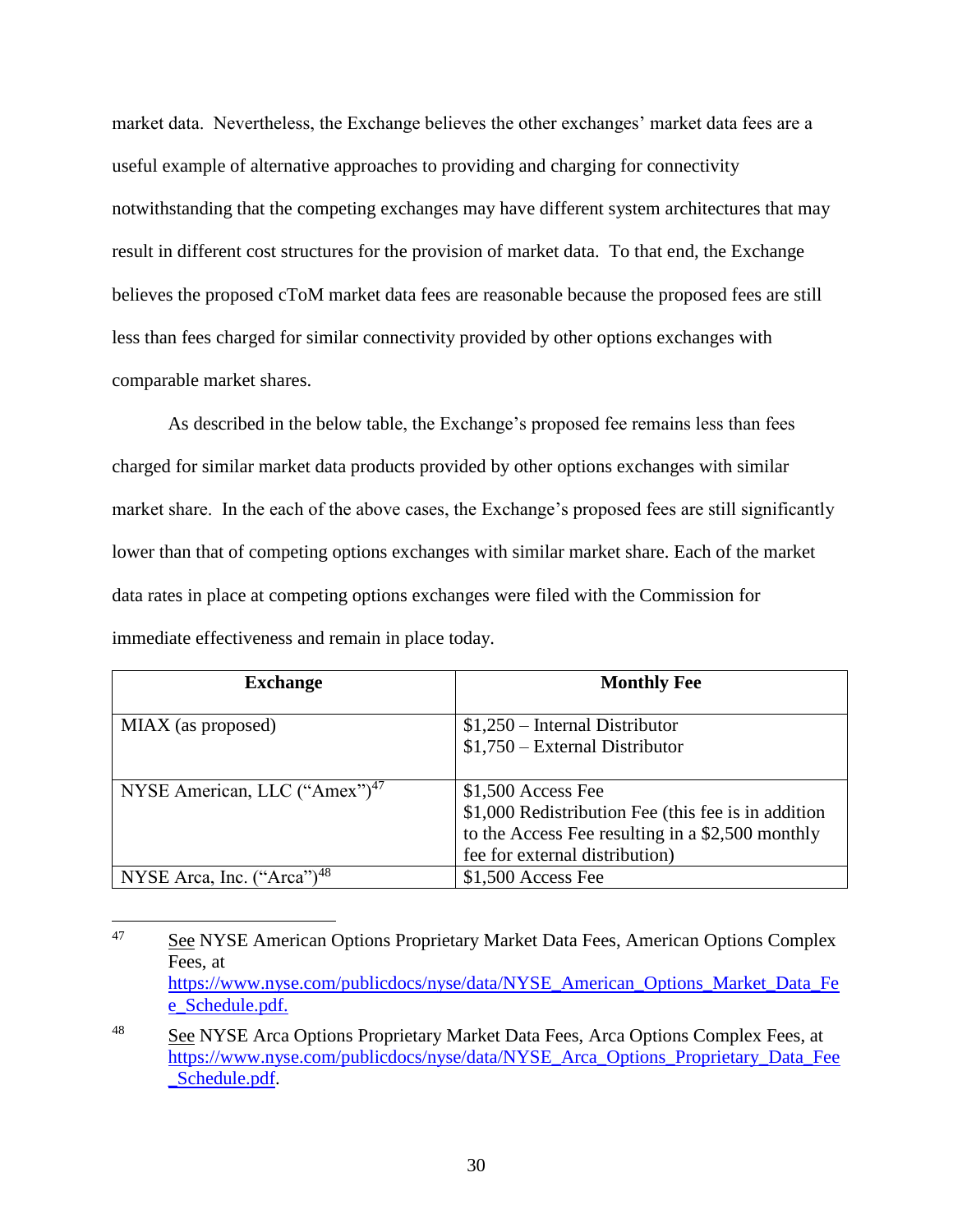|                                        | \$1,000 Redistribution Fee (this fee is in addition<br>to the Access Fee resulting in a \$2,500 monthly<br>fee for external distribution) |
|----------------------------------------|-------------------------------------------------------------------------------------------------------------------------------------------|
| NASDAQ PHLX LLC ("PHLX") <sup>49</sup> | $$3,000$ – Internal Distributor                                                                                                           |
|                                        | $$3,500$ – External Distributor                                                                                                           |

# **The Proposed Pricing is not Unfairly Discriminatory and Provides for the Equitable Allocation of Fees, Dues, and other Charges**

<span id="page-30-0"></span>The Exchange believes that it is reasonable, equitable and not unfairly discriminatory to assess Internal Distributors fees that are less than the fees assessed for External Distributors for subscriptions to the cToM data feed because Internal Distributors have limited, restricted usage rights to the market data, as compared to External Distributors, which have more expansive usage rights. All Members and non-Members that determine to receive any market data feed of the Exchange (or its affiliates, MIAX Pearl and MIAX Emerald), must first execute, among other things, the MIAX Exchange Group Exchange Data Agreement (the "Exchange Data Agreement").<sup>50</sup> Pursuant to the Exchange Data Agreement, Internal Distributors are restricted to the "internal use" of any market data they receive. This means that Internal Distributors may only distribute the Exchange's market data to the recipient's officers and employees and its affiliates.<sup>51</sup> External Distributors may distribute the Exchange's market data to persons who are not officers, employees or affiliates of the External Distributor,<sup>52</sup> and may charge their own fees for the redistribution of such market data. Accordingly, the Exchange believes it is fair,

<span id="page-30-1"></span> $^{49}$  See PHLX Price List – U.S. Derivatives Data, PHLX Orders Fees, at [http://www.nasdaqtrader.com/Trader.aspx?id=DPPriceListOptions#PHLX.](http://www.nasdaqtrader.com/Trader.aspx?id=DPPriceListOptions#PHLX)

<sup>50</sup> See Exchange Data Agreement, available at [https://miaxweb2.pairsite.com/sites/default/files/page](https://miaxweb2.pairsite.com/sites/default/files/page-files/MIAX_Exchange_Group_Data_Agreement_09032020.pdf)[files/MIAX\\_Exchange\\_Group\\_Data\\_Agreement\\_09032020.pdf.](https://miaxweb2.pairsite.com/sites/default/files/page-files/MIAX_Exchange_Group_Data_Agreement_09032020.pdf)

 $51$  See id.

<sup>52</sup> See id.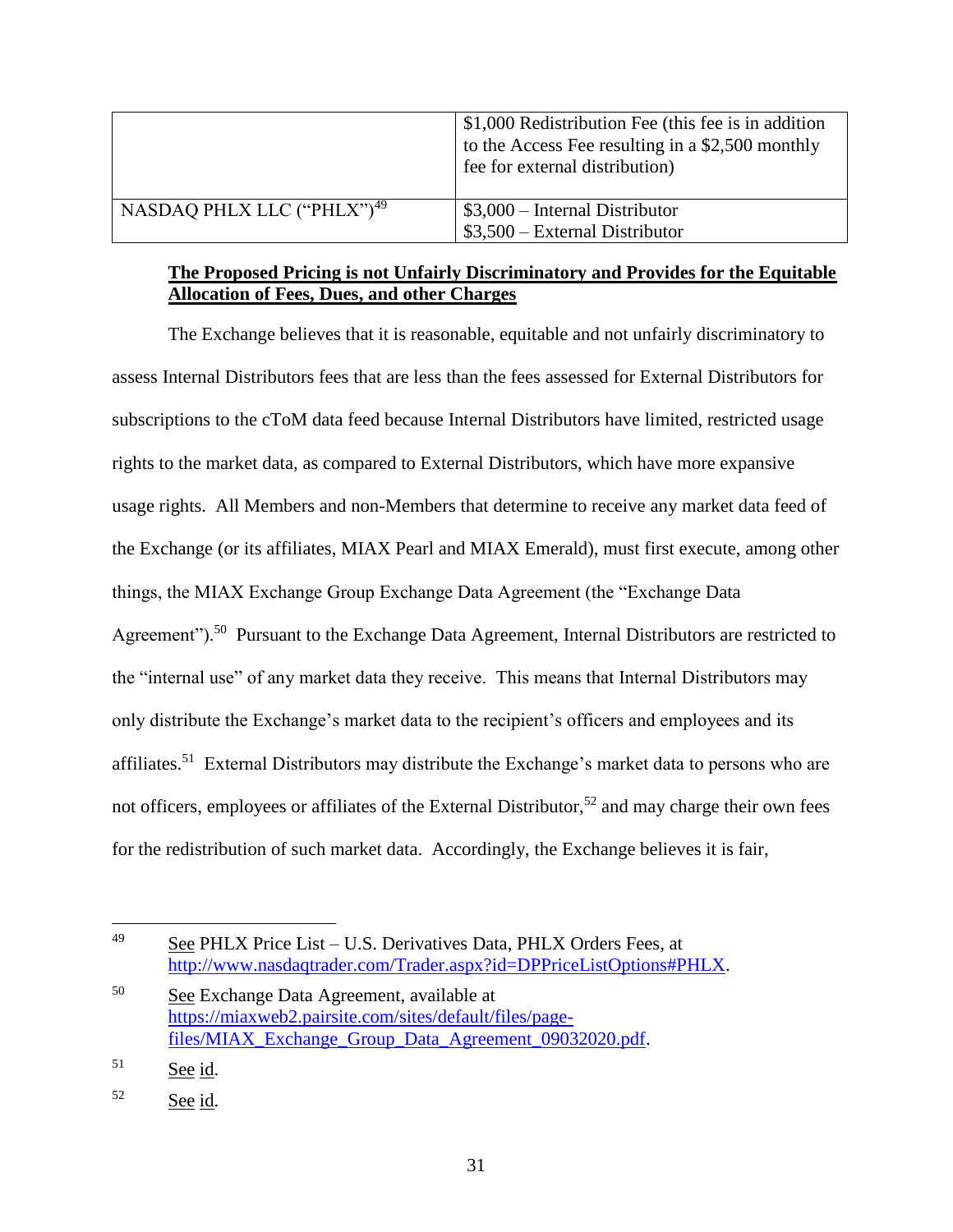reasonable and not unfairly discriminatory to assess External Distributors a higher fee for the Exchange's market data products as External Distributors have greater usage rights to commercialize such market data and can adjust their own fee structures if necessary. The Exchange also utilizes more resources to support External Distributors versus Internal Distributors, as External Distributors have reporting and monitoring obligations that Internal Distributors do not have, thus requiring additional time and effort of Exchange staff. The Exchange believes the proposed cToM fees are equitable and not unfairly discriminatory because the fee level results in a reasonable and equitable allocation of fees amongst subscribers for similar services, depending on whether the subscriber is an Internal or External Distributor. Moreover, the decision as to whether or not to purchase market data is entirely optional to all market participants. Potential purchasers are not required to purchase the market data, and the Exchange is not required to make the market data available. Purchasers may request the data at any time or may decline to purchase such data. The allocation of fees among users is fair and reasonable because, if market participants determine not to subscribe to the data feed, firms can discontinue their use of the cToM data.

Further, the Exchange believes that the proposal is equitable and not unfairly discriminatory because the proposed cToM fees will apply to all market participants of the Exchange on a uniform basis. The Exchange also notes that the proposed monthly cToM fees for Internal and External Distributors are the same prices that the Exchange charges for its ToM data product.

The Exchange believes the proposed change to delete certain text from Section 6)a) of the Fee Schedule promotes just and equitable principles of trade and removes impediments to and perfects the mechanism of a free and open market and a national market system because the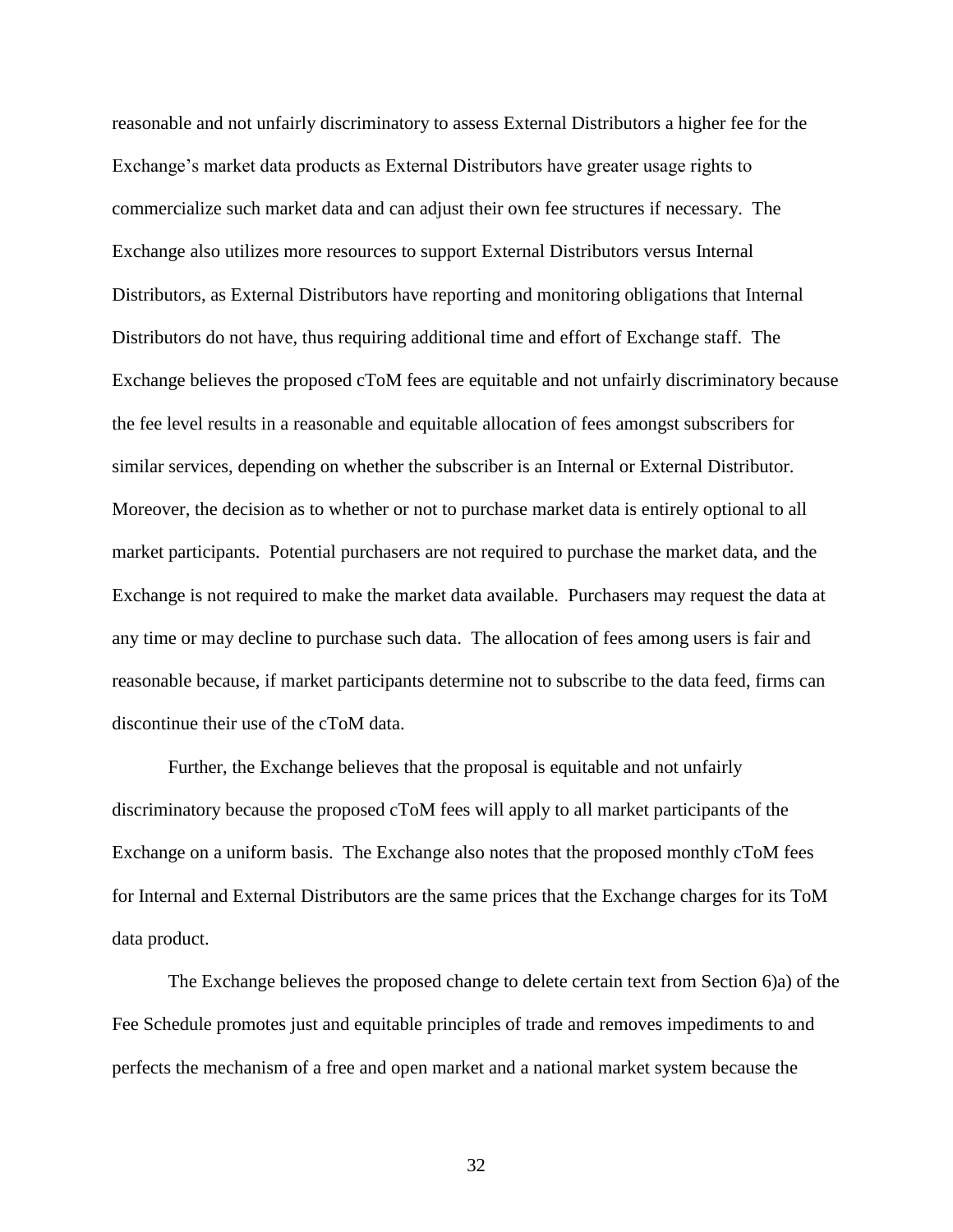proposed change is a non-substantive edit to the Fee Schedule to remove unnecessary text. The Exchange believes that this proposed change will provide greater clarity to Members and the public regarding the Exchange's Fee Schedule and that it is in the public interest for the Fee Schedule to be accurate and concise so as to eliminate the potential for confusion.

## B. Self-Regulatory Organization's Statement on Burden on Competition

The Exchange does not believe that the proposed rule change will impose any burden on competition that is not necessary or appropriate in furtherance of the purposes of the Act.

### Intra-Market Competition

The Exchange believes the proposed fees will not result in any burden on intra-market competition that is not necessary or appropriate in furtherance of the purposes of the Act because the proposed fees will allow the Exchange to recoup some of its costs in providing cToM to market participants. As described above, the Exchange has operated at a cumulative net annual loss since it launched operations in 2008<sup>53</sup> due to providing a low cost alternative to attract order flow and encourage market participants to experience the high determinism and resiliency of the Exchange's trading Systems. To do so, the Exchange chose to waive the fees for some nontransaction related services and Exchange products or provide them at a very marginal cost, which was not profitable to the Exchange. This resulted in the Exchange forgoing revenue it could have generated from assessing any fees or higher fees. The Exchange could have sought to charge higher fees at the outset, but that could have served to discourage participation on the Exchange. Instead, the Exchange chose to provide a low cost exchange alternative to the options industry, which resulted in lower initial revenues. An example of this is cToM, for which the

<sup>53</sup> See supra note 49.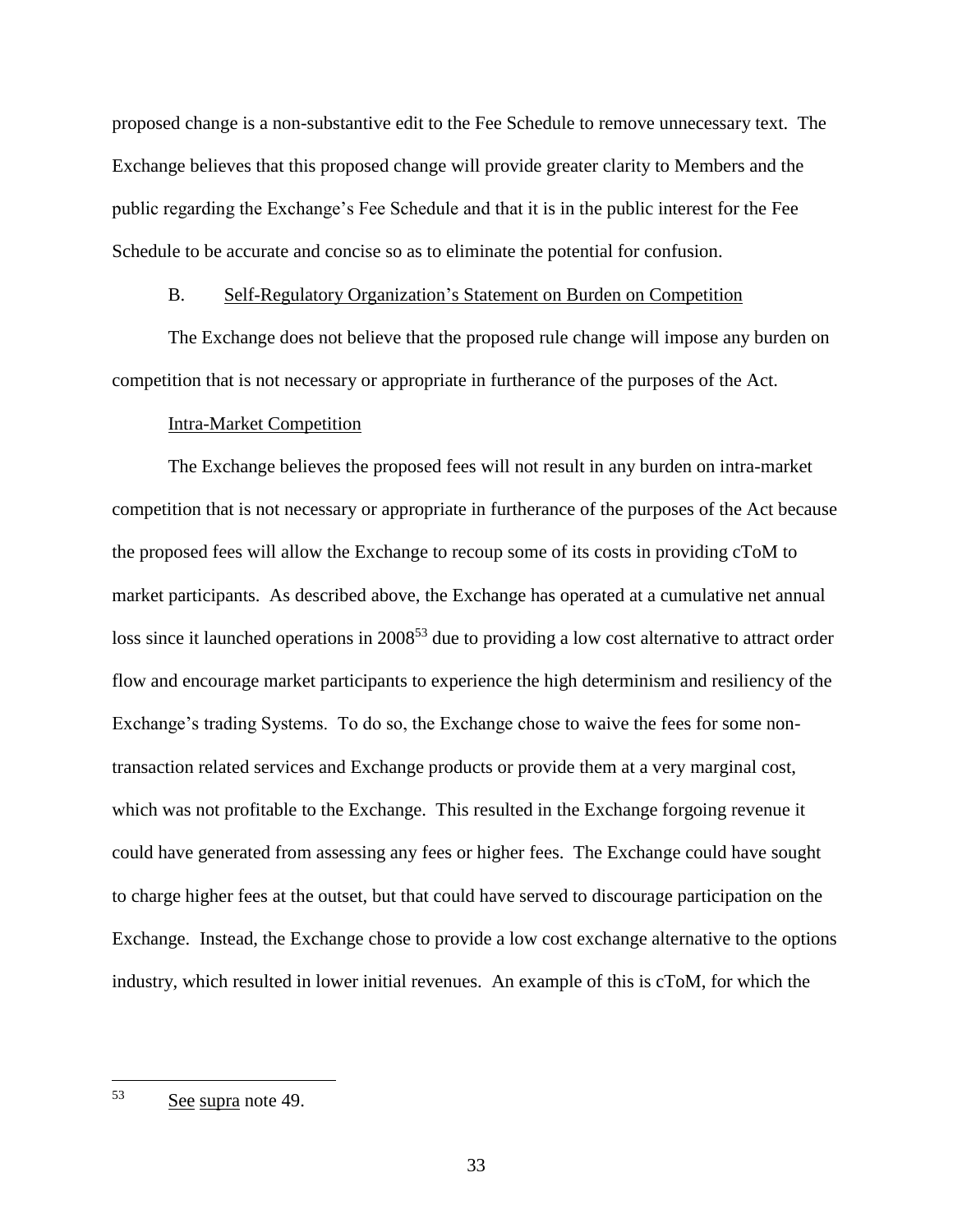Exchange only now seeks to adopt fees at a level similar to or lower than those of other options exchanges.

Since the Exchange launched Complex Order functionality in 2016, all Exchange Members and non-Members have had the ability to receive the Exchange's cToM data free of charge for the past five years.<sup>54</sup> Since 2016, when the Exchange adopted Complex Order functionality, the Exchange has spent time and resources building out various Complex Order functionality in its System to provide better trading strategies and risk functionality for market participants in order to better compete with other exchanges' complex functionality and similar data products focused on complex orders.<sup>55</sup> The Exchange now seeks to recoup its costs for providing cToM to market participants and believes the proposed fees will not result in excessive pricing or supra-competitive profit.

#### Inter-Market Competition

The Exchange also does not believe the proposed fees would cause any unnecessary or in appropriate burden on intermarket competition as other exchanges are free to introduce their own comparable data product and lower their prices to better compete with the Exchange's offering. There is no reason to believe that the newly proposed fees for receive the cToM data feed would impair other exchange's ability to compete or cause any unnecessary or inappropriate burden on inter-market competition. Particularly, the proposed product and fees apply uniformly to any purchaser, in that it does not differentiate between subscribers that purchase cToM. The proposed fees are set at a modest level that would allow any interested Member or non-Member to purchase such data based on their business needs.

<sup>54</sup> See supra note 17.

<sup>55</sup> See supra notes 24 through 26.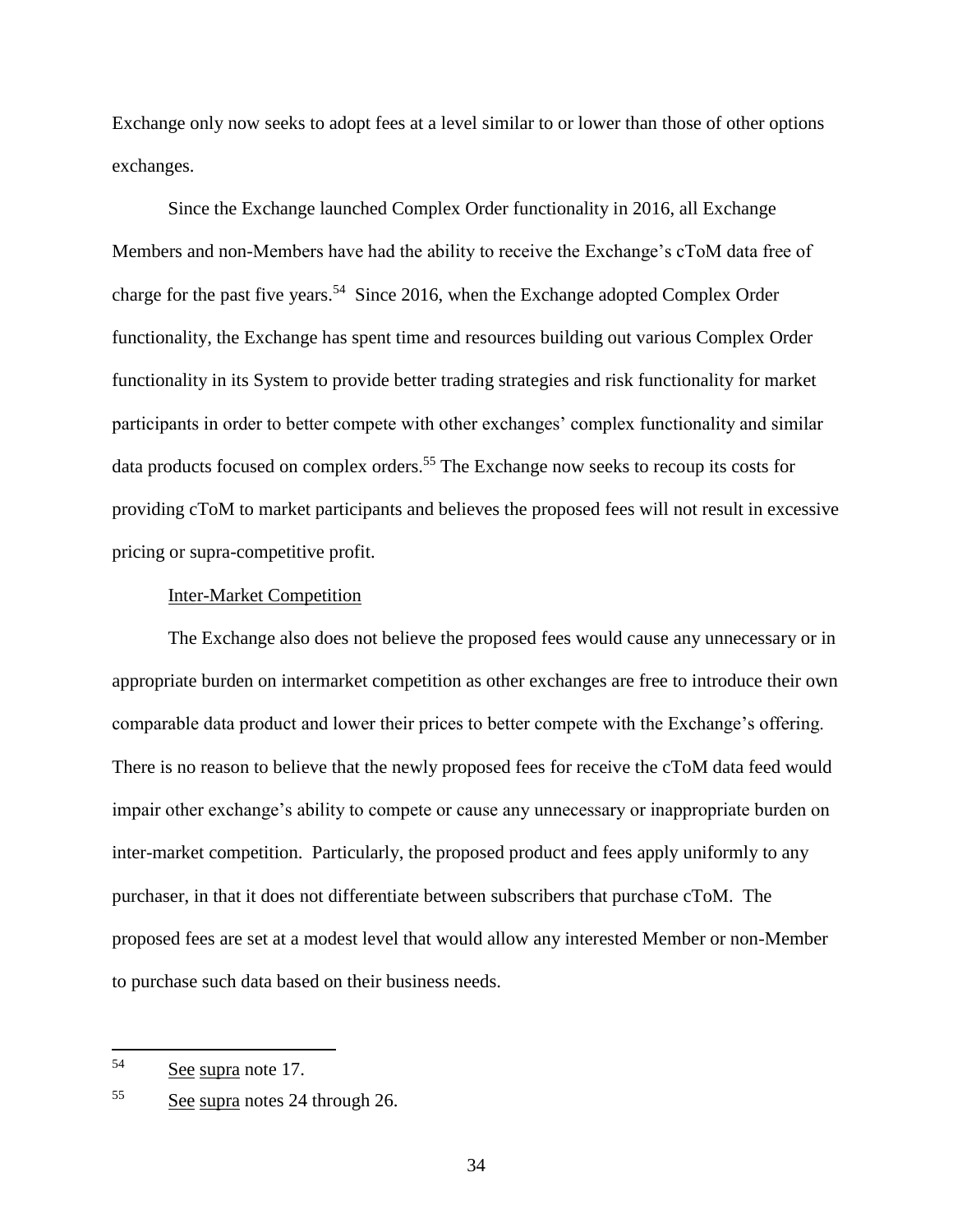The Exchange does not believe that the proposed rule change to make a minor, nonsubstantive edit to Section 6)a) of the Fee Schedule by deleting unnecessary text will result in any burden on competition that is not necessary or appropriate in furtherance of the purposes of the Act. This proposed rule change is not being made for competitive reasons, but rather is designed to remedy a minor non-substantive issue and will provide added clarity to the Fee Schedule. The Exchange believes that it is in the public interest for the Fee Schedule to be accurate and concise so as to eliminate the potential for confusion on the part of market participants. In addition, the Exchange does not believe the proposal will impose any burden on inter-market competition as the proposal does not address any competitive issues and is intended to protect investors by providing further transparency regarding the Exchange's Fee Schedule.

# C. Self-Regulatory Organization's Statement on Comments on the Proposed Rule Change Received from Members, Participants, or Others

Written comments were neither solicited nor received.

## III. Suspension of the Proposed Rule Change

Pursuant to Section 19(b)(3)(C) of the Act,<sup>56</sup> at any time within 60 days of the date of filing of a proposed rule change pursuant to Section 19(b)(1) of the Act,<sup>57</sup> the Commission summarily may temporarily suspend the change in the rules of a self-regulatory organization ("SRO") if it appears to the Commission that such action is necessary or appropriate in the public interest, for the protection of investors, or otherwise in furtherance of the purposes of the Act. As discussed below, the Commission believes a temporary suspension of the proposed rule change is necessary and appropriate to allow for additional analysis of the proposed rule change's consistency with the Act and the rules thereunder.

<sup>56</sup> 15 U.S.C. 78s(b)(3)(C).

 $^{57}$  15 U.S.C. 78s(b)(1).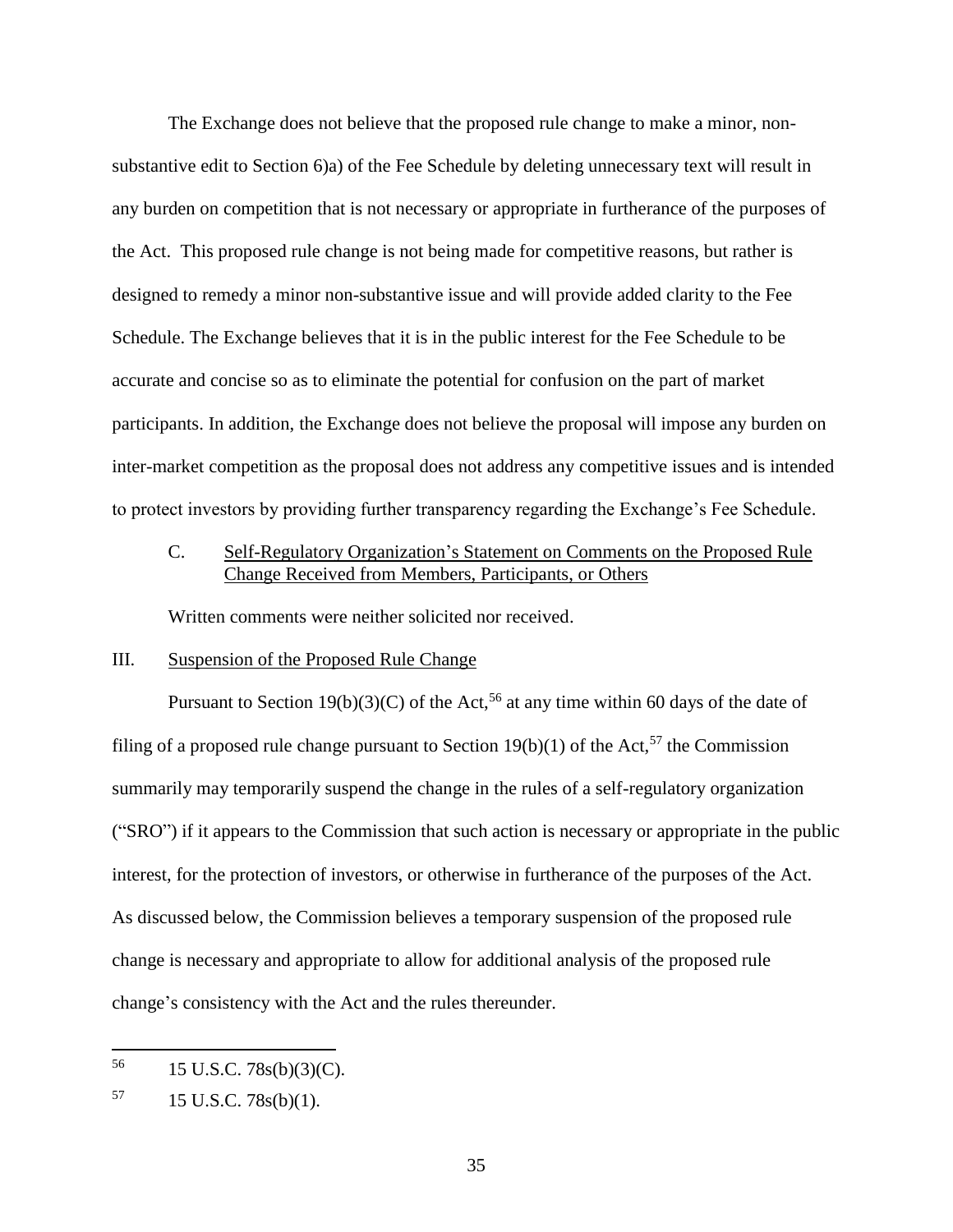As the Exchange further details above, the Exchange first filed a proposed rule change proposing fee changes as proposed herein on June 30, 2021, with the proposed fee changes effective beginning July 1, 2021. That proposal, MIAX-2021-28, was published for comment in the Federal Register on July 15, 2021.<sup>58</sup> On August 27, 2021, pursuant to Section 19(b)(3)(C) of the Act, the Commission: (1) temporarily suspended the proposed rule change; and (2) instituted proceedings to determine whether to approve or disapprove the proposal.<sup>59</sup> On September 30, 2021, the Exchange withdrew the proposed rule change,  $60$  and filed two other proposed rule changes proposing fee changes as proposed herein, <sup>61</sup> which were each also subsequently withdrawn. On February 7, 2022, the Exchange filed a proposed rule change proposing fee changes as proposed herein and, on February 15, 2022, the Commission issued a notice of the proposed rule change and, pursuant to Section 19(b)(3)(C) of the Act, simultaneously: (1) temporarily suspended the proposed rule change; and (2) instituted proceedings to determine whether to approve or disapprove the proposal.<sup>62</sup> The instant filing is substantially similar.<sup>63</sup>

When exchanges file their proposed rule changes with the Commission, including fee filings like the Exchange's present proposal, they are required to provide a statement supporting

<sup>&</sup>lt;sup>58</sup> See supra note [5,](#page-1-0) and accompanying text.

<sup>59</sup> See Securities Exchange Act Release No. 92789, 86 FR 49364 (September 2, 2021).

<sup>60</sup> See Securities Exchange Act Release No. 93471 (October 29, 2021), 86 FR 60947 (November 4, 2021).

<sup>61</sup> See Securities Exchange Act Release Nos. 93426 (October 26, 2021), 86 FR 60314 (November 1, 2021); 93808 (December 17, 2021), 86 FR 73011 (December 23, 2021).

<sup>62</sup> See Securities Exchange Act Release No. 94262 (February 15, 2022), 87 FR 9733 (February 22, 2022).

<sup>63</sup> See id.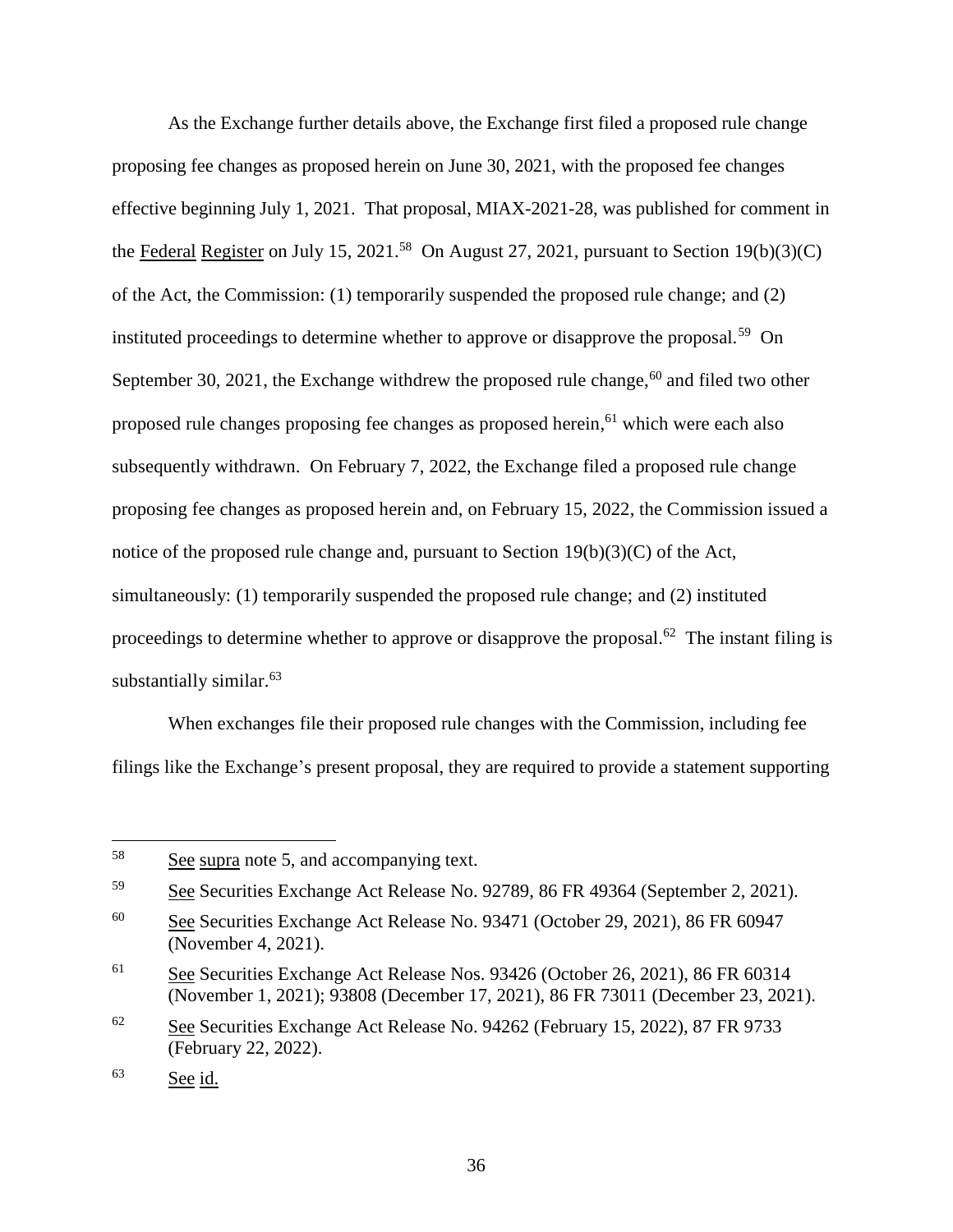the proposal's basis under the Act and the rules and regulations thereunder applicable to the exchange.<sup>64</sup> The instructions to Form 19b-4, on which exchanges file their proposed rule changes, specify that such statement "should be sufficiently detailed and specific to support a finding that the proposed rule change is consistent with [those] requirements."<sup>65</sup>

Among other things, exchange proposed rule changes are subject to Section 6 of the Act, including Sections  $6(b)(4)$ ,  $(5)$ , and  $(8)$ , which requires the rules of an exchange to  $(1)$  provide for the equitable allocation of reasonable fees among members, issuers, and other persons using the exchange's facilities;<sup>66</sup> (2) perfect the mechanism of a free and open market and a national market system, protect investors and the public interest, and not be designed to permit unfair discrimination between customers, issuers, brokers, or dealers;  $\frac{67}{3}$  and (3) not impose any burden on competition not necessary or appropriate in furtherance of the purposes of the Act.<sup>68</sup>

In temporarily suspending the Exchange's fee change, the Commission intends to further consider whether the proposed fees for the cToM market data feed are consistent with the statutory requirements applicable to a national securities exchange under the Act. In particular, the Commission will consider whether the proposed rule change satisfies the standards under the Act and the rules thereunder requiring, among other things, that an exchange's rules provide for the equitable allocation of reasonable fees among members, issuers, and other persons using its facilities; not permit unfair discrimination between customers, issuers, brokers or dealers; and do

<sup>64</sup> See 17 CFR 240.19b-4 (Item 3 entitled "Self-Regulatory Organization's Statement of the Purpose of, and Statutory Basis for, the Proposed Rule Change").

<sup>65</sup> Id.

<sup>66</sup> 15 U.S.C. 78f(b)(4).

 $67$  15 U.S.C. 78 $f(b)(5)$ .

 $^{68}$  15 U.S.C. 78f(b)(8).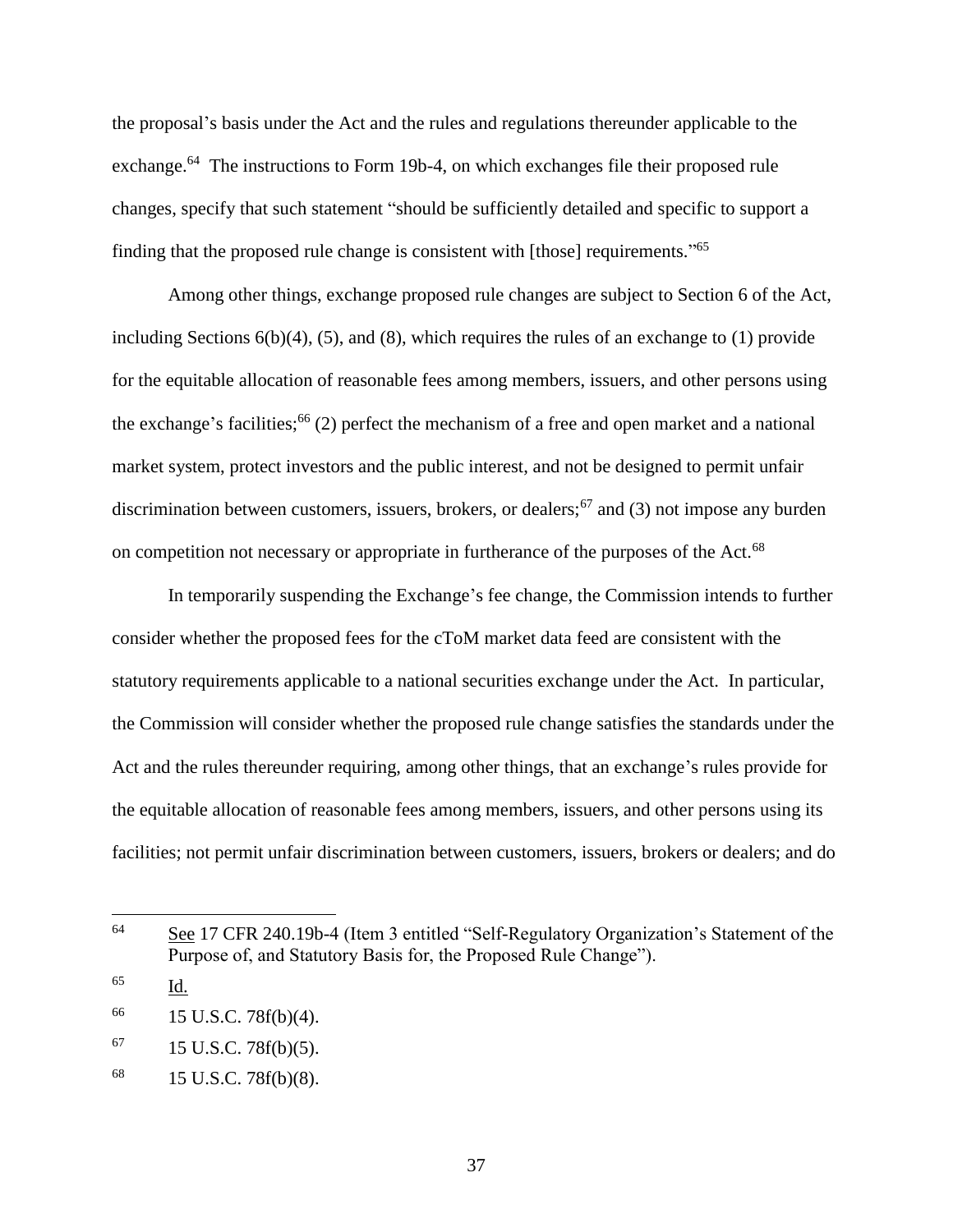not impose any burden on competition not necessary or appropriate in furtherance of the purposes of the Act.<sup>69</sup>

Therefore, the Commission finds that it is appropriate in the public interest, for the protection of investors, and otherwise in furtherance of the purposes of the Act, to temporarily suspend the proposed rule change. $^{70}$ 

## IV. Proceedings to Determine Whether to Approve or Disapprove the Proposed Rule Change

In addition to temporarily suspending the proposal, the Commission also hereby institutes proceedings pursuant to Sections 19(b)(3)(C)<sup>71</sup> and 19(b)(2)(B) of the Act<sup>72</sup> to determine whether the proposed rule change should be approved or disapproved. Institution of such proceedings is appropriate at this time in view of the legal and policy issues raised by the proposed rule change. Institution of proceedings does not indicate that the Commission has reached any conclusions with respect to any of the issues involved. Rather, the Commission seeks and encourages interested persons to provide additional comment on the proposed rule change to inform the Commission's analysis of whether to disapprove the proposed rule change.

Pursuant to Section 19(b)(2)(B) of the Act,<sup>73</sup> the Commission is providing notice of the grounds for possible disapproval under consideration. The Commission is instituting

<sup>73</sup> Id.

<sup>69</sup> See 15 U.S.C.  $78f(b)(4)$ ,  $(5)$ , and  $(8)$ , respectively.

 $70$  For purposes of temporarily suspending the proposed rule change, the Commission has considered the proposed rule's impact on efficiency, competition, and capital formation. See 15 U.S.C. 78c(f).

<sup>&</sup>lt;sup>71</sup> 15 U.S.C. 78s(b)(3)(C). Once the Commission temporarily suspends a proposed rule change, Section  $19(b)(3)(C)$  of the Act requires that the Commission institute proceedings under Section 19(b)(2)(B) to determine whether a proposed rule change should be approved or disapproved.

 $72 \qquad 15 \text{ U.S.C. } 78\text{s(b)}(2)(\text{B}).$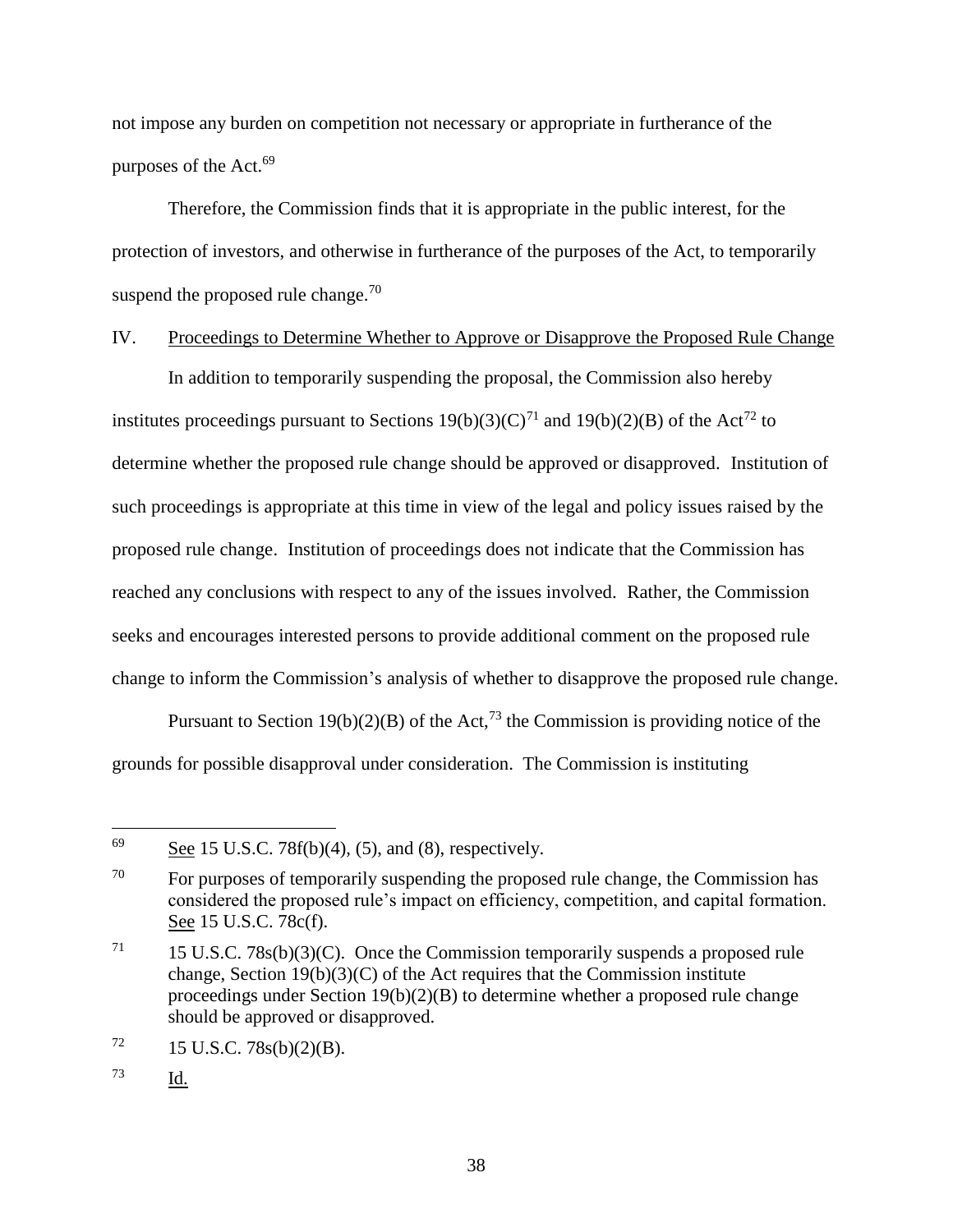proceedings to allow for additional analysis of whether the Exchange has sufficiently demonstrated how the proposed rule change is consistent with Sections  $6(b)(4)$ ,  $^{74}$   $6(b)(5)$ ,  $^{75}$  and  $6(b)(8)^{76}$  of the Act. Section  $6(b)(4)$  of the Act requires that the rules of a national securities exchange provide for the equitable allocation of reasonable dues, fees, and other charges among its members and issuers and other persons using its facilities. Section 6(b)(5) of the Act requires that the rules of a national securities exchange be designed, among other things, to promote just and equitable principles of trade, to remove impediments to and perfect the mechanism of a free and open market and a national market system and, in general, to protect investors and the public interest, and not be designed to permit unfair discrimination between customers, issuers, brokers, or dealers. Section 6(b)(8) of the Act requires that the rules of a national securities exchange not impose any burden on competition that is not necessary or appropriate in furtherance of the purposes of the Act.

The Commission asks that commenters address the sufficiency of the Exchange's statements in support of the proposal, which are set forth above, in addition to any other comments they may wish to submit about the proposed rule change. In particular, the Commission seeks comment on the following aspects of the proposal and asks commenters to submit data where appropriate to support their views:

1. Cost Estimates and Allocation. The Exchange states that it is not asserting that the proposed fees are constrained by competitive forces, but rather sets forth a "cost-plus model," and states that the proposed fees are "reasonable because they will permit

<sup>74</sup> 15 U.S.C. 78f(b)(4).

 $^{75}$  15 U.S.C. 78f(b)(5).

 $^{76}$  15 U.S.C. 78f(b)(8).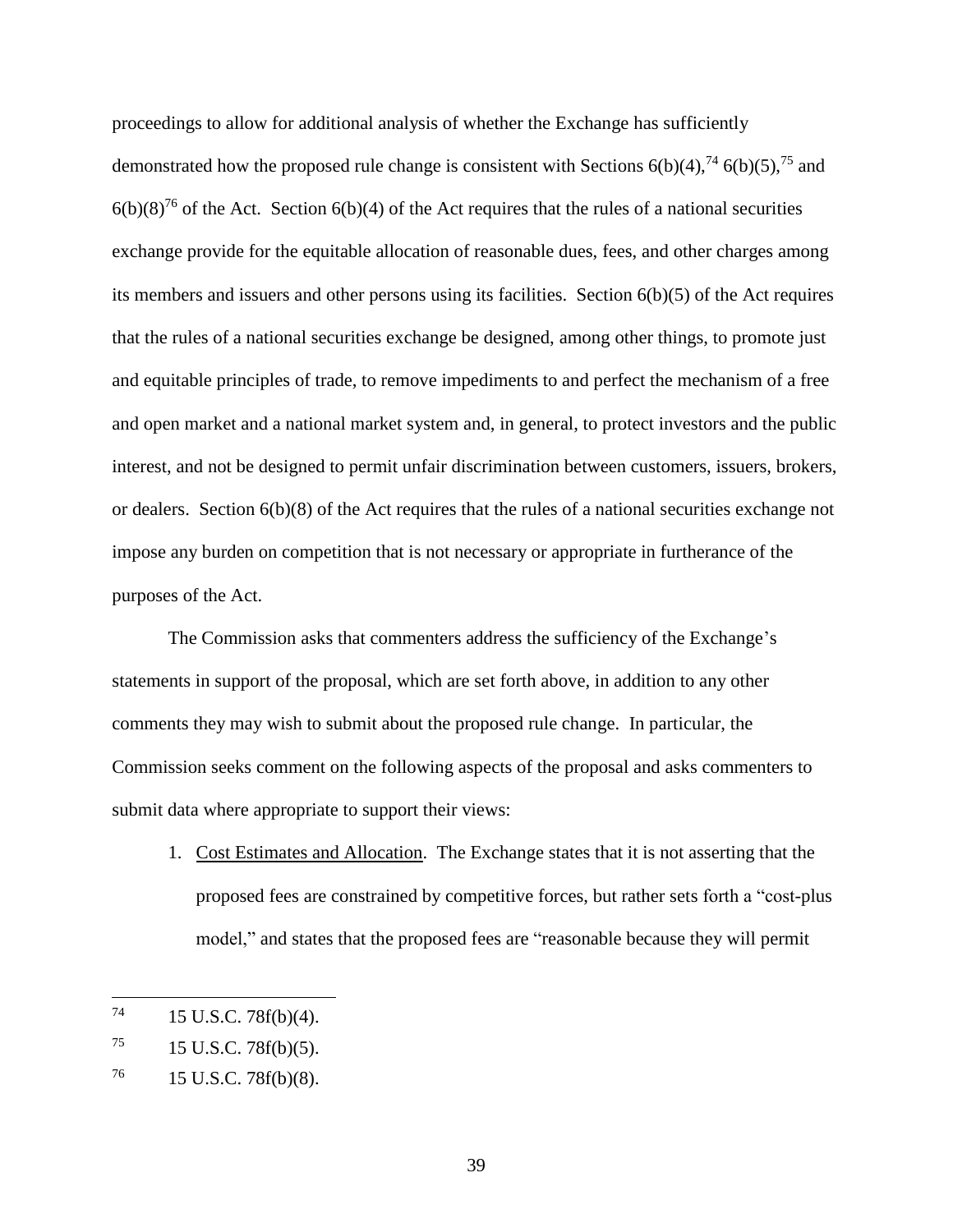recovery of the Exchange's costs in providing cToM data and will not result in the Exchange generating a supra-competitive profit."<sup>77</sup> Setting forth its costs in providing the cToM data product, and as summarized in greater detail above, MIAX projects \$299,228 in aggregate annual estimated costs for 2022 as the sum of: (1) \$5,379 in external expenses paid in total to its data center provider (0.20% of the total applicable expense) for data center services; its fiber connectivity provider for network services (0.20% of the total applicable expense); and various other hardware and software providers (0.20% of the total applicable expense) supporting the production environment; (2) \$288,580 in internal expenses, allocated to (a) employee compensation costs (\$270,825); (b) depreciation and amortization (\$3,830); and (c) occupancy costs (\$13,925); and (3) \$5,268 in allocated shared expenses, including recruiting and training, marketing and advertising costs, professional fees for legal, tax and accounting services, and telecommunications costs. Do commenters believe that these allocations are reasonable? Should the Exchange be required to provide more specific information regarding the allocation of third-party expenses, such as the overall estimated cost for each category of external expenses or at minimum the total applicable third-party expenses? Should the Exchange have provided either a percentage allocation or statements regarding the Exchange's overall estimated costs for the internal expense categories and general shared expenses figure? Do commenters believe that the Exchange has provided sufficient detail about how it determined which costs are associated with providing and maintaining the cToM data product and why? Do commenters believe that the Exchange provided sufficient

77 See supra Section II.A.2.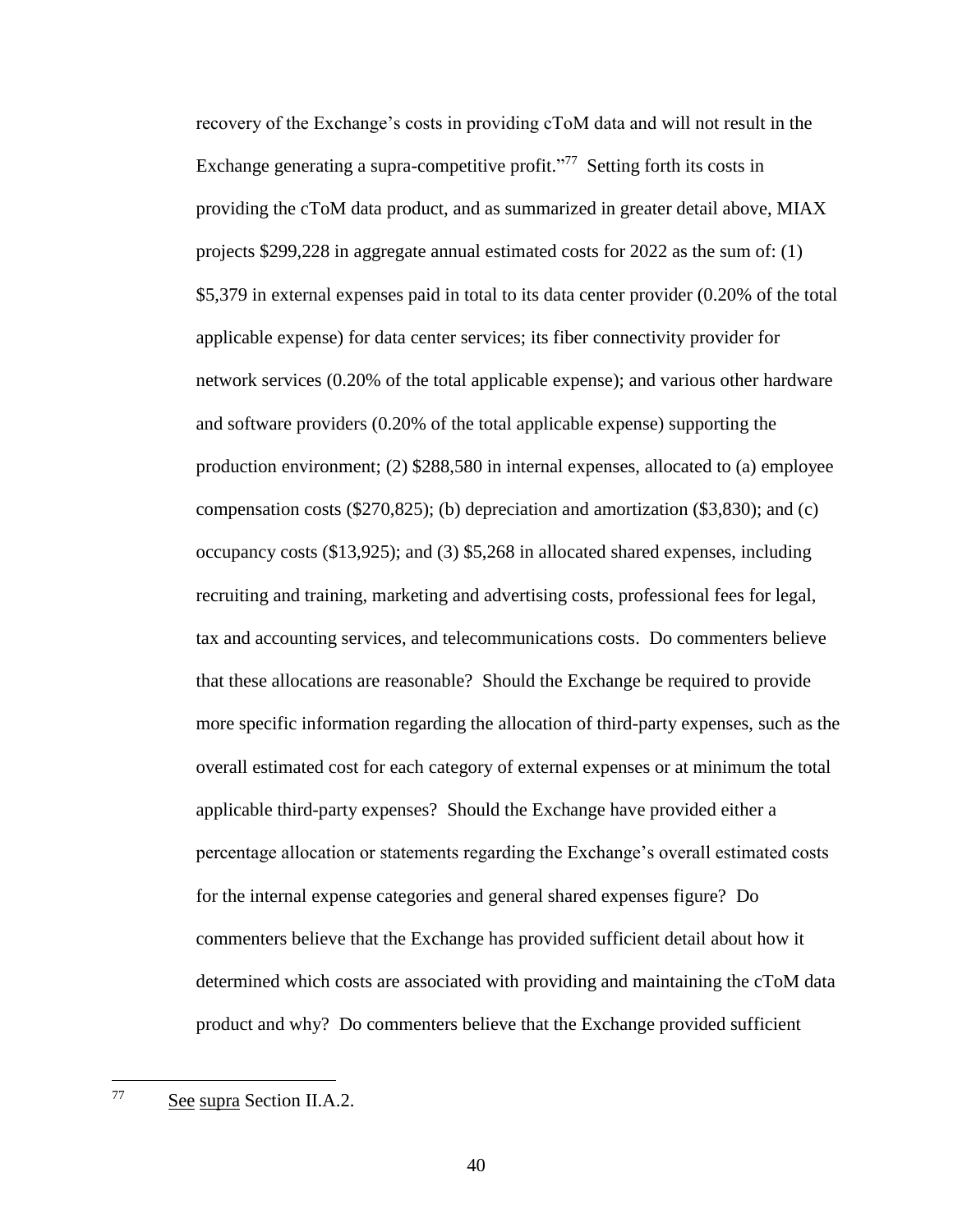detail or explanation to support its claim that "no expense amount is allocated twice,"<sup>78</sup> whether among the sub-categories of expenses in this filing, across the Exchange's fee filings for other products or services, or over time? Do commenters believe that the Exchange has provided sufficient detail about how it determined "general shared expenses" and how it determined what portion should be associated with providing and maintaining the cToM data product? The Exchange describes a "proprietary" process that was applied in making these determinations or arriving at particular allocations. Do commenters believe further explanation is necessary? What are commenters' views on whether the Exchange has provided sufficient detail on the identity and nature of services provided by third parties? Across all of the Exchange's projected costs, what are commenters' views on whether the Exchange has provided sufficient detail on the elements that go into market data costs, including how shared costs are allocated and attributed to market data expenses, to permit an independent review and assessment of the reasonableness of purported cost-based fees and the corresponding profit margin thereon?

2. Revenue Estimates and Profit Margin Range. The Exchange provides a single monthly revenue figure from March 2022 as the basis for calculating the profit margin of -53%. Do commenters believe this is reasonable? If not, why not? The profit margin is also dependent on the accuracy of the cost projections which, if inflated (intentionally or unintentionally), may render the projected profit margin meaningless. The Exchange acknowledges that this margin may fluctuate from

<sup>78</sup> See id.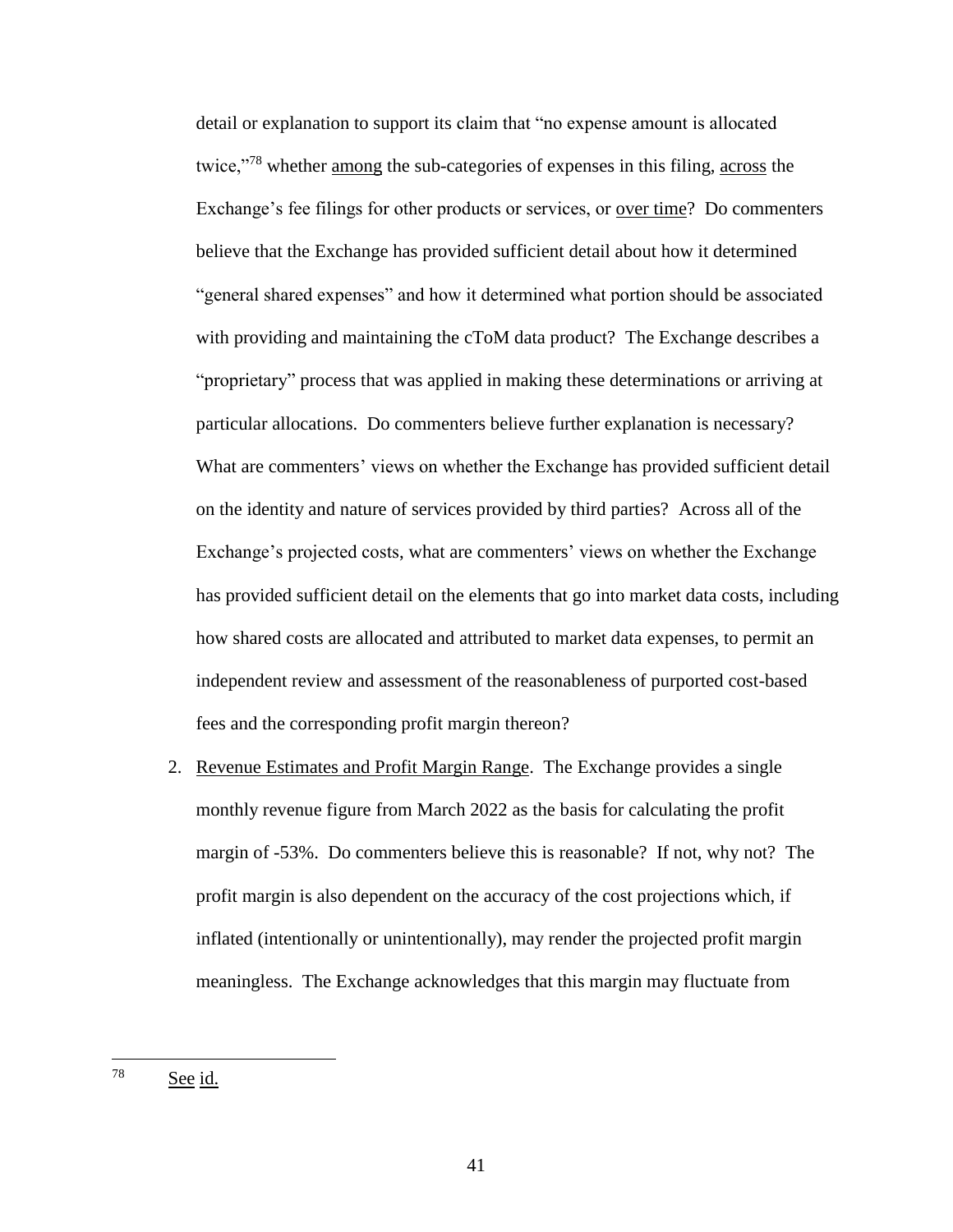month to month as Members and non-Members add and drop subscriptions,<sup>79</sup> and that costs may increase. The Exchange does not account for the possibility of cost decreases, however. What are commenters' views on the extent to which actual costs (or revenues) deviate from projected costs (or revenues)? Do commenters believe that the Exchange's methodology for estimating the profit margin is reasonable? Should the Exchange provide a range of profit margins that it believes are reasonably possible, and the reasons therefor?

- 3. Reasonable Rate of Return. The Exchange states that its expected profit margin is 53% and that the proposed fees are reasonable because the Exchange is operating at a negative margin for this product. Further, the Exchange states that it chose to initially provide the cToM data product for free and to forego revenue that they otherwise could have generated from assessing any fees. $80$  What are commenters' views regarding what factors should be considered in determining what constitutes a reasonable rate of return for the cToM market data product? Do commenters believe it relevant to an assessment of reasonableness that, according to the Exchange, the Exchange's proposed fees are similar to or lower than fees charged by competing options exchanges with similar market share? Should an assessment of reasonable rate of return include consideration of factors other than costs; and if so, what factors should be considered, and why?
- 4. Periodic Reevaluation. The Exchange has not stated that it would reevaluate the appropriate level of cToM data product fees if there is a material deviation from the

 $79$  See id.

<sup>80</sup> See id.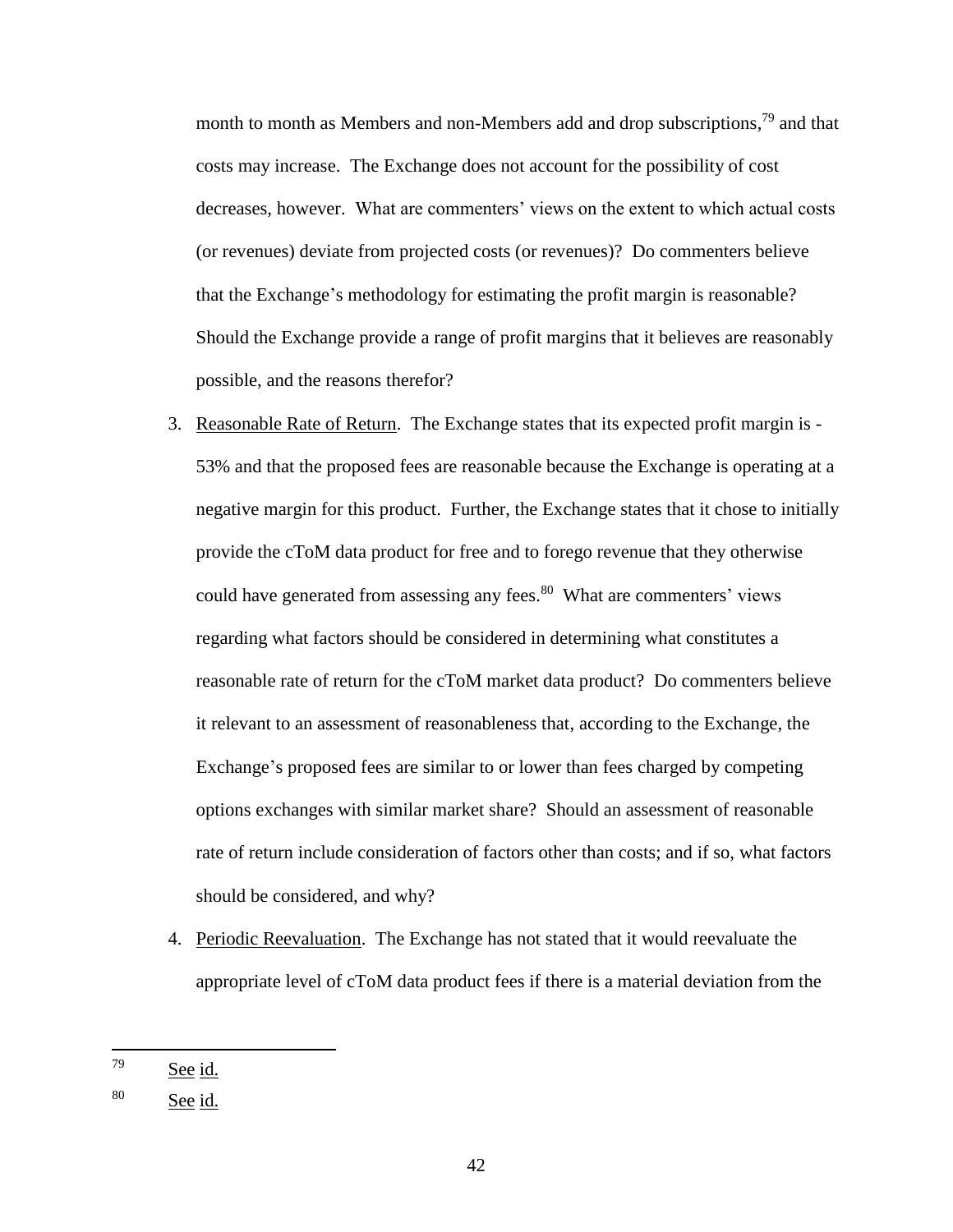anticipated profit margin. In light of the impact that the number of subscriptions has on profit margins, and the potential for costs to decrease (or increase) over time, what are commenters' views on the need for exchanges to commit to reevaluate, on an ongoing and periodic basis, their cost-based data fees to ensure that the fees stay in line with their stated profitability projections and do not become unreasonable over time, for example, by failing to adjust for efficiency gains, cost increases or decreases, and changes in subscribers? How formal should that process be, how often should that reevaluation occur, and what metrics and thresholds should be considered? How soon after a new data fee change is implemented should an exchange assess whether its revenue and/or cost estimates were accurate and at what threshold should an exchange commit to file a fee change if its estimates were inaccurate? Should an initial review take place within the first 30 days after a data fee is implemented? 60 days? 90 days? Some other period?

5. Fees for Internal Distributors versus External Distributors. The Exchange argues that it is reasonable, equitable, and not unfairly discriminatory to assess Internal Distributors fees that are lower than the fees assessed for External Distributors for subscriptions to the cToM data feed (\$1,250 per month for Internal Distributors versus \$1,750 per month for External Distributors), since Internal Distributors have limited, restricted usage rights to the market data, as compared to External Distributors, which have more expansive usage rights, including rights to commercialize such market data. $81$  In addition, the Exchange states that it "utilizes" more resources" to support External Distributors as compared to Internal Distributors,

See text accompanying supra notes [50](#page-30-0)[-52.](#page-30-1)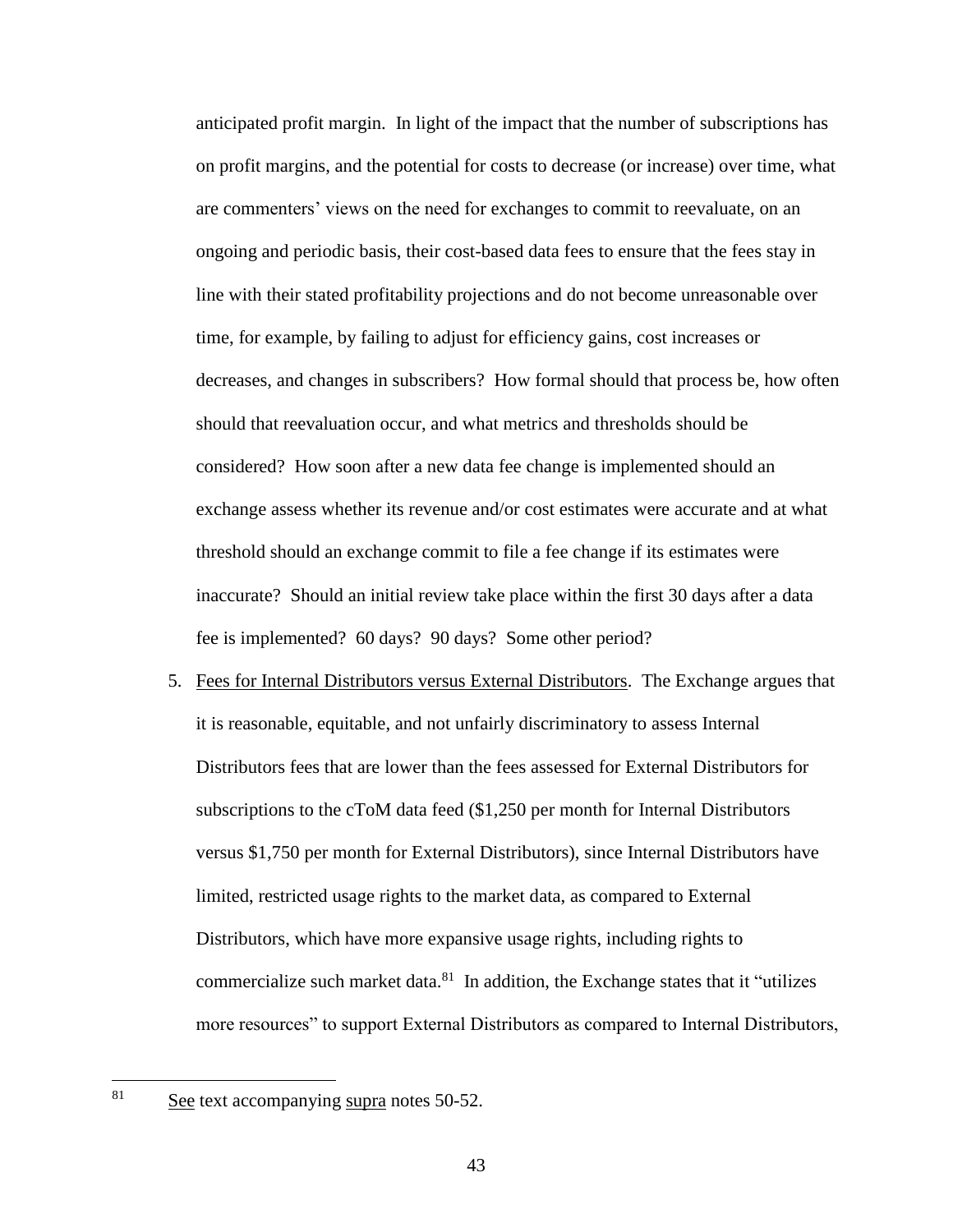as External Distributors have reporting and monitoring obligations that Internal Distributors do not have, thus requiring "additional time and effort" of the Exchange's staff.<sup>82</sup> What are commenters' views on the adequacy of the information the Exchange provides regarding the differential between the Internal Distributor and External Distributor fees? Do commenters believe that the fees for Internal Distributors and External Distributors, as well as the fee differences between Distributors, are supported by the Exchange's assertions that it sets the differentiated pricing structure in a manner that is equitable and not unfairly discriminatory? Do commenters believe that the Exchange should demonstrate how the proposed Distributor fee levels correlate with different costs to better substantiate how the Exchange "utilizes more resources" to support External Distributors versus Internal Distributors and permit an assessment of the Exchange's statement that "External Distributors have reporting and monitoring obligations that Internal Distributors do not have, thus requiring additional time and effort of Exchange staff"?<sup>83</sup>

Under the Commission's Rules of Practice, the "burden to demonstrate that a proposed rule change is consistent with the [Act] and the rules and regulations issued thereunder . . . is on the [SRO] that proposed the rule change."<sup>84</sup> The description of a proposed rule change, its purpose and operation, its effect, and a legal analysis of its consistency with applicable requirements must all be sufficiently detailed and specific to support an affirmative Commission

<sup>82</sup> See id.

<sup>83</sup> See id.

<sup>84</sup> Rule 700(b)(3), Commission Rules of Practice, 17 CFR 201.700(b)(3).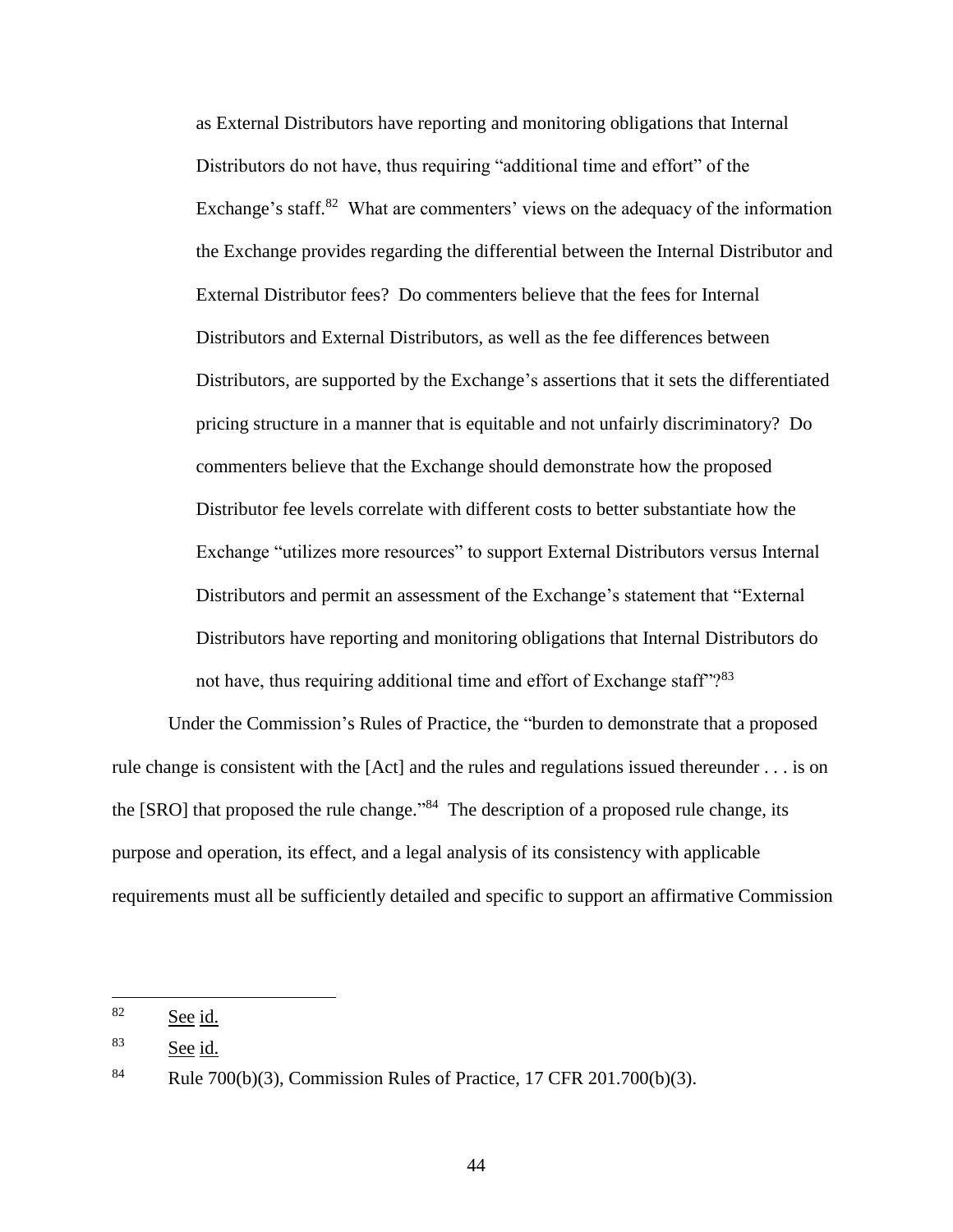finding,<sup>85</sup> and any failure of an SRO to provide this information may result in the Commission not having a sufficient basis to make an affirmative finding that a proposed rule change is consistent with the Act and the applicable rules and regulations.<sup>86</sup> Moreover, "unquestioning reliance" on an SRO's representations in a proposed rule change would not be sufficient to justify Commission approval of a proposed rule change. $87$ 

The Commission believes it is appropriate to institute proceedings to allow for additional consideration and comment on the issues raised herein, including as to whether the proposal is consistent with the Act, any potential comments or supplemental information provided by the Exchange, and any additional independent analysis by the Commission.

## V. Request for Written Comments

The Commission requests written views, data, and arguments with respect to the concerns identified above, as well as any other relevant concerns. In particular, the Commission invites the written views of interested persons concerning whether the proposal is consistent with Sections  $6(b)(4)$ ,  $6(b)(5)$ , and  $6(b)(8)$ , or any other provision of the Act, or the rules and regulations thereunder. The Commission asks that commenters address the sufficiency and merit of the Exchange's statements in support of the proposal, in addition to any other comments they may wish to submit about the proposed rule change. Although there do not appear to be any issues relevant to approval or disapproval that would be facilitated by an oral presentation of views, data, and arguments, the Commission will consider, pursuant to Rule 19b-4, any request

<sup>85</sup> See id.

<sup>86</sup> See id.

<sup>87</sup> See Susquehanna Int'l Group, LLP v. Securities and Exchange Commission, 866 F.3d 442, 446-47 (D.C. Cir. 2017) (rejecting the Commission's reliance on an SRO's own determinations without sufficient evidence of the basis for such determinations).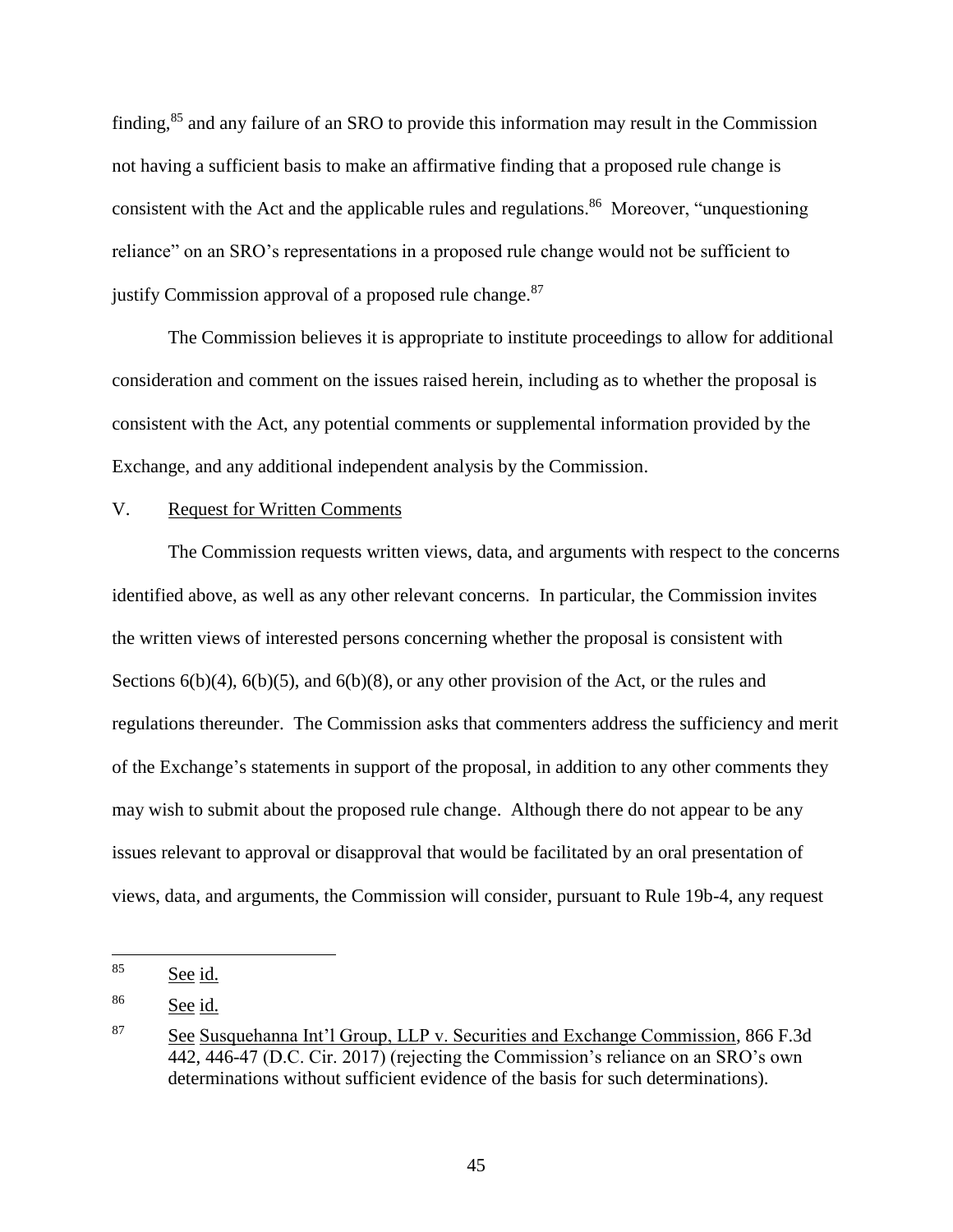for an opportunity to make an oral presentation.<sup>88</sup>

Interested persons are invited to submit written data, views, and arguments concerning the proposed rule change, including whether the proposed rule change is consistent with the Act. Comments may be submitted by any of the following methods:

## Electronic comments:

- Use the Commission's Internet comment form [\(http://www.sec.gov/rules/sro.shtml\)](http://www.sec.gov/rules/sro.shtml); or
- Send an e-mail to <u>rule-comments@sec.gov</u>. Please include File Number SR-MIAX-2022-15 on the subject line.

## Paper comments:

• Send paper comments in triplicate to Secretary, Securities and Exchange Commission, 100 F Street, NE, Washington, DC 20549-1090.

All submissions should refer to File Number SR-MIAX-2022-15. This file number should be included on the subject line if e-mail is used. To help the Commission process and review your comments more efficiently, please use only one method. The Commission will post all comments on the Commission's Internet website (http://www.sec.gov/rules/sro.shtml). Copies of the submission, all subsequent amendments, all written statements with respect to the proposed rule change that are filed with the Commission, and all written communications relating to the proposed rule change between the Commission and any person, other than those that may be withheld from the public in accordance with the provisions of 5 U.S.C. 552, will be

<sup>88</sup> 15 U.S.C. 78 $s(b)(2)$ . Section 19(b)(2) of the Act grants the Commission flexibility to determine what type of proceeding—either oral or notice and opportunity for written comments—is appropriate for consideration of a particular proposal by an SRO. See Securities Acts Amendments of 1975, Report of the Senate Committee on Banking, Housing and Urban Affairs to Accompany S. 249, S. Rep. No. 75, 94th Cong., 1st Sess. 30 (1975).